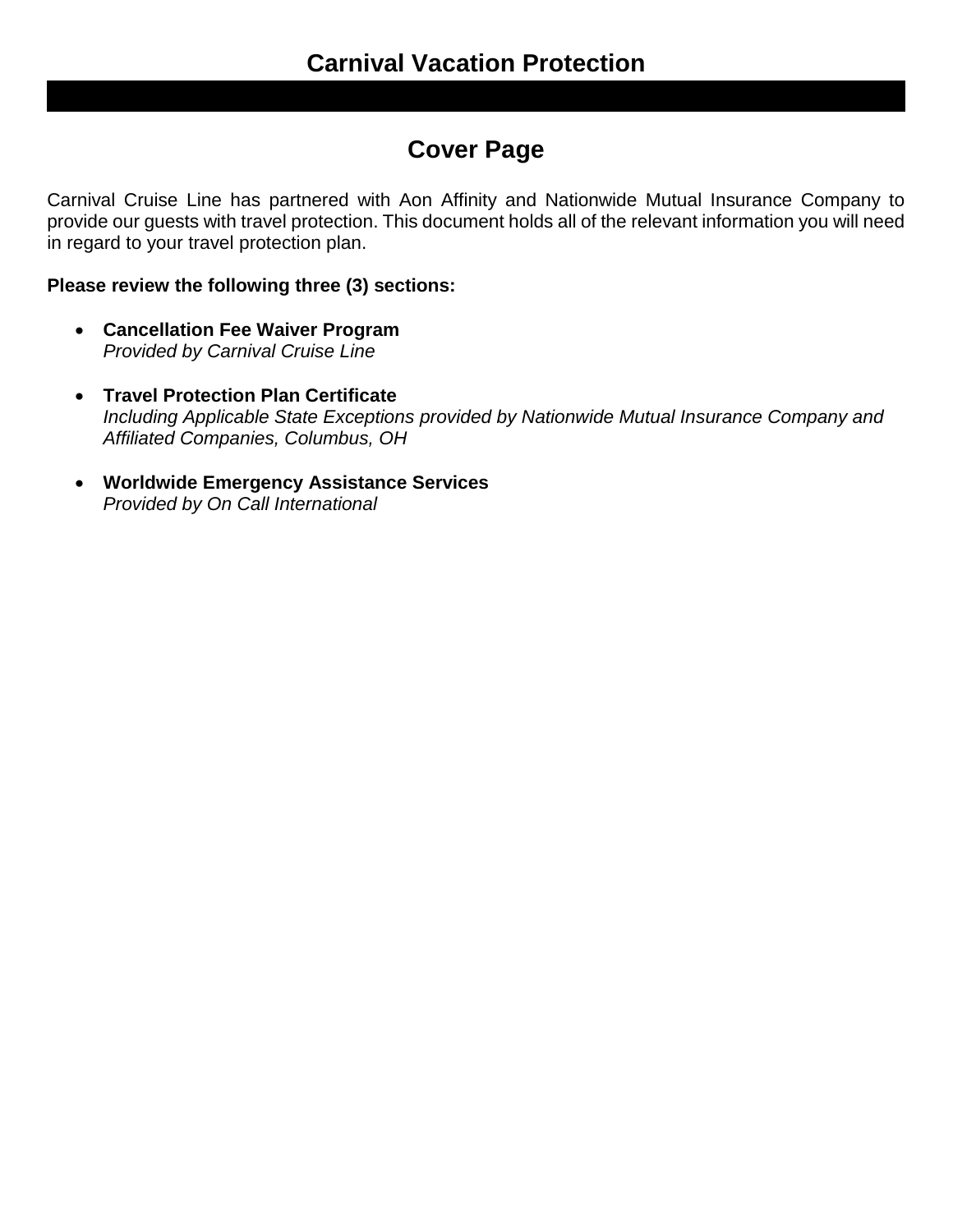*The following Cancellation Fee Waiver Program is provided by Carnival Cruise Line and is not an insurance benefit.*

The Carnival Cancellation Fee Waiver Program offers our valued guests the opportunity to receive a refund from Carnival Cruise Line (beyond the standard refund policy published in our cruise brochure) for those otherwise nonrefundable cruise vacation-related costs prepaid to Carnival Cruise Line, should you cancel your cruise vacation for the reasons stated below.

# **Carnival Cruise Cancellation Fee Waiver**

(For Specified Reasons) .................................................Cash Refund Up to Total Cruise Vacation Cost

This Cancellation Fee Waiver Program is an addendum to your cruise Ticket Contract. Through the Cancellation Fee Waiver Program, Carnival Cruise Line will waive their standard cancellation provision and refund to you **IN CASH** the otherwise non-refundable value of your prepaid cruise vacation, should you or your traveling companion need to cancel your cruise vacation for any one of the following reasons (subject to the restrictions noted below\*\*):

- 1. sickness, injury or death to yourself, a traveling companion, or members of either of your immediate families which is diagnosed and treated by a physician at the time your cruise vacation is terminated;
- 2. you are involuntarily terminated or laid off by your employer (of one continuous year or greater);
- 3. involvement in a traffic accident en route to departure that causes you to miss your cruise;
- 4. your home is made uninhabitable by a natural disaster such as flood, earthquake, hurricane, volcano, tornado, wildfires or blizzard;
- 5. being called to serve jury duty or subpoena;
- 6. you are called into active military service to provide aid or relief in response to a national disaster;
- 7. National Oceanic and Atmospheric Administration issues a Severe Weather Warning or Watch en route to, or at, the port of embarkation within 48 hours of your scheduled departure; or
- 8. the airline, bus, train or cruise ship is delayed due to inclement weather which prevents you from reaching your port of embarkation and this delay causes you to miss more than 50% of your cruise vacation.

Carnival Cancellation Fee Waiver refunds are also provided if you are charged a change in occupancy/ single supplement charge as a result of your traveling companion's cancellation due to one of the reasons cited above.

**Important:** Please advise your travel agent, Carnival Cruise Line and the Program Administrator as soon as possible in the event of cancellation. Refunds will not be provided for additional charges incurred that would have not been charged had you notified these parties as soon as reasonably possible.

\*\*Please note the following restrictions:

Carnival will not waive their cancellation fee and provide a cash refund, should you cancel your cruise vacation for any of the following reasons:

- a condition that first presents, worsens, becomes acute, or has symptoms causing a person to seek diagnosis, care or treatment, or prompts a change in medication, during the 60 days before the Cancellation Fee Waiver Program is purchased;
- a condition related to: elective abortion; use of alcohol or drugs other than as prescribed by a doctor; psychological disorders (unless hospitalization is required) or pregnancy (unless hospitalization is required);
- business, contractual, or educational obligations of you, a family member or a traveling companion;
- declared or undeclared war or act of war;
- service in the armed forces of any country:
- unlawful acts (committed by you, a family member or a traveling companion); or
- any specified reason cited previously that occurs prior to the purchase of the Cancellation Fee Waiver Program.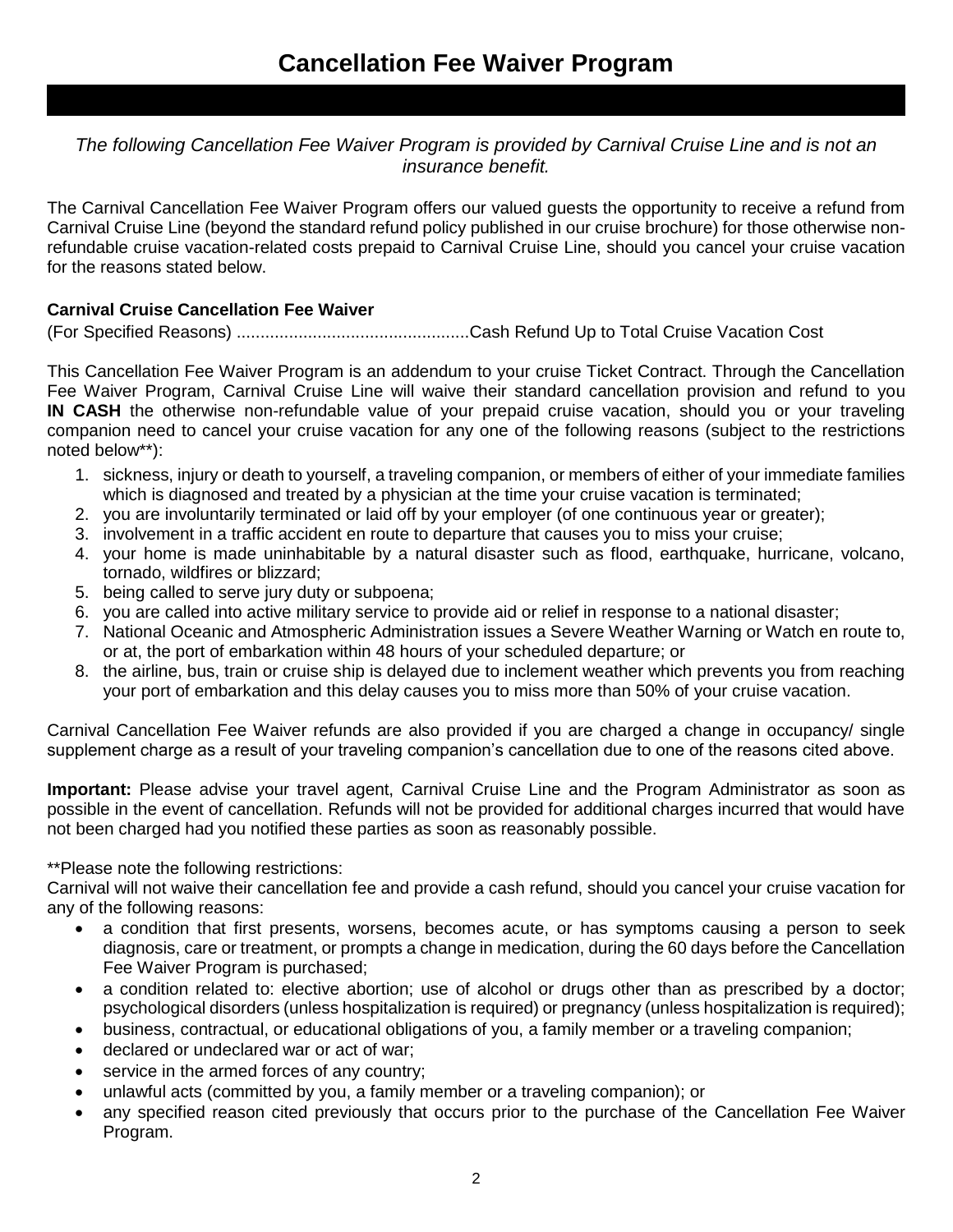# **Where To Report Cancellations:**

Contact your travel agent, Carnival Cruise Line or the Program Administrator IMMEDIATELY to advise of your situation and to avoid any non-reimbursable expenses due to late notification. The Program Administrator will send you a form that must be completed by you and the treating doctor (if applicable). Instructions will be provided as to what other information may be needed if cancellation is caused by a non-medical reason. The Program Administrator can be contacted 24 hours a day online at [www.aontravelclaim.com](http://www.aontravelclaim.com/) or by calling 1-800-331-2796 or 1-516-342-7262.

# **SPECIAL VACATION PROTECTION CANCELLATION ENHANCEMENT**

# **Vacation Protection "ANY REASON" Cruise Credits......Up to 75% of the non-refundable prepaid Cruise Vacation Cost**

# **Provided by Carnival Cruise Line**

In the event that you choose to cancel for a reason not authorized above or for a reason that is otherwise restricted, at any time up until departure, and you have purchased Vacation Protection, Carnival Cruise Line will provide you a cruise credit equal to 75% of the non-refundable value of your cruise vacation prepaid to Carnival Cruise Line, for your use toward a future cruise. This additional enhancement is offered by Carnival Cruise Line as a special service to guests that purchase this ticket contract Cancellation Fee Waiver Program Addendum and is available only if purchased prior to final payment (for the cruise vacation). Certain restrictions on the use of these cruise credits (such as blackout periods) may apply. To be eligible for credits, notification of cancellation must be given to Carnival Cruise Line prior to the ship's departure. Once you've cancelled with Carnival Cruise Line, please contact the Program Administrator at **1-800-331-2796** regarding cruise credits.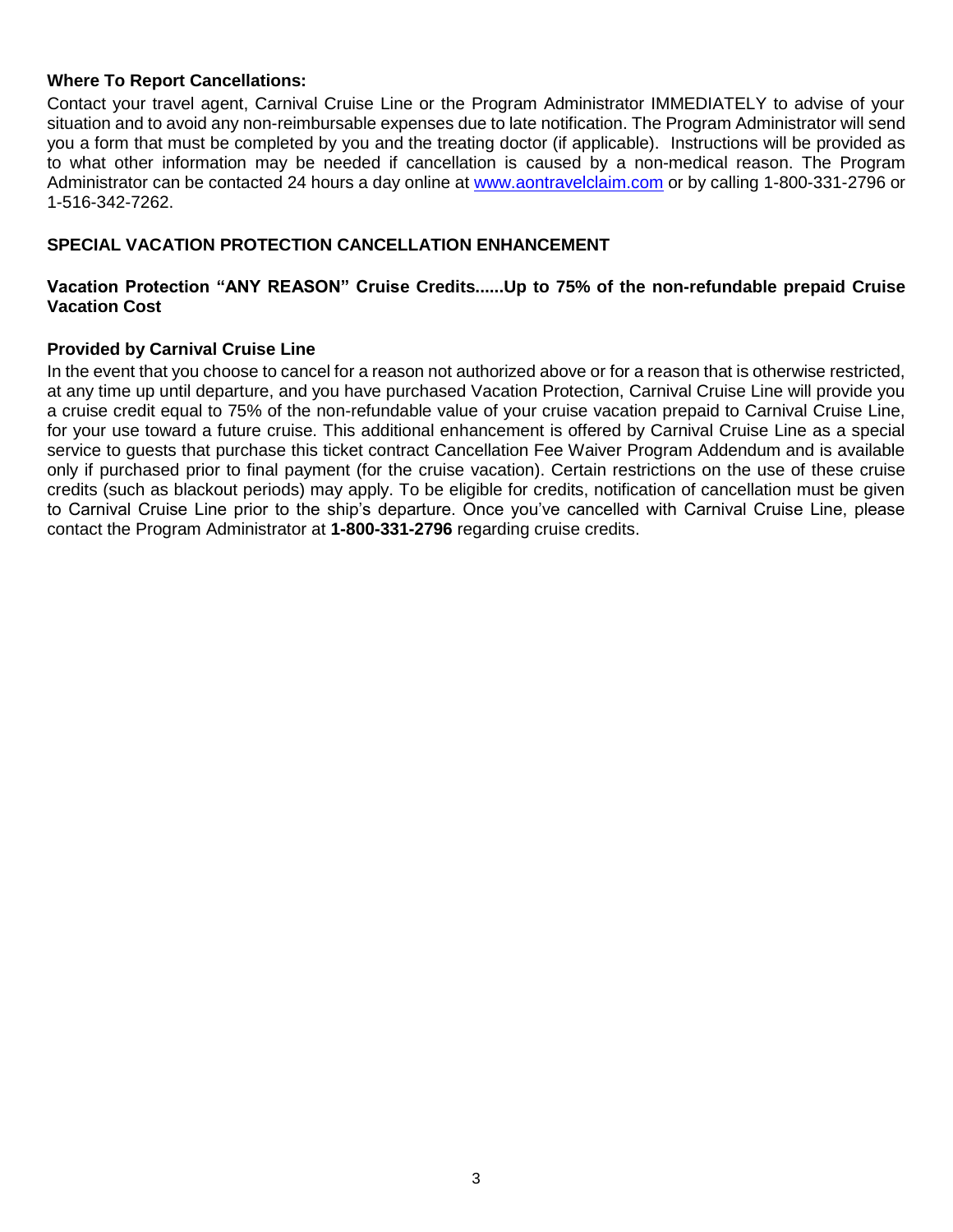

# **CONFIRMATION OF COVERAGE**

**Underwritten by:** Nationwide Mutual Insurance Company and Affiliated Companies, Columbus, OH

**Plan Number:** NWECCL01

**Program Name:** Carnival Vacation Protection

**Your plan is administered by:** Aon Affinity Travel Practice 900 Stewart Avenue Garden City, NY 11530-9998

| <b>Listing of Benefits</b>                                                                                     | <b>Maximum Benefit</b>                |
|----------------------------------------------------------------------------------------------------------------|---------------------------------------|
| <b>Accident Medical Expense</b><br>Maximum Benefit for Medical Expenses<br>Maximum Benefit for Dental Expenses | \$10,000 per Trip<br>\$1,000 per Trip |
| Baggage Delay<br>Maximum Benefit                                                                               | \$500 per Trip                        |
| Baggage/Personal Effects<br>Maximum Benefit                                                                    | \$1,500 per Trip                      |
| <b>Emergency Evacuation</b><br>Maximum Benefit                                                                 | \$30,000 per Trip                     |
| <b>Repatriation of Remains</b><br>Maximum Benefit                                                              | \$30,000 per Trip                     |
| <b>Sickness Medical Expense</b><br>Maximum Benefit for Medical Expenses                                        | \$10,000 per Trip                     |
| Trip Cancellation for Independently-Booked Airfare<br>Maximum Benefit                                          | Up to Total Original Airfare Cost     |
| <b>Trip Interruption</b><br>Maximum Benefit                                                                    | <b>Total Trip Cost</b>                |
| <b>Trip Delay</b><br>Maximum Benefit                                                                           | \$500 per Trip                        |

#### *Notes:*

*Traveling Companion shall be defined as a person whose name appears with Yours on the same Travel Arrangements, and who, during the Trip, will share accommodations with You in the same cabin.*

*Trip means Travel Arrangements as defined in this certificate.*

*Independently-Booked Airfare/Original Airfare means airfare booked by You, independent of Carnival Cruise Line, for the purposes of adjoining Your Carnival Travel Arrangements.*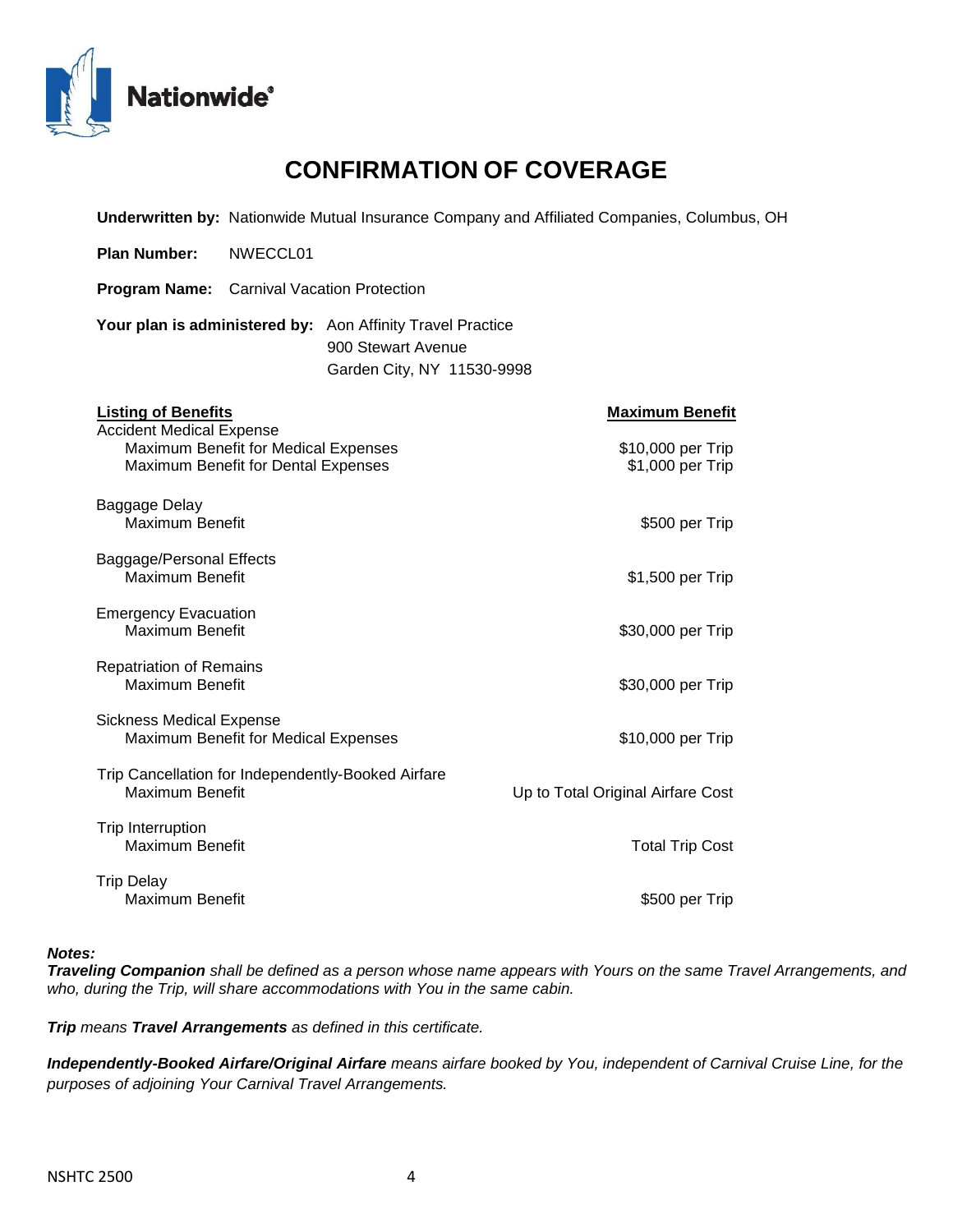

Nationwide Mutual Insurance Company One Nationwide Plaza Columbus, Ohio 43215

This Certificate of Insurance describes all of the travel insurance benefits, underwritten by Nationwide Mutual Insurance Company and herein referred to as the Company. The insurance benefits vary from program to program. Please refer to the accompanying Confirmation of Coverage. It provides You with specific information about the program You purchased.

This Certificate of Insurance is issued in consideration of the enrollment and payment of any premium due. All statements in the enrollment are representations and not warranties. Only statements contained in a written enrollment will be used to void insurance, reduce benefits or defend a claim.

All premium is non-refundable after a ten (10) day review period from the date of purchase in the event You have not incurred any claims during that time.

NO DIVIDENDS WILL BE PAYABLE UNDER THIS CERTIFICATE.

The President and Secretary of Nationwide Mutual Insurance Company witness this Certificate.

Kelt w. Hern

*Secretary President*

Mark Bewer

**TRAVEL PROTECTION CERTIFICATE EXCESS INSURANCE**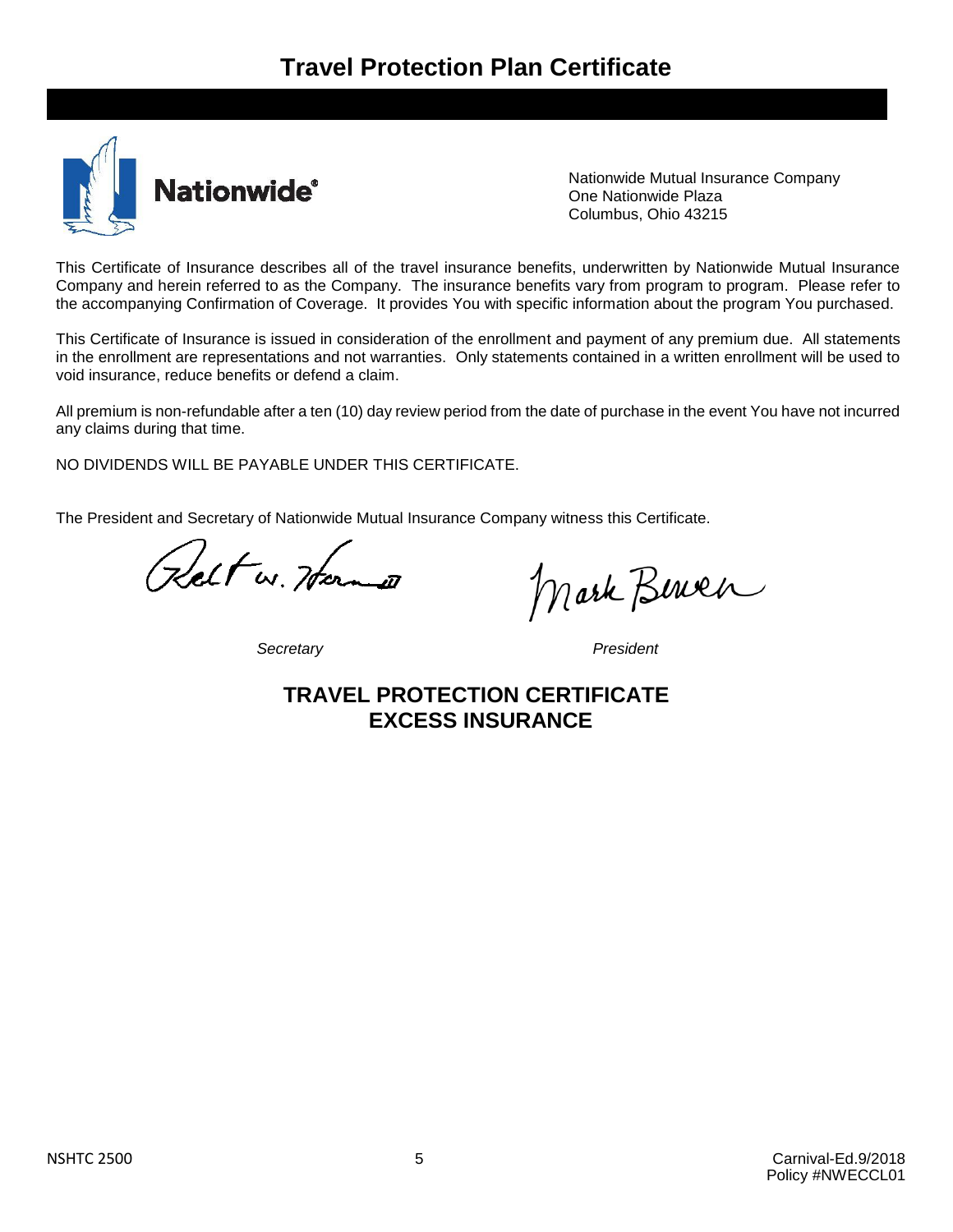# **TABLE OF CONTENTS**

# **GENERAL DEFINITIONS GENERAL PROVISIONS COVERAGES:**

Accident Medical Expense Baggage Delay Baggage/Personal Effects Emergency Evacuation **Repatriation of Remains** Sickness Medical Expense Trip Cancellation Trip Delay Trip Interruption

# **LIMITATIONS AND EXCLUSIONS**

# **COORDINATION OF BENEFITS**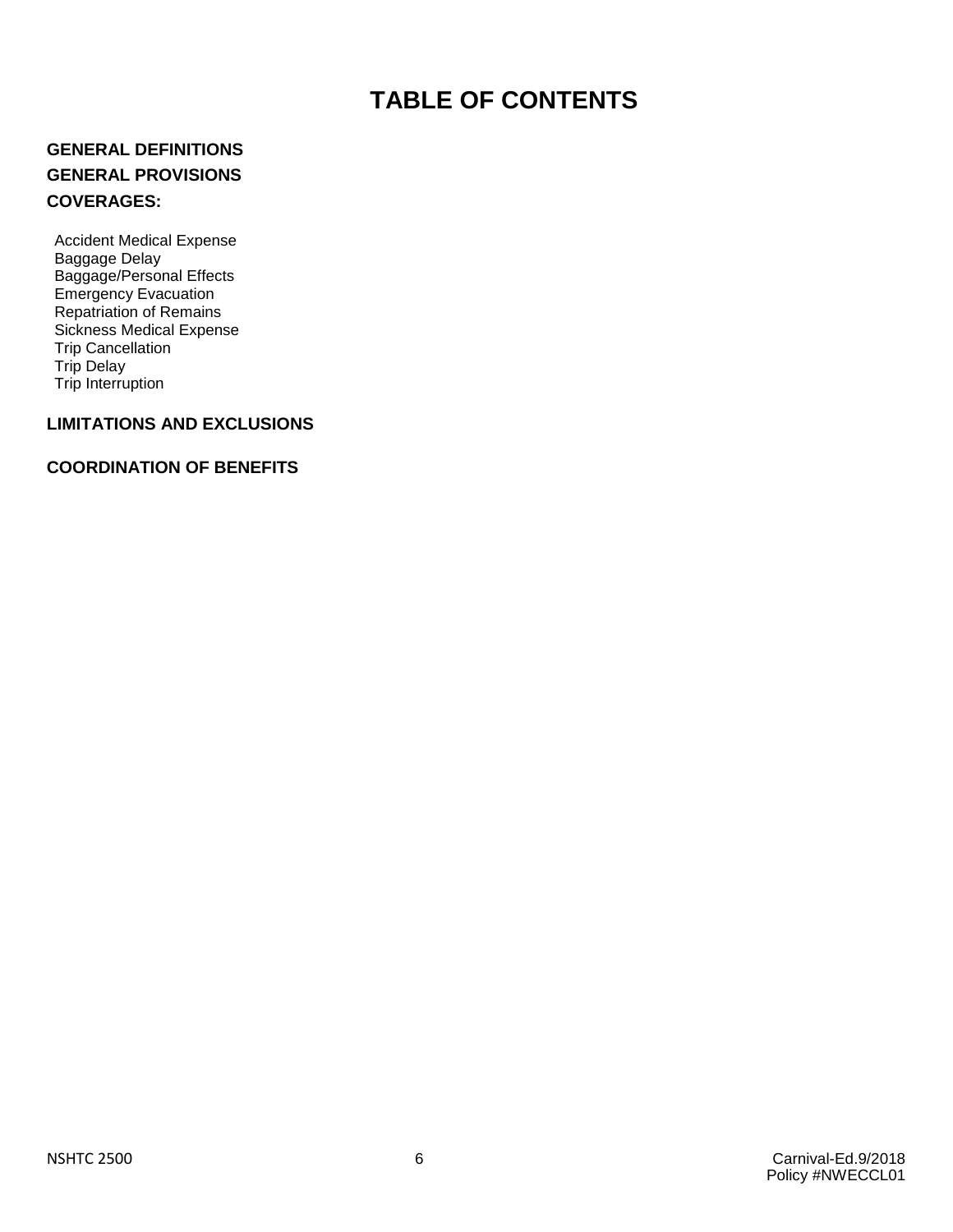# **NATIONWIDE MUTUAL INSURANCE COMPANY TRAVEL PROTECTION INSURANCE CERTIFICATE**

# **GENERAL DEFINITIONS**

Throughout this document, when capitalized, certain words and phrases are defined as follows:

**Accident** means a sudden, unexpected, unintended, specific event that occurs at an identifiable time and place, but shall also include exposure resulting from a mishap to a conveyance in which You are traveling.

**Accidental Injury** means Bodily Injury caused by an Accident (of external origin) being the direct and independent cause in the Loss and that 1) requires a physical examination and medical treatment by a Physician and 2) commences while Your coverage is in effect. The injury must be verified by a Physician.

**Actual Cash Value** means the lesser of the replacement cost or the purchase price less depreciation.

**Additional Expenses** means any reasonable expenses for meals and lodging as well as local transportation and essential phone calls that were necessarily incurred as the result of a Hazard and that were not provided by the Common Carrier or other party free of charge.

**Bodily Injury** means identifiable physical injury that is caused by an Accident and is independent of disease or bodily infirmity.

**Business Partner** means an individual who: (a) is involved in a legal partnership; and (b) is actively involved in the day- today management of the business.

**Carry-On Baggage** means a piece of baggage that has not been checked and is owned by and accompanies You while traveling on a Common Carrier.

**Certificate of Insurance** means this document, and any endorsements, riders or amendments that will attach during the period of coverage.

**Checked Baggage** means a piece of baggage that accompanies You for which a claim check has been issued to You by a Common Carrier.

**Common Carrier** means any land, sea, and/or air conveyance operating under a valid license for the transportation of passengers for hire. Taxis and limousines are not Common Carriers as defined herein.

**Company** means Nationwide Mutual Insurance Company.

**Confirmation of Coverage** means the document that outlines Your benefits and Maximum Benefit amounts.

**Covered Expenses** means expenses incurred by You that are for Medically Necessary care or treatment; due to Sickness or Bodily Injury; prescribed, performed or ordered by a Physician; Reasonable and Customary Charges incurred while insured under this Certificate; and that do not exceed the Maximum Benefit limits shown in the Confirmation of Coverage, under each stated benefit.

**Cruise** means any prepaid sea arrangements made by You.

**Dependent Child(ren)** means Your child (or children), including an unmarried child, stepchild, legally adopted child or foster child who is: (1) less than age nineteen (19) and primarily dependent on You for support and maintenance; or (2) who is at least age nineteen (19) but less than age twenty-three (23) and who regularly attends an accredited school or college; and who is primarily dependent on You for support and maintenance.

**Domestic Partner** means a person with whom You reside and can show evidence of cohabitation (including the shared responsibility for basic living expenses) for at least the previous six (6) months and has an affidavit of domestic partnership, if recognized by the jurisdiction within which You reside.

**Economy Fare** means the lowest published rate for a round trip economy ticket.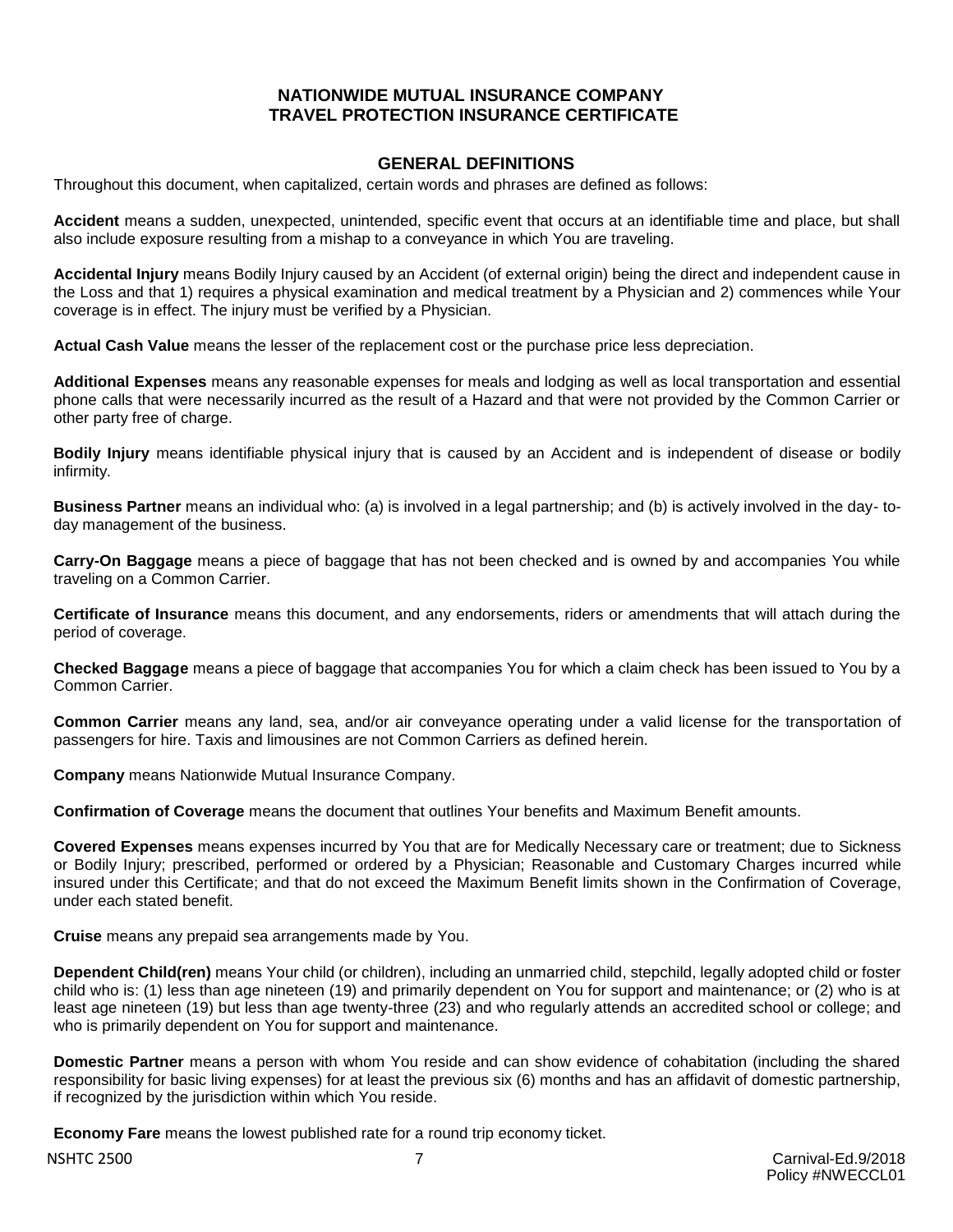**Effective Date** means 12:01 A.M. local time, at Your location, on the day after the required premium for such coverage is received by the Company or its authorized representative.

**Family Member** means Your or a Traveling Companion's legal or common law spouse, ex-spouse, parent, legal guardian, step-parent, grandparent, parents-in-law, grandchild, natural or adopted child, step-child, children-in-law, brother, sister, step-brother, step-sister, brother-in-law, sister-in-law, aunt, uncle, niece, nephew, cousin, Business Partner or Domestic Partner.

**Hazard** means:

- (a) Any delay of a Common Carrier (including Inclement Weather).
- (b) Any delay by a traffic accident en route to a departure, in which You or a Traveling Companion is not directly involved.
- (c) Any delay due to lost or stolen passports, travel documents or money, Quarantine, hijacking, unannounced Strike, natural disaster, civil commotion or riot.

**Hospital** means a facility that:

- (a) holds a valid license if it is required by the law;
- (b) operates primarily for the care and treatment of sick or injured persons as in-patients;
- (c) has a staff of one or more Physicians available at all times;
- (d) provides twenty-four (24) hour nursing service and has at least one registered professional nurse on duty or call;
- (e) has organized diagnostic and surgical facilities, either on the premises or in facilities available to the hospital on a pre- arranged basis; and
- (f) is not, except incidentally, a clinic, nursing home, rest home, drug or physical rehabilitation facility or convalescent home for the aged, or similar institution.

**Inclement Weather** means any severe weather condition that delays the scheduled arrival or departure of a Common Carrier.

**Independently-Booked Airfare/Original Airfare** means airfare booked by You as described on the Confirmation of Coverage.

**Insured** means the person who enrolled for coverage and whose premium was paid under the Policy.

**Land/Sea Arrangements** means pre-paid land and/or sea arrangements made by the Travel Supplier.

**Loss** means Bodily Injury, Sickness or damage sustained by You, while coverage is in effect, in consequence of happening of one or more of the occurrences against which the Company has undertaken to indemnify You.

**Maximum Benefit** means the largest total amount that the Company will pay under any one benefit for You, as shown on the Confirmation of Coverage.

**Medically Necessary** means a service or supply that: (a) is recommended by the attending Physician; (b) is appropriate and consistent with the diagnosis in accord with accepted standards of community practice; (c) could not have been omitted without adversely affecting Your condition or quality of medical care; (d) is delivered at the most appropriate level of care and not primarily for the sake of convenience; and (e) is not considered experimental unless coverage for experimental services or supplies is required by law.

**Other Insurance** means any one of the following types of policies or plans that provides benefits for Hospital confinement, medical expenses for you at the time of Loss on Your Effective Date of coverage, and such policy or plan requires You to pay any applicable Deductible and/or portion of coinsurance: individual, group or blanket insurance plans; HMO's, PPO's, POS's, EPO's, employer organization plans, employee benefit organizational plans, or other arrangements of benefits for persons of a group.

**Participating Organization** means a travel agency, tour operator, cruise line, airline or other organization that applies for coverage under the Policy and remits the required premium to the Company.

**Payments or Deposits** means the cash, check, or credit card amounts actually paid for Your Trip. Payments made in the form of a certificate, voucher or discount are not Payments or Deposits as defined herein.

**Physician** means a licensed practitioner of medical, surgical or dental services, acting within the scope of his/her license. The treating Physician may not be You, a Traveling Companion or a Family Member.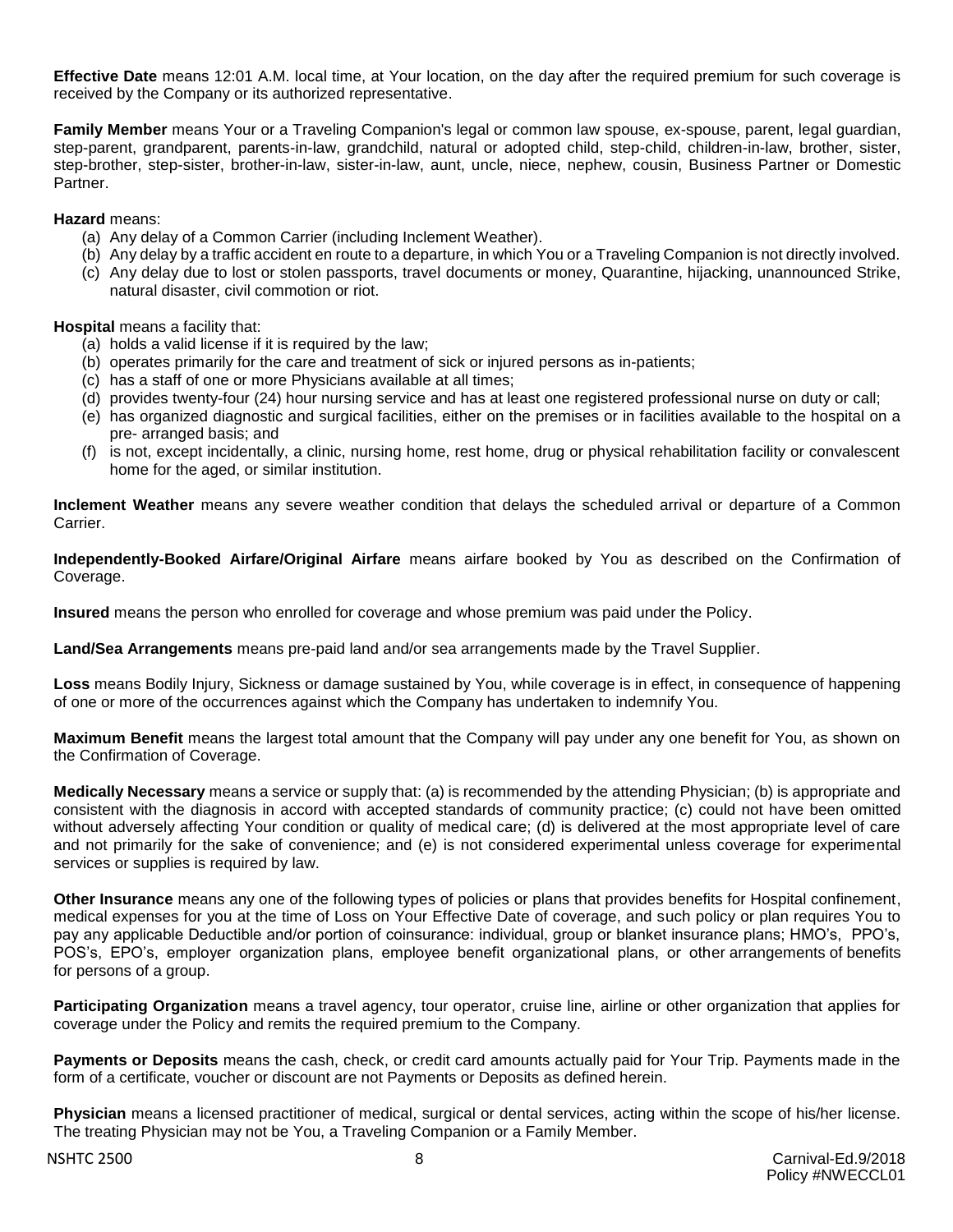**Policy** means the Group Master Policy including the application and any endorsements, riders or amendments that will attach during the period of coverage.

**Pre-Existing Condition** means an illness, disease, or other condition during the sixty (60) day period immediately prior to the Effective Date for which You, a Traveling Companion, a Family Member booked to travel with You: 1) exhibited symptoms that would have caused one to seek care or treatment; or 2) received or received a recommendation for a test, examination, or medical treatment; or 3) took or received a prescription for drugs or medicine. Item (3) of this definition does not apply to a condition that is treated or controlled solely through the taking of prescription drugs or medicine and remains treated or controlled without any adjustment or change in the required prescription throughout the sixty (60) day period before the Effective Date.

**Quarantine** means Your strict isolation imposed by a Government authority or Physician to prevent the spread of disease. An embargo preventing You from entering a country is not a Quarantine.

**Reasonable and Customary Charges** means charges commonly used by Physicians in the locality in which care is furnished.

**Scheduled Departure Date** means the date on which You are originally scheduled to leave on the Trip.

**Scheduled Return Date** means the date on which You are originally scheduled to return to the point of origin or to a different final destination.

**Sickness** means an illness or disease of the body that: 1) requires a physical examination and medical treatment by a Physician and 2) commences while Your coverage is in effect. An illness or disease of the body that begins prior to the Effective Date of coverage is not a Sickness as defined herein and is not covered by this Certificate unless it suddenly worsens or becomes acute after the Effective Date.

**Sound Natural Teeth** means teeth that are whole or properly restored and are without impairment, periodontal or other conditions and are not in need of the treatment provided for any reason other than an Accidental Injury. For purposes of this Certificate, teeth previously restored with a crown, inlay, onlay, or porcelain restoration or treated by endodontics, except amalgam or composite resin fillings, are not considered Sound Natural Teeth.

**Strike** means any unannounced labor disagreement that interferes with the normal departure and arrival of a Common Carrier.

**Travel Arrangements** means: (a) transportation; (b) accommodations; and (c) other specified services arranged by the Travel Supplier for the Trip. Air arrangements covered by this definition also include any direct round trip air flights booked by others, to and from the scheduled Trip departure and return cities, provided the dates of travel for the air flights are within fourteen (14) total days of the scheduled Trip dates.

**Travel Supplier** means Carnival Cruise Line.

**Traveling Companion** means a person who has coordinated Travel Arrangements or vacation plans with You, intends to travel with You during the Trip and is further described on the Confirmation of Coverage. Note, a group or tour leader is not considered a Traveling Companion unless You are sharing room accommodations with the group or tour leader.

**Trip** means a trip or class of trips as described on the Confirmation of Coverage.

**Unforeseen** means not anticipated or expected and occurring after the Effective Date of Your coverage.

**Uninhabitable** means (1) the building structure itself is unstable and there is a risk of collapse in whole or in part; (2) there is exterior or structural damage allowing elemental intrusion, such as rain, wind, hail or flood; (3) immediate safety hazards have yet to be cleared, such as debris on roofs or downed electrical lines; or (4) the building is without electricity or water and/or is not suitable for human occupancy in accordance with local authority guidelines.

**You or Your** refers to the Insured.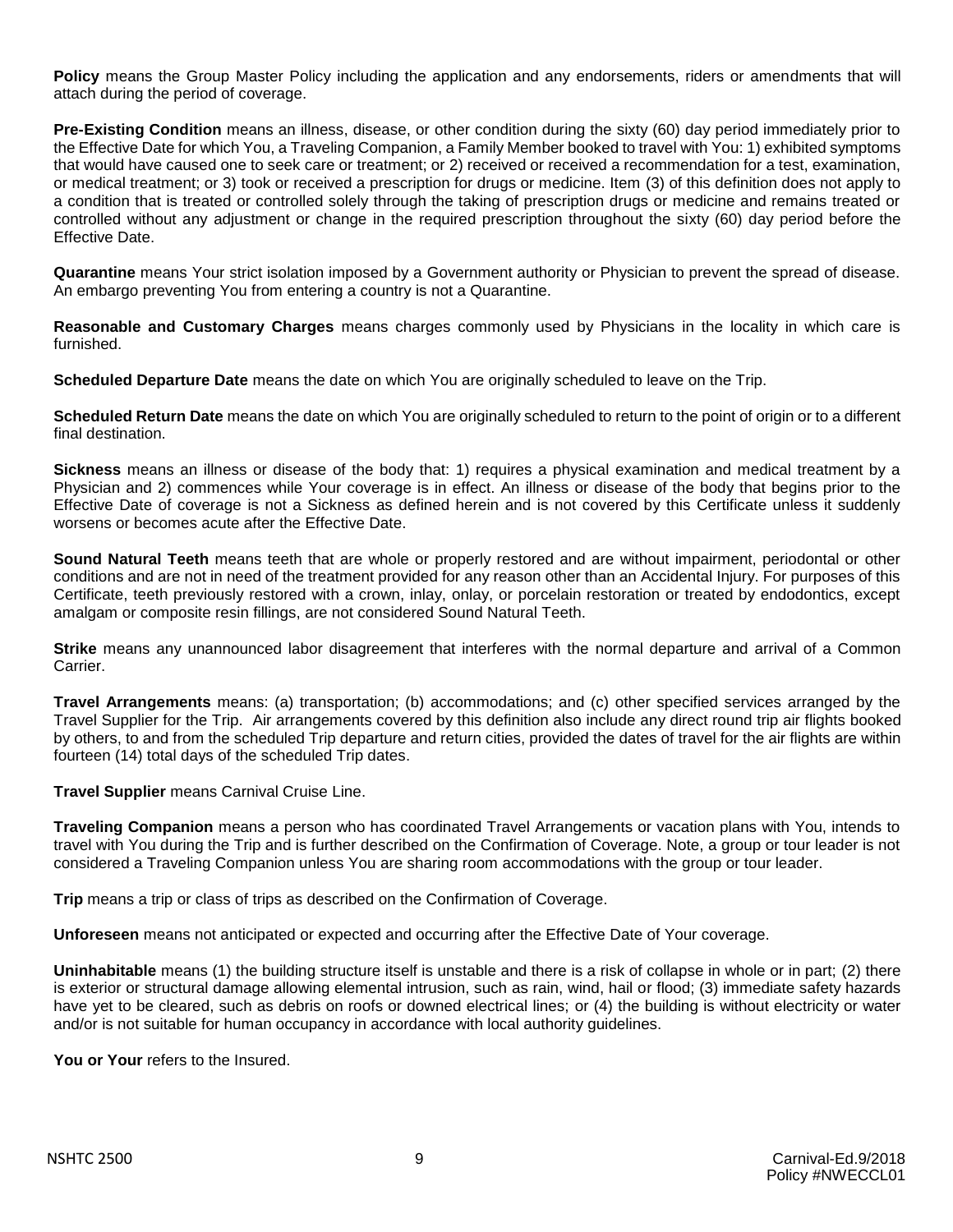# **GENERAL PROVISIONS**

The following provisions apply to all coverages:

**LEGAL ACTIONS -** No legal action for a claim can be brought against the Company until sixty (60) days after the Company receives Proof of Loss. No legal action for a claim can be brought against the Company more than three (3) years after the time required for giving Proof of Loss.

**CONTROLLING LAW -** Any part of this Certificate that conflicts with the state law where the Certificate is issued is changed to meet the minimum requirements of that law.

**GOVERNING JURISDICTION** – The insurance regulatory agency and courts of the jurisdiction in which You are located shall have jurisdiction over the individual or group insurance coverage as if such coverage or plan were issued directly to You.

**MISREPRESENTATION AND FRAUD –** Your coverage shall be void if, whether before or after a Loss, You concealed or misrepresented any material fact or circumstance concerning this Certificate or the subject thereof, or Your interest therein, or if You commit fraud or false swearing in connection with any of the foregoing.

You must fully cooperate in the event the Company determines that an investigation of any claim is warranted.

**SUBROGATION -** To the extent the Company pays for a Loss suffered by You, the Company will take over the rights and remedies You had relating to the Loss. This is known as subrogation. You must help the Company to preserve its rights against those responsible for the Loss. This may involve signing any papers and taking any other steps the Company may reasonably require. If the Company takes over Your rights, You must sign an appropriate subrogation form supplied by the Company.

**ASSIGNMENT -** This Certificate is not assignable, whether by operation of law or otherwise, but benefits may be assigned.

#### **WHEN YOUR COVERAGE BEGINS** - Provided:

- (a) coverage has been elected; and
- (b) the required premium has been paid.

All coverage (except Trip Cancellation) will begin on the Scheduled Departure Date, or the actual departure date if change is required by a Common Carrier, when You depart for the first Travel Arrangement (or alternate Travel Arrangement if You must use an alternate Travel Arrangement to reach Your Trip destination) for Your Trip.

Trip Cancellation coverage will begin on Your Effective Date.

**WHEN YOUR COVERAGE ENDS -** Your coverage will end at 11:59 P.M. local time on the date that is the earliest of the following:

- (a) the Scheduled Return Date as stated on the travel tickets;
- (b) the date You return to Your origination point if prior to the Scheduled Return Date;
- (c) the date You leave or change the Trip (unless due to Unforeseen and unavoidable circumstances covered by the Policy);
- (d) if You extend the return date, coverage will terminate at 11:59 P.M., local time, at Your location on the Scheduled Return Date, unless otherwise authorized by the Company in advance of the Scheduled Return Date;
- (e) the date Your Trip is cancelled;
- (f) when Your Trip exceeds ninety (90) days.

**EXTENDED COVERAGE -** Coverage will be extended under the following conditions, should they occur during the journey to the return destination or to a different destination:

- (a) When You commence air travel from Your origination point: (i) within two (2) days before the commencement of the Land/Sea Arrangements, coverage shall apply from the time of departure from the origination point; or (ii) greater than two (2) days before the commencement of the Land/Sea Arrangements, the extension of coverage shall be provided only during Your air travel.
- (b) If You return to Your origination point: (i) within two (2) days after the completion of the Land/Sea Arrangements, coverage shall apply until the time of return to the origination point; or (ii) greater than two (2) days after the completion of the Land/Sea Arrangements, the extension of coverage shall be provided only during Your air travel.
- (c) If You are a passenger on a scheduled Common Carrier that is unavoidably delayed up to five (5) days in reaching the final destination, coverage will be extended for the period of time needed to arrive at the final destination.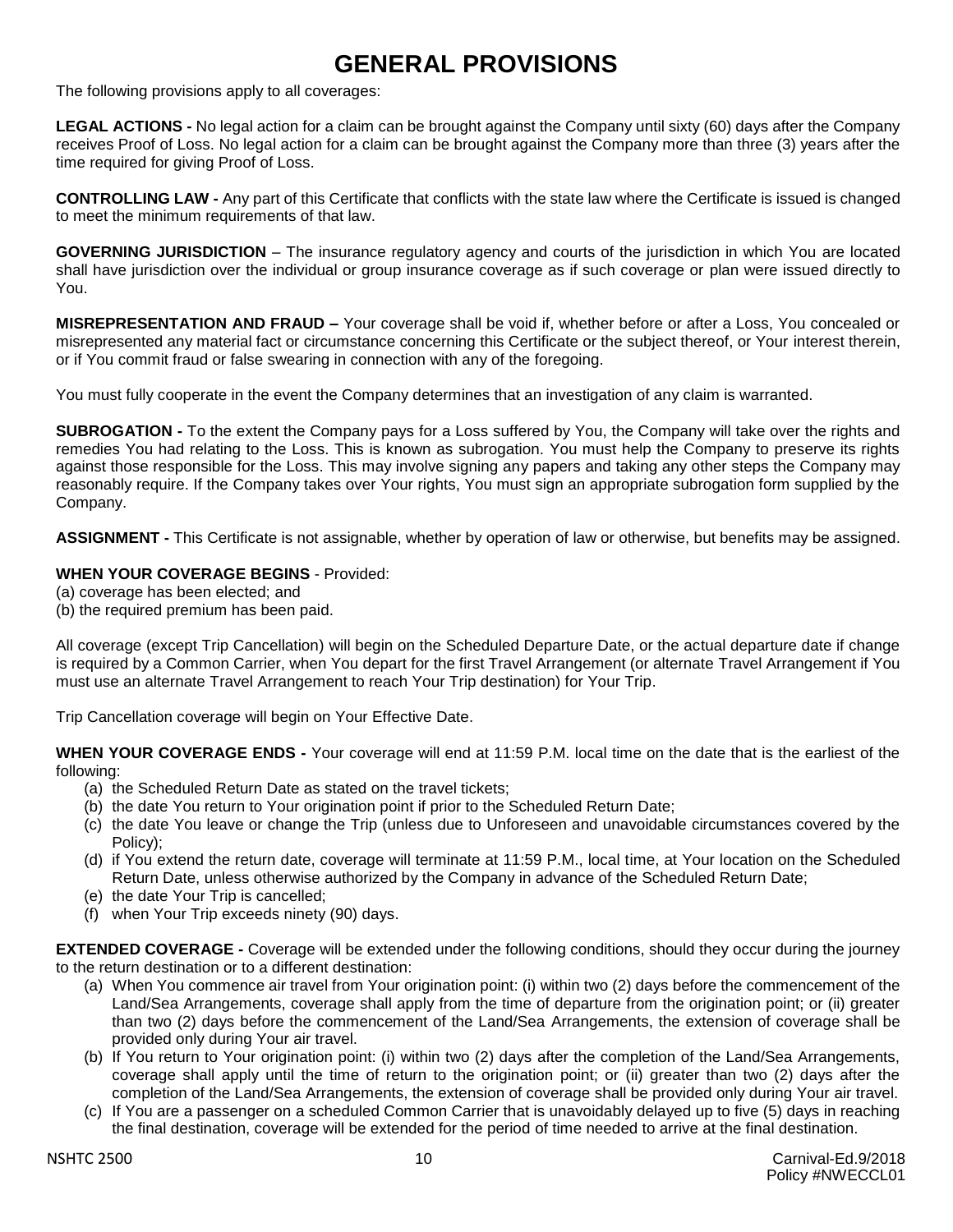**EXCESS INSURANCE LIMITATION -** The insurance provided by this Certificate shall be in excess of all other valid and collectible insurance or indemnity. If at the time of the occurrence of any Loss there is other valid and collectible insurance or indemnity in place, the Company shall be liable only for the excess of the amount of Loss, over the amount of such Other Insurance or indemnity, and applicable Deductible.

#### **The following provisions apply to all benefits except Baggage/Personal Effects and Baggage Delay:**

**PAYMENT OF CLAIMS -** The Company, or its designated representative, will pay a claim after receipt of acceptable Proof of Loss.

Benefits for Loss of life are payable to Your beneficiary. If a beneficiary is not otherwise designated by You, benefits for Loss of life will be paid to the first of the following surviving preference beneficiaries:

- (a) Your spouse;
- (b) Your child or children jointly;
- (c) Your parents jointly if both are living or the surviving parent if only one survives;
- (d) Your brothers and sisters jointly; or e) Your estate.

All other claims will be paid to You. In the event You are a minor, incompetent or otherwise unable to give a valid release for the claim, the Company may make arrangement to pay claims to Your legal guardian, committee or other qualified representative.

Any payment made in good faith will discharge the Company's liability to the extent of the claim.

The applicable benefit amount will be reduced by the amount of benefits, if any, previously paid by Other Insurance policies. In no event will the Company reimburse You for an amount greater than the amount paid by You.

**NOTICE OF CLAIM -** Written notice of claim must be given by the claimant (either You or someone acting for You) to the Company or its designated representative within twenty (20) days after a covered Loss first begins or as soon as reasonably possible. Notice should include Your name, the Travel Supplier's name and the Plan number. Notice should be sent to the Company's administrative office, or to the Company's designated representative.

**PROOF OF LOSS -** The claimant must send the Company, or its designated representative, Proof of Loss within ninety (90) days after a covered Loss occurs or as soon as reasonably possible. Failure to furnish such proof within the time required shall not invalidate nor reduce any claim if it was not reasonably possible to give proof within such time, provided such proof is furnished as soon as reasonably possible and in no event, except in the absence of legal capacity, later than one year from the time proof is otherwise required.

**PHYSICAL EXAMINATION AND AUTOPSY -** The Company, or its designated representative, at its own expense, have the right to have You examined as often as reasonable necessary while a claim is pending. The Company, or its designated representative, also has the right to have an autopsy made unless prohibited by law.

**TIME OF PAYMENT OF CLAIMS -** Benefits payable under this Certificate for any Loss other than Loss for which this Certificate provides any periodic payment will be paid immediately upon receipt of due written Proof of such Loss. Subject to due written Proof of Loss, all accrued indemnities for Loss for which this Certificate provides periodic payment will be paid monthly and any balance remaining unpaid upon the termination of liability, will be paid immediately upon receipt of due written proof.

All claims shall be paid within thirty (30) days following receipt by the Company of due Proof of Loss. Failure to pay within such period shall entitle the claimant to interest at the rate of six (6) percent per annum from the thirtieth (30<sup>th</sup>) day after receipt of such Proof of Loss to the date of late payment, provided that interest amounting to less than one dollar need not be paid. You or Your assignee shall be notified by the Company or designated representative of any known failure to provide sufficient documentation for a due Proof of Loss within thirty (30) days after receipt of the claim. Any required interest payments shall be made within thirty (30) days after the payment.

# **The following provisions apply to Baggage/Personal and Baggage Delay coverages:**

**NOTICE OF LOSS -** If Your property covered under this Certificate is lost, stolen or damaged, You must:

- (a) notify the Company, or its authorized representative as soon as possible;
- (b) take immediate steps to protect, save and/or recover the covered property: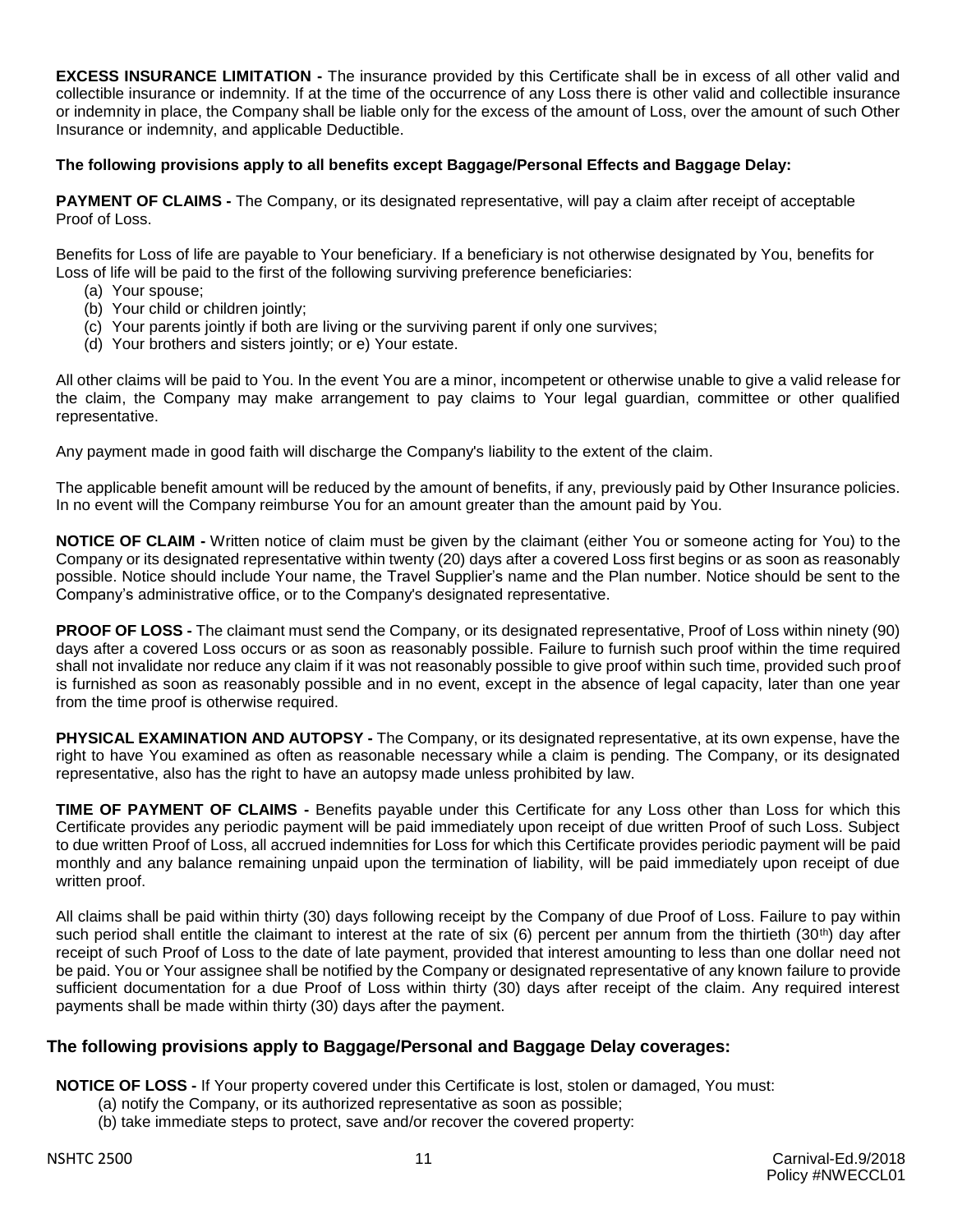- (c) give immediate notice to the carrier or bailee who is or may be liable for the Loss or damage;
- (d) notify the police or other authority in the case of robbery or theft within twenty-four (24) hours.

**PROOF OF LOSS -** You must furnish the Company, or its designated representative, with Proof of Loss. This must be a detailed sworn statement. It must be filed with the Company, or its designated representative, within ninety (90) days from the date of Loss. Failure to furnish such proof within the time required shall not invalidate nor reduce any claim if it was not reasonably possible to give proof within such time, provided such proof is furnished as soon as reasonably possible and in no event later than one year from the time proof is otherwise required.

**SETTLEMENT OF LOSS -** Claims for damage and/or destruction shall be paid after acceptable proof of the damage and/or destruction is presented to the Company and the Company has determined the claim is covered. Claims for lost property will be paid after the lapse of a reasonable time if the property has not been recovered. You must present acceptable Proof of Loss and the value involved to the Company.

**DISAGREEMENT OVER SIZE OF LOSS -** If there is a disagreement about the amount of the Loss, either You or the Company can make a written demand for an appraisal. After the demand, You and the Company will each select their own competent appraiser. After examining the facts, each of the two appraisers will give an opinion on the amount of the Loss. If they do not agree, they will select an arbitrator. Any figure agreed to by two (2) of the three (3) (the appraisers and the arbitrator) will be binding. The appraiser selected by You will be paid by You. The Company will pay the appraiser they choose. You will share equally with the Company the cost for the arbitrator and the appraisal process.

**BENEFIT TO BAILEE -** This insurance will in no way inure directly or indirectly to the benefit of any carrier or other bailee.

# **ACCIDENT MEDICAL EXPENSE**

The Company will reimburse benefits up to the Maximum Benefit shown on the Confirmation of Coverage, if You incur necessary Covered Medical Expenses as a result of an Accidental Injury that occurs during the Trip. You must receive initial treatment for Accidental Injuries while on the Trip. All services, supplies or treatment must be received within fifty-two (52) weeks of the date of the Accident.

Covered Medical Expenses are expenses incurred for necessary services and supplies: (a) listed below; and (b) ordered or prescribed by the attending Physician as Medically Necessary for treatment, that are limited to:

- (a) the services of a Physician;
- (b) charges for Hospital confinement and use of operating rooms; Hospital or ambulatory medical-surgical center services (this will also include expenses for a Cruise ship cabin or hotel room, not already included in the cost of Your Trip, if recommended as a substitute for a Hospital room for recovery from an Accidental Injury);
- (c) charges for anesthetics (including administration); x-ray examinations or treatments, and laboratory
- tests;
- (d) ambulance service;
- (e) drugs, medicines and therapeutic services.

The Company will not pay benefits in excess of the Reasonable and Customary Charges. The Company will not cover any expenses provided by another party at no cost to You, or already included within the cost of the Trip.

The Company will pay benefits up to the Maximum Benefit shown on the Confirmation of Coverage for dental emergency treatment for Accidental Injury to Sound Natural Teeth. Both the Accidental Injury and the dental Emergency Treatment must occur during the Trip.

# **BAGGAGE DELAY (Outward Journey Only)**

The Company will reimburse You for the expense of necessary personal effects, up to the Maximum Benefit shown on the Confirmation of Coverage, if Your Checked Baggage is delayed or misdirected by a Common Carrier for more than twentyfour (24) hours, while on a Trip.

You must be a ticketed passenger on a Common Carrier.

Additionally, all claims must be verified by the Common Carrier who must certify the delay or misdirection and receipts for the purchases must accompany any claim.

# **BAGGAGE/PERSONAL EFFECTS**

NSHTC 2500 12 Carnival-Ed.9/2018 The Company will reimburse You up to the Maximum Benefit shown on the Confirmation of Coverage, if You sustain Loss,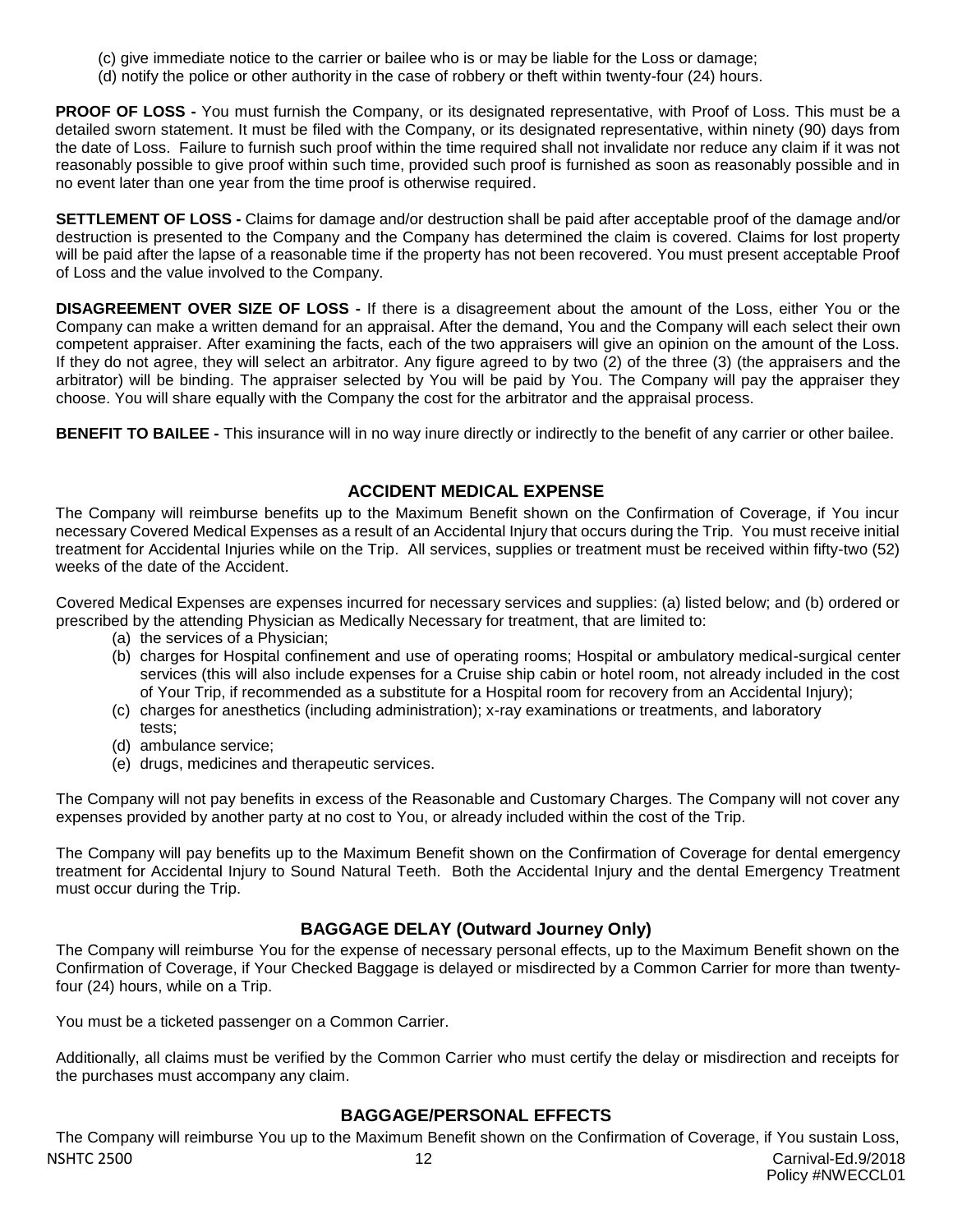theft or damage to baggage and personal effects during the Trip, provided You have taken all reasonable measures to protect, save and/or recover the property at all times. The baggage and personal effects must accompany You during the Trip. The police or other authority must be notified within twenty-four (24) hours in the event of theft.

This coverage is subject to any coverage provided by a Common Carrier and all other valid and collectible insurance indemnity and shall apply only when such other benefits are exhausted.

There will be a per article limit shown on the Confirmation of Coverage.

There will be a combined Maximum Benefit limit shown on the Confirmation of Coverage for the following: jewelry; watches; articles consisting in whole or in part of silver, gold or platinum; furs; articles trimmed with or made mostly of fur; personal computers; cameras and their accessories and related equipment.

#### The Company will pay the lesser of the following:

- (a) Actual Cash Value at time of Loss, theft or damage to baggage and personal effects; or
- (b) the cost of repair or replacement in like kind and quality.

#### **EXTENSION OF COVERAGE**

If You have checked Your property with a Common Carrier and delivery is delayed, coverage for Baggage/Personal Effects will be extended until the Common Carrier delivers the property.

# **EMERGENCY EVACUATION**

The Company will pay benefits for Covered Expenses incurred, up to the Maximum Benefit shown on the Confirmation of Coverage, if an Accidental Injury or Sickness commencing during the course of the Trip results in Your necessary Emergency Evacuation. An Emergency Evacuation must be ordered by a Physician who certifies that the severity of Your Accidental Injury or Sickness warrants Your Emergency Evacuation.

#### **Emergency Evacuation means**:

- (a) Your medical condition warrants immediate Transportation from the hospital where You are first taken when injured or sick to the nearest Hospital where appropriate medical treatment can be obtained;
- (b) after being treated at a local Hospital, Your medical condition warrants Transportation to where You reside, to obtain further medical treatment or to recover; or
- (c) both (a) and (b), above.

Covered Expenses are reasonable and customary expenses for necessary Transportation, related medical services and medical supplies incurred in connection with Your Emergency Evacuation. All Transportation arrangements made for evacuating You must be by the most direct and economical route possible. Expenses for Transportation must be:

- (a) recommended by the attending Physician;
- (b) required by the standard regulations of the conveyance transporting You; and
- (c) authorized in advance by the Company or its authorized representative.

Transportation of Dependent Children: If You are in the Hospital for more than two (2) days following a covered Emergency Evacuation, the Company will return Your unattended Dependent Children accompanying You on the scheduled Trip, to their home, with an attendant if necessary.

Transportation to Join You: If You are traveling alone and are in a Hospital alone for more than seven (7) consecutive days or if the attending Physician certifies that due to Your Accidental Injury or Sickness, You will be required to stay in the Hospital for more than seven (7) consecutive days, upon request the Company will bring a person, chosen by You, for a single visit to and from Your bedside.

Transportation services are provided if authorized in advance by the assistance provider, and are limited to necessary Economy Fares less the value of applied credit from unused travel tickets, if applicable.

Transportation means any Common Carrier, or other land, water or air conveyance, required for an Emergency Evacuation and includes air ambulances, land ambulances and private motor vehicles.

The Company will not cover any expenses provided by another party at no cost to You or already included within the cost of the Trip.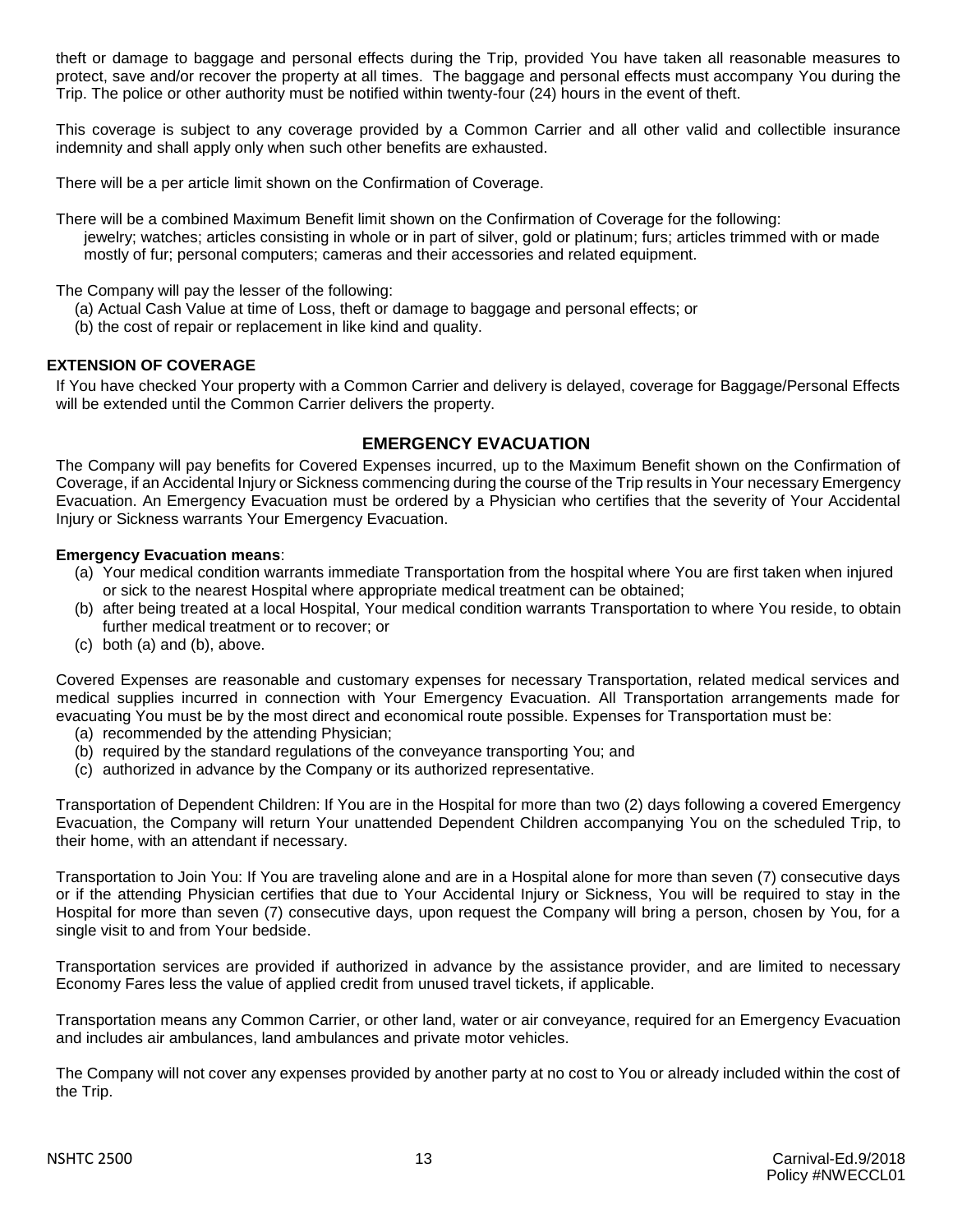# **REPATRIATION OF REMAINS**

The Company will pay the reasonable Covered Expenses incurred to return Your body to Your primary residence if You die during the Trip. This will not exceed the Maximum Benefit shown on the Confirmation of Coverage. This benefit is provided if authorized in advance by the assistance provider.

Covered Expenses include, but are not limited to, expenses for embalming, cremation, casket for transport and transportation.

# **SICKNESS MEDICAL EXPENSE**

The Company will reimburse You, up to the Maximum Benefit shown on the Confirmation of Coverage, if You incur Covered Medical Expenses as a result of a Sickness that first manifests itself during the Trip. You must receive initial treatment for the Sickness while on the Trip. All services, supplies or treatment must be received within fifty-two (52) weeks following the onset of the Sickness.

Covered Medical Expenses are expenses incurred for necessary services and supplies: (a) listed below; and (b) ordered or prescribed by the attending Physician as Medically Necessary for treatment, that are limited to:

- (a) the services of a Physician;
- (b) charges for Hospital confinement and use of operating rooms; Hospital or ambulatory medical-surgical center services (this will also include expenses for a Cruise ship cabin or hotel room, not already included in the cost of Your Trip, if recommended as a substitute for a Hospital room for recovery from a Sickness);
- (c) charge for anesthetics (including administration); x-ray examinations or treatments, and laboratory tests;
- (d) ambulance service; and
- (e) drugs, medicines and therapeutic services.

The Company will not pay benefits in excess of the Reasonable and Customary Charges. The Company will not cover any expenses provided by another party at no cost to You or already included within the cost of the Trip.

# **TRIP CANCELLATION**

The Company will reimburse You, up to the Maximum Benefit shown on the Confirmation of Coverage, if You are prevented from taking Your Trip for any of the following reasons that are Unforeseen and takes place after the Effective Date:

Your Sickness, Accidental Injury or death that results in medically imposed restrictions as certified by a Physician at the time of Loss preventing Your participation in the Trip. A Physician must advise to cancel the Trip on or before the Scheduled Departure Date;

Sickness, Accidental Injury or death of a Family Member or Traveling Companion, booked to travel with You, that results in medically imposed restrictions as certified by a Physician preventing that person's participation in the Trip;

Sickness, Accidental Injury or death of a non-traveling Family Member;

You or a Traveling Companion being hijacked, Quarantined, required to serve on a jury, subpoenaed, or having Your principal place of residence made Uninhabitable by fire, flood, volcano, earthquake, hurricane or other natural disaster;

You or a Traveling Companion being directly involved in a traffic accident substantiated by a police report, while en route to departure;

You or a Traveling Companion is called into active military service to provide aid or relief in the event of a natural disaster;

Your arrival on the Trip being delayed due to Inclement Weather that causes You to lose 50% or more of the scheduled Trip duration;

If the National Oceanic and Atmospheric Administration issues a travel warning that travel should be avoided en route to or at Your destination for a period of time that would include Your Trip;

After one (1) year of continuous employment at the same company, You are terminated or laid-off, from full time employment by that company through no fault of Your own.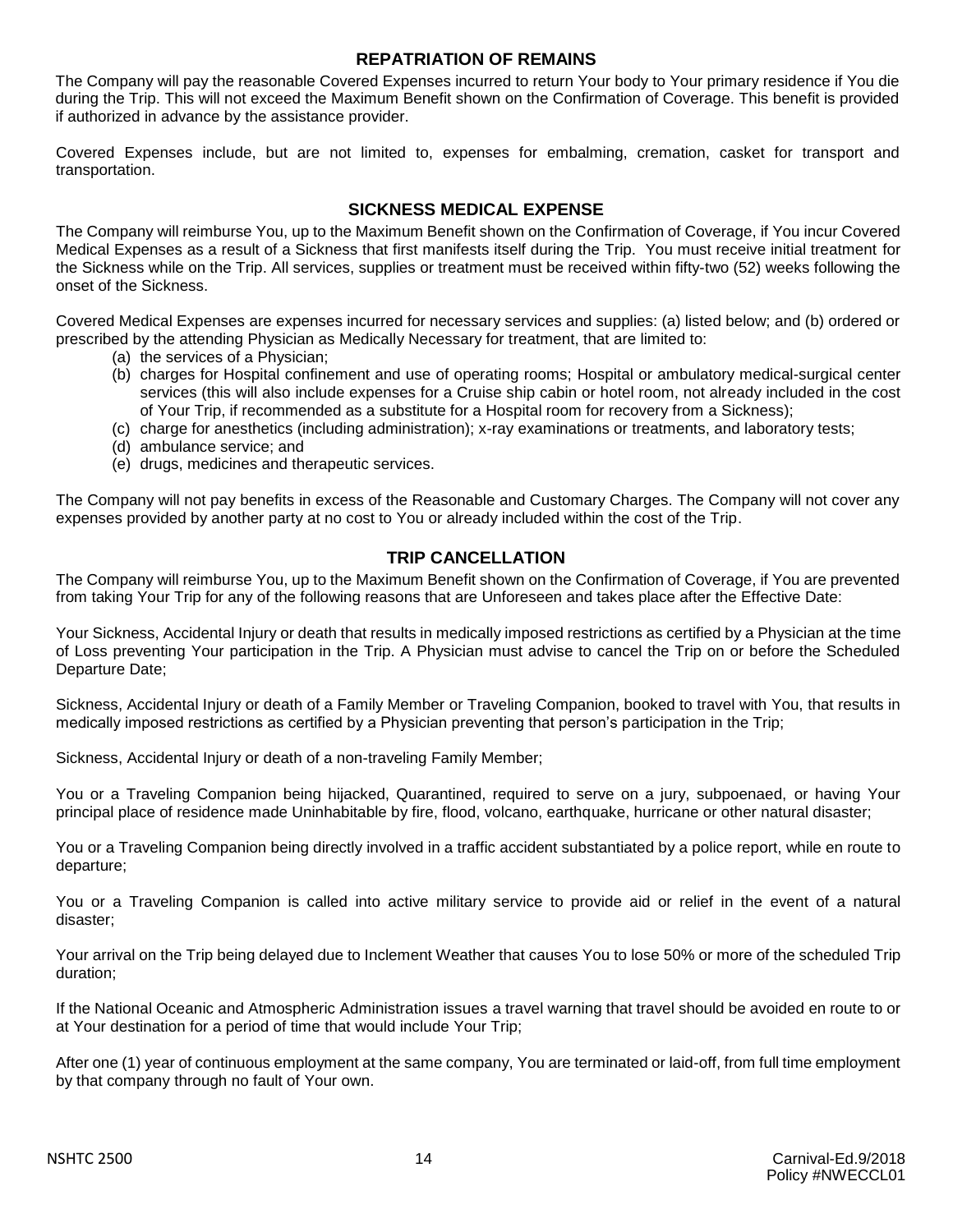#### **The Company will reimburse You for the following:**

a) the amount of prepaid, forfeited, non-refundable Payments or Deposits You paid to the Travel Supplier for Your Trip. In no event shall the amount reimbursed exceed the amount You prepaid for the Trip.

Coverage does not include default of a Participating Organization or other organization that results in loss of services.

SPECIAL CONDITIONS: You must advise the Participating Organization and the Company or its authorized representative within seventy-two (72) hours in the event of a claim. If the claim is not reported within seventy-two (72) hours, it should be reported as soon as possible.

#### **TRIP DELAY**

The Company will reimburse You for Covered Expenses, up to the Maximum Benefit shown on the Confirmation of Coverage, if You are delayed, while coverage is in effect, en route to or from the Trip for three (3) or more hours due to a defined Hazard.

Covered Expenses:

- (a) Any prepaid, unused, non-refundable land and water accommodations;
- (b) Any Additional Expenses incurred;
- (c) An Economy Fare from the point where the You ended Your Covered Trip to a destination where You can catch up to the Covered Trip; or
- (d) A one-way Economy Fare to return You to Your originally scheduled return destination.

#### **TRIP INTERRUPTION**

The Company will reimburse You, up to the Maximum Benefit shown on the Confirmation of Coverage, if You join Your Trip after departure or are unable to continue on the covered Trip due to any of the following reasons that are Unforeseen and takes place after departure:

Your Sickness, Accidental Injury or death, that results in medically imposed restrictions as certified by a Physician at the time of Loss preventing Your continued participation in the Trip;

Sickness, Accidental Injury or death of a Family Member or Traveling Companion booked to travel with You that results in medically imposed restrictions as certified by a Physician preventing that person's continued participation in the Trip;

Sickness, Accidental Injury or death of a non-traveling Family Member;

You or a Traveling Companion being hijacked, Quarantined, required to serve on a jury, subpoenaed, or having Your principal place of residence made Uninhabitable by fire, flood, volcano, earthquake, hurricane or other natural disaster;

You or a Traveling Companion being directly involved in a traffic accident, substantiated by a police report, while en route to departure;

You or a Traveling Companion is called into active military service to provide aid or relief in the event of a natural disaster;

Your arrival on the Trip being delayed due to Inclement Weather that causes You to lose 50% or more of the scheduled Trip duration;

If the National Oceanic and Atmospheric Administration issues a travel warning that travel should be avoided en route to or at Your destination during Your Trip;

After one (1) year of continuous employment at the same company, You are terminated or laid-off, from full time employment by that company through no fault of Your own.

#### **The Company will reimburse You for the following:**

a) pre-paid unused, non-refundable land or sea expenses to the Participating Organization;

b) the airfare paid less the value of applied credit from an unused travel ticket, to return home, join or rejoin the original Land/Sea Arrangements limited to the cost of one-way economy airfare or similar quality as originally issued ticket by scheduled carrier, from the point of destination to the point of origin shown on the original travel tickets.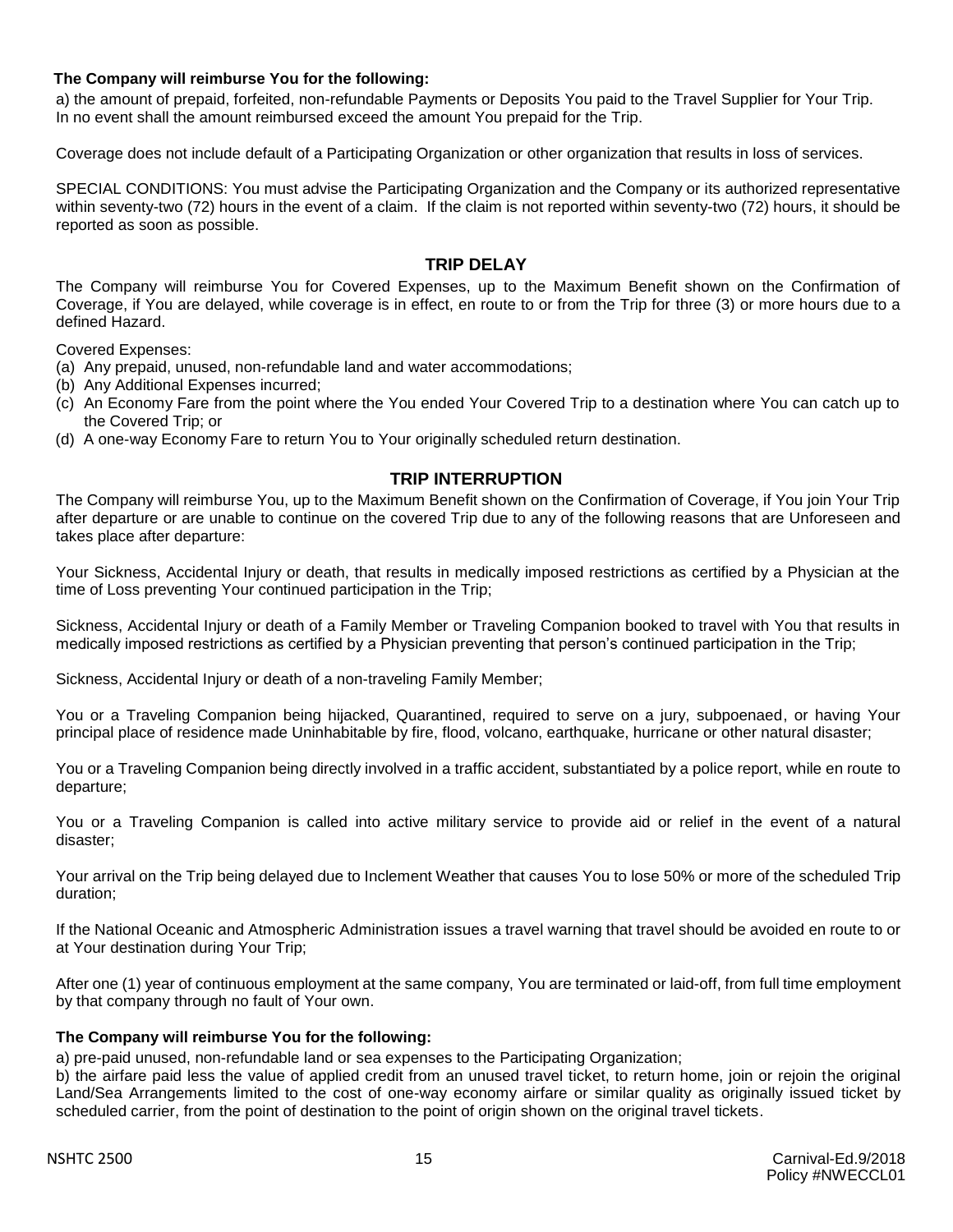The Company will pay for reasonable additional accommodation and transportation expenses incurred by You (up to \$100 a day) if a Traveling Companion must remain hospitalized, or if You must extend the Covered Trip with additional hotel nights due to a Physician certifying that You cannot fly home due to an Accident or a Sickness but does not require hospitalization.

In no event shall the amount reimbursed exceed the amount You prepaid for the Trip.

Coverage does not include default of a Participating Organization or other organization that results in loss of services.

SPECIAL CONDITIONS: You must advise the Participating Organization and the Company or its authorized representative within seventy-two (72) hours in the event of a claim.

# **LIMITATIONS AND EXCLUSIONS**

#### **The following exclusions apply to Trip Cancellation, Trip Interruption, Trip Delay, Sickness Medical Expense, Accident Medical Expense, Emergency Evacuation and Repatriation of Remains:**

Loss caused by or resulting from:

- 1. Pre-Existing Conditions, as defined in the Definitions section (except Emergency Evacuation and Repatriation of Remains);
- 2. war, invasion, acts of foreign enemies, hostilities between nations (whether declared or not), civil war;
- 3. participation in any military maneuver or training exercise;
- 4. piloting or learning to pilot or acting as a member of the crew of any aircraft;
- 5. mental or emotional disorders, unless Hospitalized;
- 6. being under the influence of drugs or intoxicants, unless prescribed and used in accordance with the instructions provided by a Physician;
- 7. commission or the attempt to commit a dishonest, fraudulent or criminal act;
- 8. dental treatment except as a result of an injury to Sound Natural Teeth;
- 9. any non-emergency treatment or surgery, routine physical examinations, hearing aids, eye glasses or contact lenses;
- 10. pregnancy and childbirth (except for complications of pregnancy), except if Hospitalized;
- 11. curtailment or delayed return for other than covered reasons;
- 12. traveling for the purpose of securing medical treatment;
- 13. care or treatment for which compensation is payable under Worker's Compensation Law, any Occupational Disease law; the 4800 Time Benefit plan or similar legislation;
- 14. care or treatment that is payable under any Other Insurance policy;
- 15. Accidental Injury or Sickness when traveling against the advice of a Physician;
- 16. a Loss that results from an illness, disease, or other condition, event or circumstance that occurs at a time when Your coverage is not in effect.

#### **The following exclusions apply to Baggage/Personal Effects and Baggage Delay:**

The Company will not provide benefits for any Loss or damage to:

- 1. animals;
- 2. household effects and furnishing;
- 3. antiques and collector's items;
- 4. eyeglasses, sunglasses or contact lenses;
- 5. artificial teeth and dental bridges;
- 6. hearing aids;
- 7. artificial limbs and other prosthetic devices;
- 8. keys, cash, stamps, securities and documents;
- 9. tickets;
- 10. credit cards;
- 11. professional or occupational equipment or property, whether or not electronic business equipment;
- 12. sporting equipment if loss or damage results from the use thereof;
- 13. musical instruments;
- 14. retainers and orthodontic devices.

#### **Any Loss caused by or resulting from the following is excluded:**

- 1. breakage of brittle or fragile articles;
- 2. wear and tear or gradual deterioration;
- 3. insects or vermin;
- 4. inherent vice or damage while the article is actually being worked upon or processed;
- 5. theft or pilferage while left unattended in any vehicle;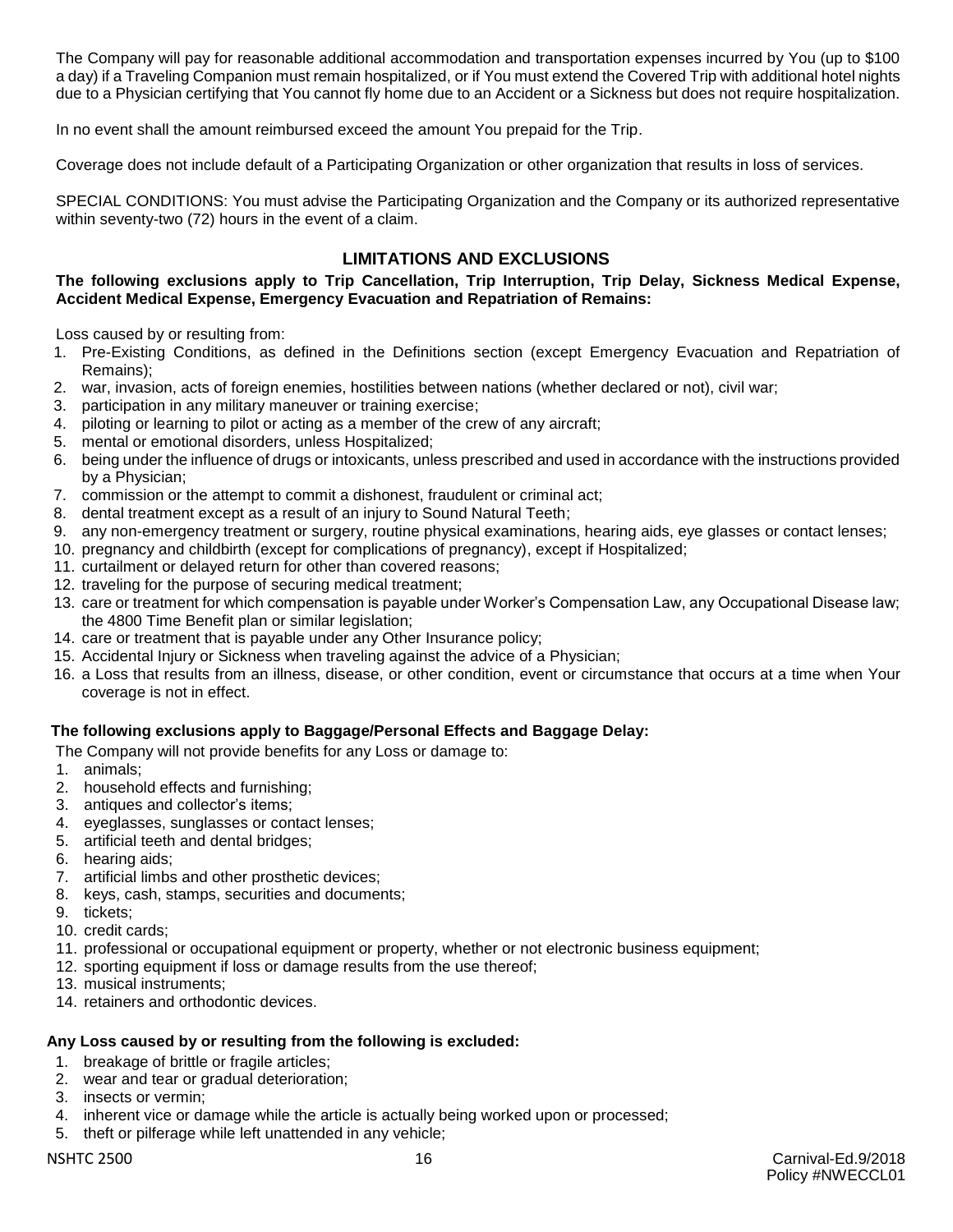- 6. mysterious disappearance;
- 7. property illegally acquired, kept, stored or transported;
- 8. insurrection or rebellion;
- 9. imprudent action or omission;
- 10. property shipped as freight or shipped prior to the Scheduled Departure Date.

# **COORDINATION OF BENEFITS**

#### **Applicability**

The Coordination of Benefits ("COB") provision applies to This Plan when You have health care coverage under more than one Plan. "Plan" and "This Plan" are defined below.

If this COB provision applies, the order of benefit determination rules should be looked at first. Those rules determine whether the benefits of This Plan are determined before or after those of another Plan.

The benefits of This Plan:

(a) will not be reduced when, under the order of benefit determination rules, This Plan determines its benefits before another Plan; but

(b) may be reduced when, under the order of benefit determination rules, another Plan determines its benefits first. This reduction is described further in the section entitled Effect on the Benefits of This Plan.

#### **Definitions**

**Plan** is written on a form that is on an expense incurred basis that provides benefits or services for, or because of, medical or dental care or treatment. "Plan" includes:

(a) group insurance and group remittance subscriber contracts;

- (b) uninsured arrangements of group coverage;
- (c) group coverage through HMO's and other prepayment, group practice and individual practice Plans; and

(d) blanket contracts, except blanket school accident coverages or a similar group when the Policyholder pays the premium.

"Plan" does not include individual or family:

- (a) insurance contracts;
- (b) direct payment subscriber contracts;
- (c) coverage through HMO's; or (d) coverage under other prepayment, group practice and individual practice Plans.

**This Plan** is the parts of this blanket contract that provide benefits for health care expenses on an expense incurred basis.

**Primary Plan** is one whose benefits for a person's health care coverage must be determined without taking the existence of any other Plan into consideration. A Plan is a Primary Plan if either:

(a) the Plan either has no order of benefit determination rules, or it has rules that differ from those in the contract; or

(b) all Plans that cover the person use the same order of benefits determination rules as in this contract, and under those rules the Plan determines its benefits first.

**Secondary Plan** is one that is not a Primary Plan. If a person is covered by more than one Secondary Plan, the order of benefit determination rules of this contract decide the order in which their benefits are determined in relation to each other. The benefits of each Secondary Plan may take into consideration the benefits of the Primary Plan or Plans and the benefits of any other Plan that, under the rules of this contract, has its benefits determined before those of that Secondary Plan.

**Allowable Expense** is the necessary, reasonable, and customary item of expense for health care; when the item of expense is covered at least in part under any of the Plans involved.

The difference between the cost of a private Hospital room and a semi-private Hospital room is not considered an Allowable Expense under the above definition unless the patient's stay in a private Hospital room is medically necessary in terms of generally accepted medical practice.

When a Plan provides benefits in the form of services, the reasonable cash value of each service will be considered both an Allowable Expense and a benefit paid.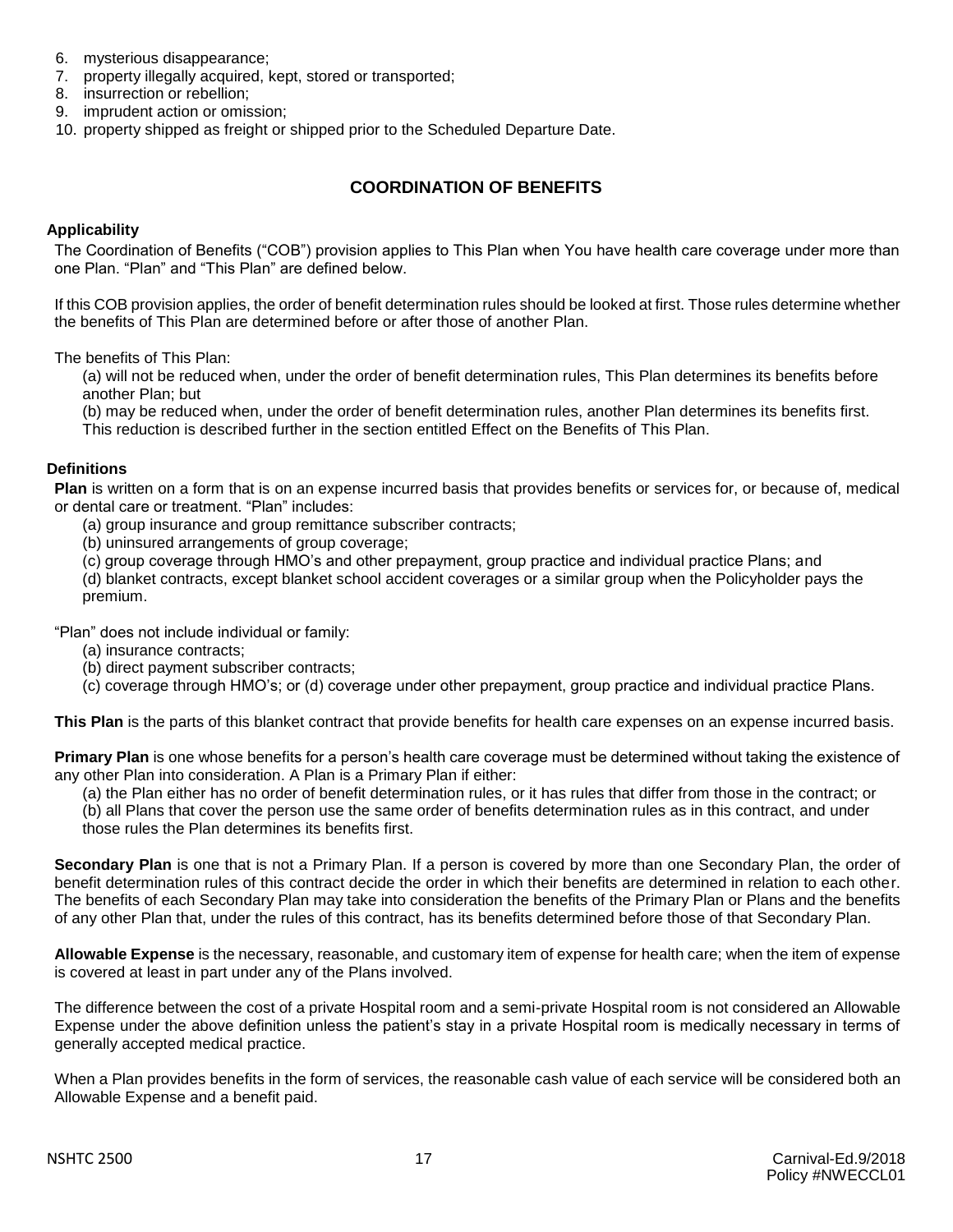**Claim** is a request that benefits of a Plan be provided or paid. The benefits claimed may be in the form of:

- (a) services (including supplies);
- (b) payment for all or a portion of the expenses incurred; or
- (c) a combination of (a) and (b).

**Claim Determination Period** is the period of time that must not be less than twelve (12) consecutive months, over which Allowable Expenses are compared with total benefits payable in the absence of COB, to determine:

(a) whether other insurance exists; and

(b) how much each Plan will pay or provide.

For the purposes of this contract, Claim Determination Period is the period of time beginning with the Effective Date of coverage and ending twelve (12) consecutive months following the date of Loss or longer as may be determined by the Proof of Loss provision.

#### **Order of Benefit Determination Rules**

When This Plan is a Primary Plan, its benefits are determined before those of any other Plan and without considering another Plan's benefits.

When This Plan is a Secondary Plan, its benefits are determined after those of any other Plan only when, under these rules, it is secondary to that other Plan.

When there is a basis for a Claim under This Plan and another Plan, This Plan is a Secondary Plan that has its benefits determined after those of the other Plan, unless:

- (a) the other Plan has rules coordinating its benefits with those of This Plan; and
- (b) both those rules and This Plan's rules, as described below, require that This Plan's benefits be determined before those of the other Plan.

#### **Rules**

This Plan determines its order of benefits using the first of the following rules which applies:

- (a) Nondependent/Dependent Rule. The benefits of the Plan that covers the person as an employee, member or subscriber (that is, other than as a dependent) are determined before those of the Plan that covers the person as a dependent.
- (b) Longer/Shorter Length of Coverage Rule. The benefits of the Plan that covered an employee, member or subscriber longer are determined before those of the Plan that covered that person for the shorter time.

To determine the length of time a person has been covered under a Plan, two Plans shall be treated as one if the claimant was eligible under the second within twenty-four (24) hours after the first ended. Thus, the start of a new Plan does not include: (a) a change in the amount or scope of a Plan's benefits; (b) a change in the entity that pays, provides or administers the Plan's benefits; or (c) a change from one type of Plan to another. The claimant's length of time covered under a Plan is measured from the claimant's first date of coverage under that Plan. If that date is not readily available, the date the claimant first became a member of the group shall be used as the date from which to determine the length of time the claimant's coverage under the present Plan has been in force.

#### **Effect on the Benefits of This Plan When it is Secondary**

The benefits of This Plan will be reduced when it is a Secondary Plan so that the total benefits paid or provided by all Plans during a Claim Determination Period are not more than the total Allowable Expenses, not otherwise paid that were incurred during the Claim Determination Period by the person for whom the Claim is made. As each Claim is submitted, This Plan determines its obligation to pay for Allowable Expenses based on all Claims that were submitted up to that point in time during the Claim Determination Period.

#### **Right to Receive and Release Needed Information**

Certain facts are needed to apply these COB rules. The Company has the right to decide which facts are needed. The Company may get needed facts from or give them to any other organization or person. The Company need not tell, or get the consent of, any person to do this. Each person claiming benefits under This Plan must give the Company any facts we need to pay the Claim.

#### **Facility of Payment**

A payment made under another Plan may include an amount that should have been paid under This Plan. If it does, the Company may pay that amount to the organization that made that payment. That amount will then be treated as though it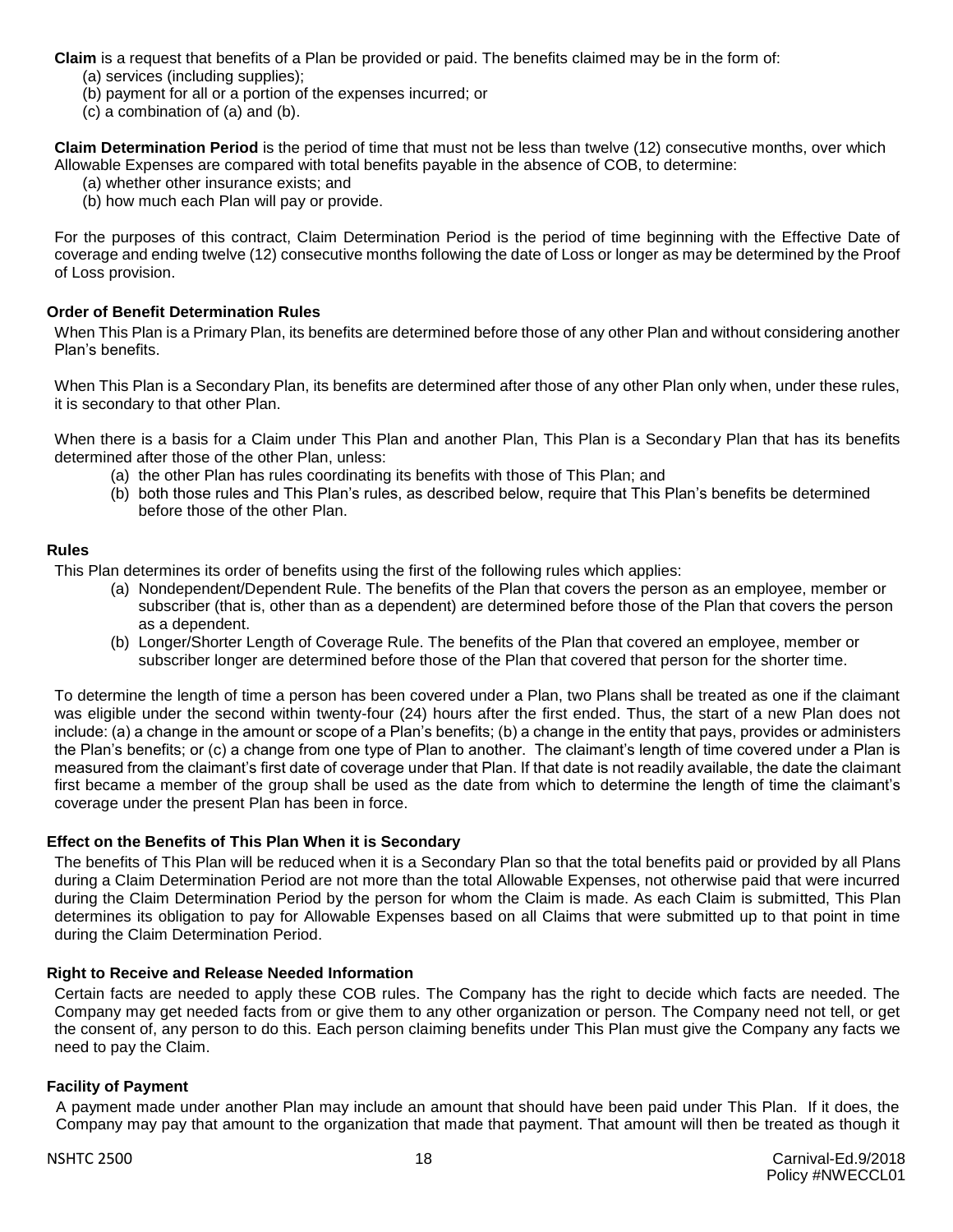were a benefit paid under This Plan. The Company will not have to pay that amount again. The term "payment made" includes providing benefits in the form of services, in which case "payment made" means reasonable monetary value of the benefits provided in the form of services.

#### **Right of Recovery**

If the amount of the payments made by the Company is more than the Company should have paid under this COB provision, the Company may recover the excess from one or more of: (a) the persons we have paid or for whom we have paid; (b) insurance companies; or (c) other organizations.

#### **Non-complying Plans**

This Plan may coordinate its benefits with a Plan that is excess or always secondary or that uses order of benefit determination rules that are inconsistent with those of This Plan (non-complying Plan) on the following basis:

- (a) If This Plan is the Primary Plan, This Plan will pay its benefits on a primary basis;
- (b) if This Plan is the Secondary Plan, This Plan will pay its benefits first, but the amount of the benefits payable will be determined as if This Plan were the Secondary Plan. In this situation, our payment will be the limit of This Plan's liability; and
- (c) if the non-complying Plan does not provide the information needed by This Plan to determine its benefits within thirty (30) days after it is requested to do so, the Company will assume that the benefits of the non-complying Plan are identical to This Plan and will pay benefits accordingly. However, the Company will adjust any payments made based on this assumption whenever information becomes available as to the actual benefits of the non-complying Plan.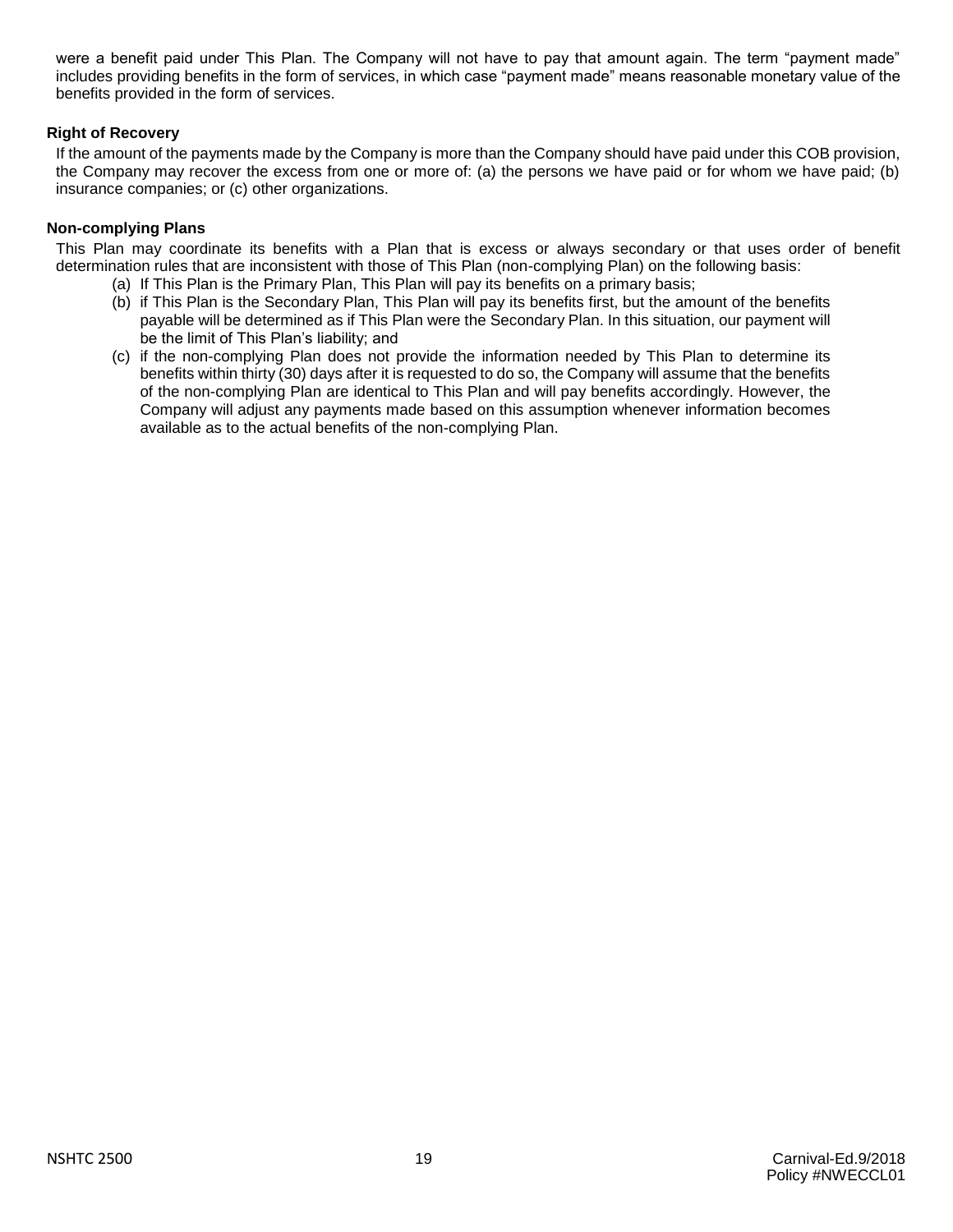# **STATE MANDATED LANGUAGE GROUP CERTIFICATE NSHTC 2500**

# **Alaska**

Under the section entitled **GENERAL PROVISIONS,** the **LEGAL ACTIONS** provision is deleted in its entirety and replaced with the following:

**LEGAL ACTIONS -** No legal action for a claim can be brought against the Company until sixty (60) days after the Company receives Proof of Loss. No such action shall be brought after expiration of three years from the date a claim is denied in whole or in part.

Under the section entitled **GENERAL PROVISIONS,** the **MISREPRESENTATION AND FRAUD** provision is deleted in its entirety and replaced with the following:

**MISREPRESENTATION AND FRAUD –** Your coverage shall be void if You have concealed or misrepresented any material fact or circumstance on the application in obtaining the Certificate. All statements and descriptions in an application shall be considered to be representations and not warranties. The misrepresentations, omissions, concealment of facts and incorrect statements may not prevent a recovery under the Certificate unless they are fraudulent, material to the acceptance of the risk or the hazard assumed, or the Company in good faith would not have issued the Certificate or would have issued it differently if the true facts had been known.

Under the section entitled **GENERAL PROVISIONS**, the following provisions are added:

**FIRST PARTY CLAIM PAYMENT** – Undisputed portions of first party claims will be paid within thirty (30) working days of Company receipt of Proof of Loss.

**EXAMINATION UNDER OATH** – You are allowed to have legal representation present when examined under oath.

#### **INSURANCE WITH OTHER INSURERS -** If:

- 1. You have other Travel Insurance in effect at the same time as this Certificate covering the **Trip** as described on Your Confirmation of Coverage, and
- 2. This Certificate is not in excess of all other valid and collectible insurance or indemnity.

We will pay only the proportion of the loss that the limit of liability that applies under this policy bears to the total amount of insurance covering the loss.

#### **NSHTC 2200 AK**

#### **Arkansas**

Under the section entitled **GENERAL PROVISIONS,** the **LEGAL ACTIONS** provision is deleted in its entirety and replaced with the following:

**LEGAL ACTIONS -** No legal action may be brought to recover on the plan within sixty (60) days after written Proof of Loss has been given. No such action shall be brought to recover on the Certificate prior to the expiration of the time allowed by law after Proof of Loss has been furnished in accordance with requirements of this Certificate.

Under the section entitled **GENERAL PROVISIONS,** the **DISAGREEMENT OVER SIZE OF LOSS** provision is deleted in its entirety and replaced with the following:

**DISAGREEMENT OVER SIZE OF LOSS -** If there is a disagreement about the amount of the Loss, upon mutual agreement either You or the Company can make a written request for an appraisal. After the request, You and the Company will each select their own competent appraiser. After examining the facts, each of the two appraisers will give an opinion on the amount of the Loss. If they do not agree, they will select an arbitrator. Any figure agreed to by two (2) of the three (3) (the appraisers and the arbitrator) will be non-binding. The appraiser selected by You will be paid by You. The Company will pay the appraiser they choose. You will share equally with the Company the cost for the arbitrator and the appraisal process.

Under the section entitled **GENERAL PROVISIONS**, the following provision is added:

Inquiries or complaints regarding this Certificate may be submitted to the Arkansas Insurance Department in writing or by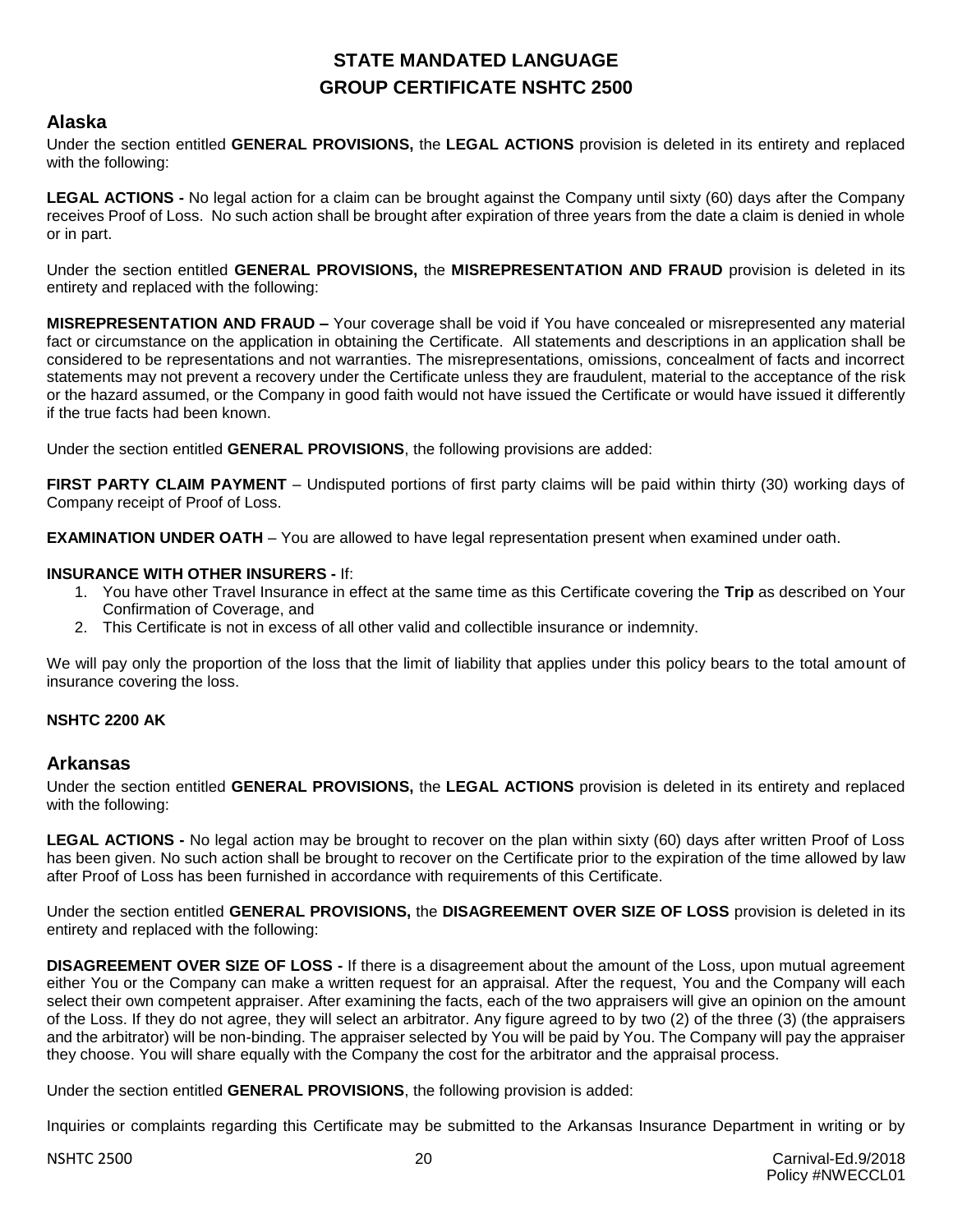phone. Contact information is: Arkansas Insurance Department Consumer Services Division 1200 W. 3rd Street Little Rock, Arkansas 72201-1904 Telephone: 800-852-5494 or 501-371-2640

#### **NSHTC 2200 AR**

# **Connecticut**

A copy of the Master Policy, form number NSHTC 2000 is available to you upon request.

Under the section entitled **GENERAL PROVISIONS,** the **LEGAL ACTIONS** provision is deleted in its entirety and replaced with the following:

**LEGAL ACTIONS -** No legal action for a claim can be brought against the Company until sixty (60) days after the Company receives Proof of Loss. No legal action for a claim can be brought against the Company more than three (3) years after the time required for giving Proof of Loss.

Under the section entitled **GENERAL PROVISIONS,** the **MISREPRESENTATION AND FRAUD** provision is deleted in its entirety and replaced with the following:

**MISREPRESENTATION AND FRAUD –** Your coverage shall be void if, whether before or after a Loss, You concealed or misrepresented any material fact or circumstance concerning this Certificate or the subject thereof, or Your interest therein, or if You commit fraud or false swearing in connection with any of the foregoing. However, after two (2) years from the date of enrollment, no misstatements made during enrollment may be used to void the coverage of deny any claim for loss incurred after the two (2) year period.

Under the section entitled **GENERAL PROVISIONS,** the **SUBROGATION** provision is deleted in its entirety and replaced with the following:

**SUBROGATION** - To the extent allowed by law, We, upon making any payment or assuming liability of recovery for You against any person or corporation, may bring an action in Your name to enforce such rights. This provision does not apply to judicial awards of damages.

Under the section entitled **GENERAL PROVISIONS,** the **EXCESS INSURANCE LIMITATION** is deleted in its entirety. The reference to "Excess Insurance" on page 1 is deleted.

Under the section entitled **GENERAL PROVISIONS,** the **TIME OF PAYMENT OF CLAIMS** provision is deleted in its entirety and replaced with the following:

**TIME OF PAYMENT OF CLAIMS -** Benefits payable under this Certificate for any Loss other than Loss for which this Certificate provides any periodic payment will be paid immediately upon receipt of due written Proof of such Loss. Subject to due written Proof of Loss, all accrued indemnities for Loss for which this Certificate provides periodic payment will be paid monthly and any balance remaining unpaid upon the termination of liability, will be paid immediately upon receipt of due written proof.

All claims shall be paid within thirty (30) days following receipt by the Company of due Proof of Loss. Failure to pay within such period shall entitle the claimant to interest at the rate of fifteen (15) percent per annum from the thirtieth (30th) day after receipt of such Proof of Loss to the date of late payment, provided that interest amounting to less than one dollar need not be paid. You or Your assignee shall be notified by the Company or designated representative of any known failure to provide sufficient documentation for a due Proof of Loss within thirty (30) days after receipt of the claim. Any required interest payments shall be made within thirty (30) days after the payment.

Under the section entitled **GENERAL PROVISIONS,** the **DISAGREEMENT OVER SIZE OF LOSS** provision is deleted in its entirety and replaced with the following:

**DISAGREEMENT OVER SIZE OF LOSS -** If there is a disagreement about the amount of the Loss, upon mutual agreement either You or the Company can make a written request for an appraisal. After the request, You and the Company will each select their own competent appraiser. After examining the facts, each of the two appraisers will give an opinion on the amount of the Loss. If they do not agree, they will select an arbitrator. Any figure agreed to by two (2) of the three (3) (the appraisers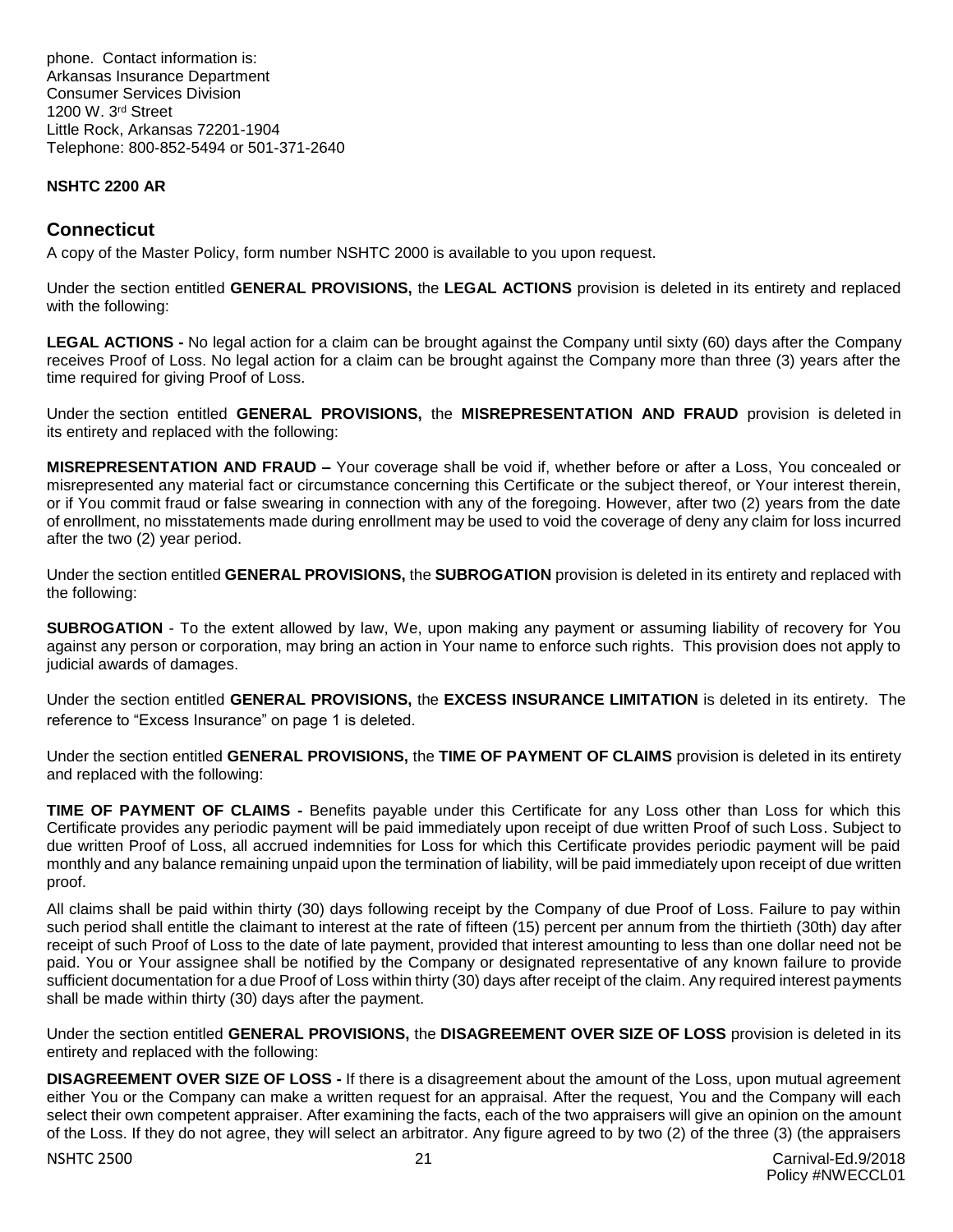and the arbitrator) will be non-binding. The appraiser selected by You will be paid by You. The Company will pay the appraiser they choose. You will share equally with the Company the cost for the arbitrator and the appraisal process.

Under the section entitled **GENERAL PROVISIONS,** the following **DISPUTE RESOLUTION** provision is added:

**DISPUTE RESOLUTION -** If we are unable to resolve any disputes with You regarding this Certificate, you may file a written complaint with the State of Connecticut Insurance Department, PO Box 816, Hartford, CT 06142-0816 Attn: Consumer Affairs. The written complaint must contain a description of the dispute, the purchase price of the covered product subject to the Plan, the cost of the product and a copy of the Certificate.

Under the section entitled **LIMITATIONS AND EXCLUSIONS**, exclusions 5, 6, and 7 are deleted in their entirety and replaced by the following:

5. Mental, nervous, emotional, or personality disorders in any form whatsoever unless You are hospitalized for three (3) consecutive days or more after the Certificate Effective Date;

6. Voluntary use of any controlled substance as defined in Title II of the Comprehensive Drug Abuse Prevention and Control Act of 1970 as now or hereafter amended, unless prescribed by a Physician for You. (Accidental ingestion of a poisonous food substance or consumption of a controlled drug is not excluded.)

7. Commission or the attempt to commit a felony.

#### **NSHTC 2200 CT**

# **District of Columbia**

The fact page of the Certificate is revised by the addition of the following:

THIS IS A LIMITED BENEFIT POLICY, PLEASE READ CAREFULLY

Under the section entitled GENERAL **DEFINITIONS**, the following is added to the definition of **Medically Necessary**:

The fact that a **Physician** may prescribe, authorize, or direct a service does not of itself make it **Medically Necessary** by the Individual or group Policy.

Under the section entitled **GENERAL PROVISIONS**, the provision entitled **DISAGREEMENT OVER SIZE OF LOSS** is deleted in its entirety and replaced with the following:

**DISAGREEMENT OVER SIZE OF LOSS -** If there is a disagreement about the amount of the Loss, either You or the Company can make a written demand for an appraisal. After the demand, You and the Company will each select their own competent appraiser. After examining the facts, each of the two appraisers will give an opinion on the amount of the Loss. If they do not agree, they will select an arbitrator. Any figure agreed to by two (2) of the three (3) (the appraisers and the arbitrator) will be non-binding. The appraiser selected by You will be paid by You. The Company will pay the appraiser they choose. You will share equally with the Company the cost for the arbitrator and the appraisal process.

The following is added: Wherever the term "spouse" appears in the Certificate it is amended to also include "legal partner".

#### **NSHTC 2200 DC**

#### **Georgia**

Under the section entitled **GENERAL PROVISIONS**, the **MISREPRESENTATION AND FRAUD** provision is deleted in its entirety and replaced with the following:

**MISREPRESENTATION AND FRAUD -** Your coverage may be denied and Your Certificate may be cancelled if, whether before or after a Loss, You concealed or misrepresented any material fact or circumstance concerning this Certificate or the subject thereof, or Your interest therein, or if You commit fraud or false swearing in connection with any of the foregoing.

#### **NSHTC 2200 GA**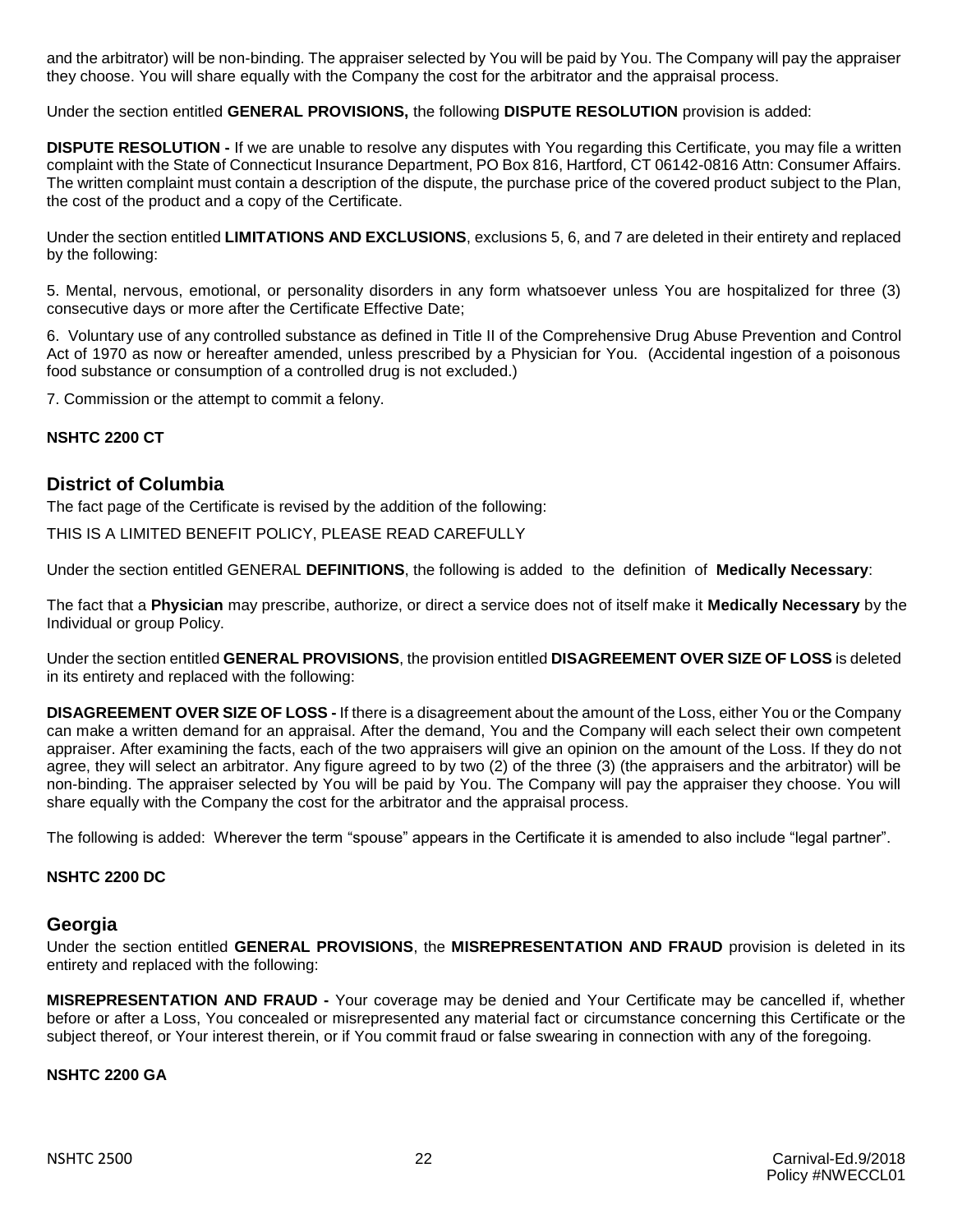# **Hawaii**

The Certificate to which this rider is attached is amended as follows:

#### Under the section entitled **LIMITATIONS AND EXCLUSIONS**:

Exclusion 10 is deleted in its entirety.

#### **NSHTC 2200 HI**

# **Idaho**

Under the section entitled **GENERAL DEFINITIONS**, the definition of **Hospital** is deleted in its entirety and replaced with the following:

**Hospital** means a provider that is a short-term, acute, or general hospital that:

- 1. is a duly licensed institution;
- 2. in return for compensation from its patients, is primarily engaged in providing Inpatient diagnostic and therapeutic services for the diagnosis, treatment, and care of injured and sick person by or under supervision of Physicians;
- 3. has organized departments of medicine and major surgery;
- 4. provides 24-hour nursing service by or under the supervision of registered graduate nurses; and
- 5. is not other than incidentally: a) a skilled nursing facility, nursing home, custodial care home, health resort, spa or sanatorium, place for rest, or place for the aged; b) a place for the treatment of mental Illness; c) a place for the treatment of alcoholism or drug abuse, place for the provision of hospice care; or d) a place for the treatment of pulmonary tuberculosis.

Under the section entitled **GENERAL PROVISIONS**, the following **APPEALS** provision is added:

You may appeal any decision made by the Company to the Idaho Department of Insurance by contacting: Idaho Department of Insurance Consumer Affairs 700 W. State Street, 3rd Floor P.O. Box 83720 Boise, ID 83720-0043 1-800-721-3272 [www.DOI.Idaho.gov](http://www.doi.idaho.gov/)

#### **NSHTC 2200 ID**

#### **Illinois**

The Certificate to which this rider is attached is amended as follows:

Under the section entitled **GENERAL DEFINITIONS**, the following definition is added:

**Under the Influence of Intoxicants -** is defined and determined by the laws of the state or jurisdiction where the loss or cause of loss was incurred.

Under the section entitled **GENERAL PROVISIONS**, the **MISREPRESENTATION AND FRAUD** provision is deleted in its entirety and replaced with the following:

**MISREPRESENTATION AND FRAUD -** Your coverage may be denied and Your Certificate may be cancelled if, whether before or after a Loss, You concealed or misrepresented any material fact or circumstance concerning this Certificate or the subject thereof, or Your interest therein, or if You commit fraud or false swearing in connection with any of the foregoing.

Under the section entitled **GENERAL PROVISIONS**, the **SUBROGATION** provision is deleted in its entirety and replaced with the following:

**SUBROGATION** - The Company is assigned the right to recover from the negligent third party, or his or her insurer, to the extent of the benefits the Company paid for that sickness or injury. You are required to furnish any information or assistance, or provide any documents that the Company may reasonably require in order to exercise the Company's rights under this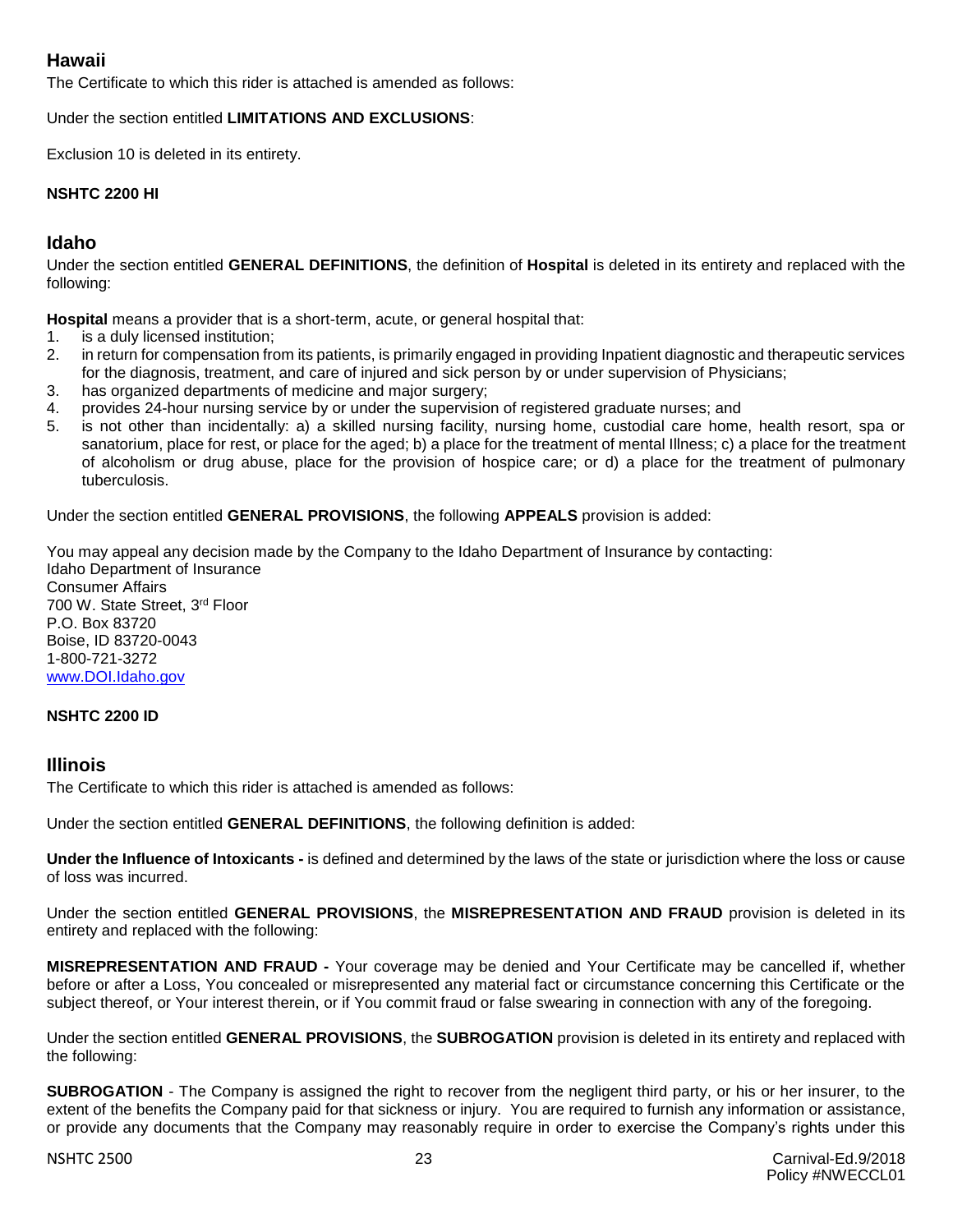provision. This provision applies whether or not the third party admits liability.

Under the section entitled **GENERAL PROVISIONS**, the **EXCESS INSURANCE LIMITATION** provision is deleted in its entirety and replaced with the following:

**OTHER INSURANCE** - Except as provided in the Coordination of Benefits Section of this form, if there is other valid and collectible insurance in effect covering a loss insured under this policy, this policy will share proportionately with such other insurance.

Under the section entitled **GENERAL PROVISIONS**, the following **COMPLAINT** provision is added:

Should you have general complaints regarding this insurance, you may submit your complaint in writing to the following address:

Illinois Division of Insurance Consumer Division Springfield, Illinois 62767

Under the section entitled **LIMITATIONS AND EXCLUSIONS**, exclusion 7 is deleted in its entirety and replaced with the following:

7. Commission of or attempt to commit a felony or to which a contributing cause was being engaged in an illegal occupation by You.

#### **NSHTC 2200 IL**

#### **Maine**

Under the section entitled **GENERAL DEFINITIONS**, the definitions of **Accidental Injury** and **Actual Cash Value** are deleted in its entirety and replaced with the following:

**Accidental Injury** means Bodily Injury caused by an Accident being the direct and independent cause in the Loss and that 1) requires a physical examination and medical treatment by a Physician and 2) commences while Your coverage is in effect. The injury must be verified by a Physician.

**Actual Cash Value** means the lesser of the replacement cost at the time of loss, less the value of physical depreciation. Physical depreciation is a value determined by standard business practice.

Under the section entitled **GENERAL PROVISIONS**, the **MISREPRESENTATION AND FRAUD** provision is deleted in its entirety and replaced with the following:

**MISREPRESENTATION AND FRAUD – Your** coverage shall be cancelled or denied if, whether before or after a Loss, **You** concealed or misrepresented any material fact or circumstance concerning this Certificate or the subject thereof, or **Your** interest therein, or if **You** commit fraud or false swearing in connection with any of the foregoing. **You** must fully cooperate in the event the **Company** determines that an investigation of any claim is warranted.

Under the section entitled **GENERAL PROVISIONS**, the **WHEN YOUR COVERAGE ENDS** provision is deleted in its entirety and replaced with the following:

**WHEN YOUR COVERAGE ENDS -** Your coverage will end at 12:01 A.M. local time on the date that is the earliest of the following:

- (a) the day after the Scheduled Return Date as stated on the travel tickets;
- (b) the day after the date You return to Your origination point if prior to the Scheduled Return Date;
- (c) the day after the date You leave or change the Trip (unless due to Unforeseen and unavoidable circumstances covered by the Policy);
- (d) if You extend the return date, coverage will terminate at 12:01 A.M., local time, at Your location on the day after the Scheduled Return Date, unless otherwise authorized by the Company in advance of the Scheduled Return Date;
- (e) the day after the date Your Trip is cancelled;
- (f) when Your Trip exceeds ninety (90) days.

Under the section entitled **GENERAL PROVISIONS**, the **DISAGREEMENT OVER SIZE OF LOSS** provision is deleted in its entirety and replaced with the following: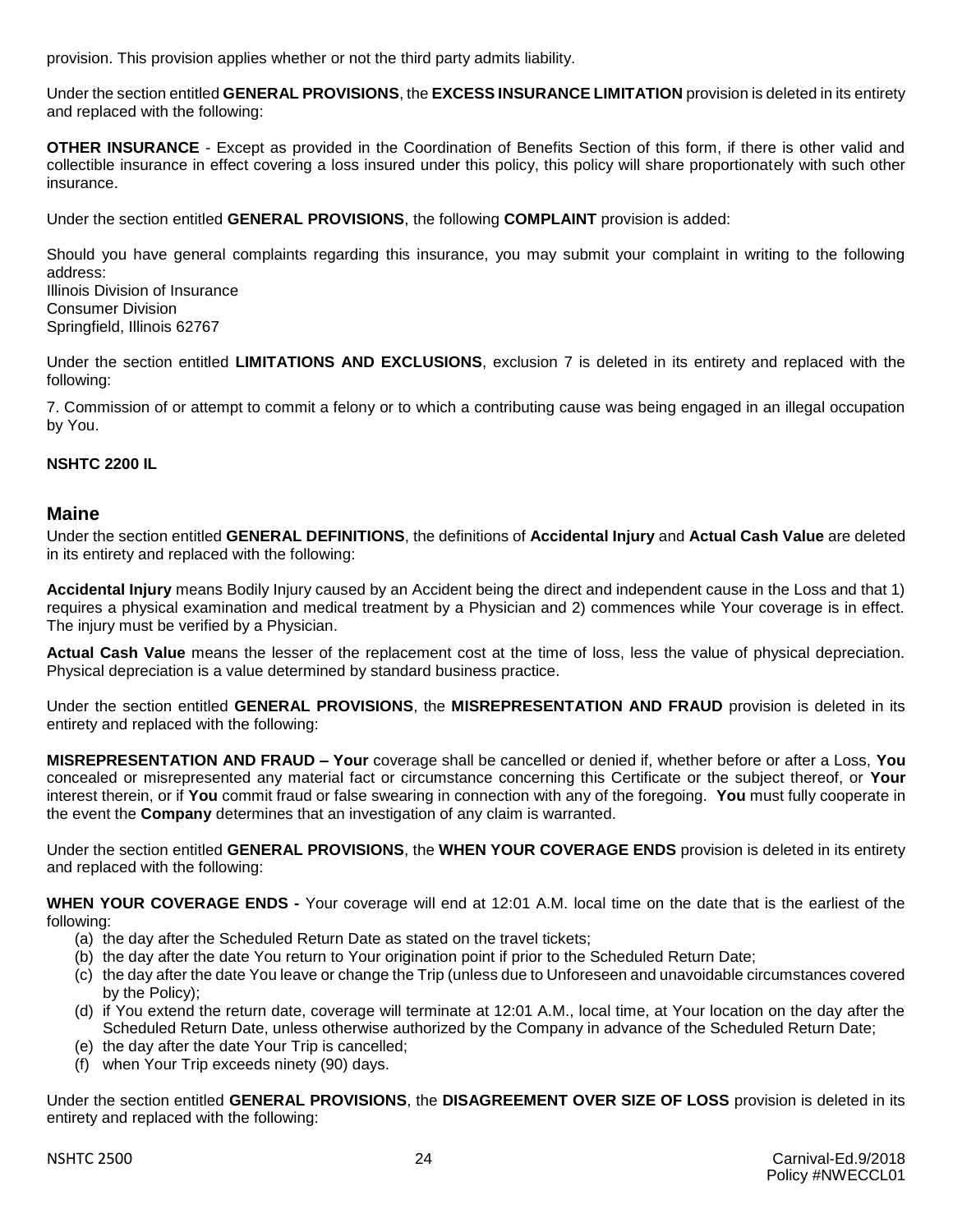**DISAGREEMENT OVER SIZE OF LOSS -** If there is a disagreement about the amount of the Loss, either **You** or the **Company** can make a written request for an appraisal. After the request, **You** and the **Company** will each select their own competent appraiser. After examining the facts, each of the two appraisers will give an opinion on the amount of the Loss. If they do not agree, they will select an umpire. Any figure agreed to by two (2) of the three (3) (the appraisers and the umpire) will be nonbinding. The appraiser selected by **You** will be paid by **You**. The **Company** will pay the appraiser they choose. **You** will share equally with the **Company** the cost for the umpire and the appraisal process.

Under the section entitled **GENERAL PROVISIONS**, the **TIME OF PAYMENT OF CLAIMS** provision is deleted in its entirety and replaced with the following:

**TIME OF PAYMENT OF CLAIMS -** Benefits payable under this Certificate for any Loss other than Loss for which this Certificate provides any periodic payment will be paid immediately upon receipt of due written Proof of such Loss. Subject to due written Proof of Loss, all accrued indemnities for Loss for which this Certificate provides periodic payment will be paid monthly and any balance remaining unpaid upon the termination of liability, will be paid immediately upon receipt of due written proof.

All claims shall be paid within thirty (30) days following receipt by the **Company** of due Proof of Loss. Failure to pay within such period shall entitle the claimant to interest at the rate of 1.5% per month from the thirtieth  $(30<sup>th</sup>)$  day after receipt of such Proof of Loss to the date of late payment, provided that interest amounting to less than one dollar need not be paid. **You** or **Your** assignee shall be notified by the **Company** or designated representative of any known failure to provide sufficient documentation for a due Proof of Loss within thirty (30) days after receipt of the claim. Any required interest payments shall be made within thirty (30) days after the payment.

#### **NSHTC 2200 ME**

# **Maryland**

Under the section entitled **GENERAL PROVISIONS**, the **LEGAL ACTIONS** provision is deleted in its entirety and replaced with the following:

**LEGAL ACTIONS - LEGAL ACTIONS -** No legal action for a claim can be brought against the Company until sixty (60) days after the Company receives Proof of Loss. No legal action for a claim can be brought against the Company more than three (3) years from the date it accrues.

Under the section entitled **GENERAL PROVISIONS**, the **MISREPRESENTATION AND FRAUD** provision is deleted in its entirety and replaced with the following:

**MISREPRESENTATION AND FRAUD –** Your coverage shall be cancelled and any claims denied if, whether before or after a Loss, You concealed or misrepresented any material fact or circumstance concerning this Certificate or the subject thereof, or Your interest therein.

Under the section entitled **GENERAL PROVISIONS**, the **DISAGREEMENT OVER SIZE OF LOSS** provision is deleted in its entirety.

#### **NSHTC 2200 MD**

#### **Mississippi**

Under the section entitled **GENERAL PROVISIONS**, the **LEGAL ACTIONS** provision is deleted in its entirety and replaced with the following:

**LEGAL ACTIONS -** No legal action for a claim can be brought against the Company until sixty (60) days after the Company receives Proof of Loss. No legal action for a claim can be brought against the Company more than three (3) years after the time required for giving Proof of Loss.

Under the section entitled **GENERAL PROVISIONS**, the following is added to the **PAYMENT OF CLAIMS** provision:

Upon receipt of a written notice of claim, **We** will furnish any forms required to file a Proof of Loss. If **We** fail to furnish such forms within 15 days after receipt of notice of claim, the claimant shall be deemed to have complied with Proof of Loss requirements upon submitting written proof of loss covering the occurrence within the timeframe for Proof of Loss outlined in the Certificate.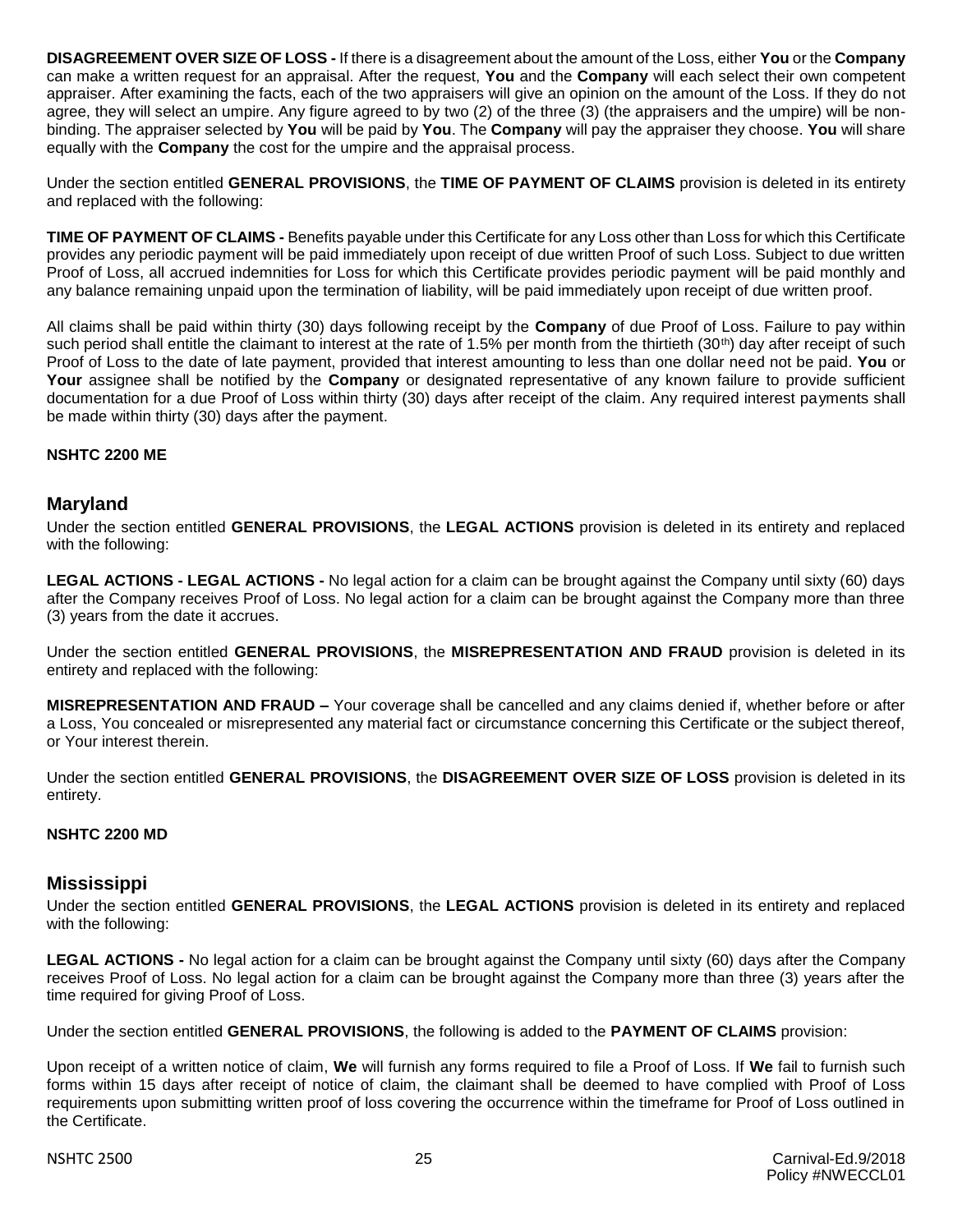Under the section entitled **GENERAL PROVISIONS**, the **TIME OF PAYMENT OF CLAIMS** provision is deleted in its entirety and replaced with the following:

**TIME OF PAYMENT OF CLAIMS -** Indemnities payable under the Certificate for any loss will be paid immediately upon receipt of due written proof of such loss. All claims shall be paid within 25 days following receipt by **Us** of due Proof of Loss when acceptable Proof of Loss is filed electronically and 35 days for Proofs of Loss filed in a format other than electronic. If payment is not made within these timeframes, **We** will provide **You** with the reason(s) the claim is not payable or advise **You** of the additional information necessary to process the claim. Once such additional information is provided, the balance of the claim that is payable will be paid with 20 days of receipt of such additional information. Failure to pay within such time periods shall entitle **You** to interest at the rate of 1.5% per month from the date payment was due until final claims settlement or adjudication.

Under the section entitled **GENERAL PROVISIONS**, the following **ENTIRE CONTRACT** provision is added:

**ENTIRE CONTRACT** – The Certificate, including any endorsements and any attached papers constitute the entire contract of insurance. No change to this Certificate shall be valid until approved by an executive officer of the **Company** and unless such approval is endorsed hereon or attached hereto. No agent has authority to change this Certificate or to waive any of its provisions.

Under the section entitled **GENERAL PROVISIONS**, the following **CHANGE OF BENEFICIARY** provision is added:

The right to change the beneficiary is reserved to **You**. The consent of the beneficiary shall not be a prerequisite to the surrender of this Certificate or to any change of beneficiary, or any other changes to this Certificate.

#### **NSHTC 2200 MS**

# **Montana**

Under the section entitled **GENERAL PROVISIONS**, the **CONTROLLING LAW** provision in its entirety and replaced with the following:

**CONTROLLING LAW –** The provisions of this Certificate conform to the minimum requirements of Montana law and control over any conflicting statutes of any state in which You reside in on or after the effective date of this Certificate.

Under the section entitled **LIMITATIONS AND EXCLUSIONS**, exclusion 10 is deleted in its entirety.

#### **NSHTC 2200 MT**

#### **Nebraska**

The following amendments are made to **GENERAL PROVISIONS:**

The provision **DISAGREEMENT OVER SIZE OF LOSS** whenever stated in the Certificate is deleted in its entirety and replaced with the following:

**DISAGREEMENT OVER SIZE OF LOSS -** If there is a disagreement about the amount of the Loss, upon mutual agreement, either You or the Company can make a written demand for an appraisal. After the demand, You and the Company will each select their own competent appraiser. After examining the facts, each of the two appraisers will give an opinion on the amount of the Loss. If they do not agree, they will select an arbitrator. Any figure agreed to by two (2) of the three (3) (the appraisers and the arbitrator) will be non-binding. The appraiser selected by You will be paid by You. The Company will pay the appraiser they choose. You will share equally with the Company the cost for the arbitrator and the appraisal process.

The provision **MISREPRESENTATION AND FRAUD** in the General Provisions is deleted in its entirety and replaced with the following:

Your coverage shall be void if You concealed or misrepresented any material fact or circumstance concerning this Certificate, or subject thereof, in obtaining this insurance and such action or inaction deceived the Company to its injury. Also, Your coverage shall be void if You breach a warranty or condition in this Certificate at the time of a Loss and such breach contributes to the Loss.

You must fully cooperate in the event the Company determines that an investigation of any claim is warranted. **NSHTC 2200 NE**

#### **Nevada**

Under the section entitled **GENERAL DEFINITIONS,** the definition of **Pre-existing Condition** is deleted in its entirety and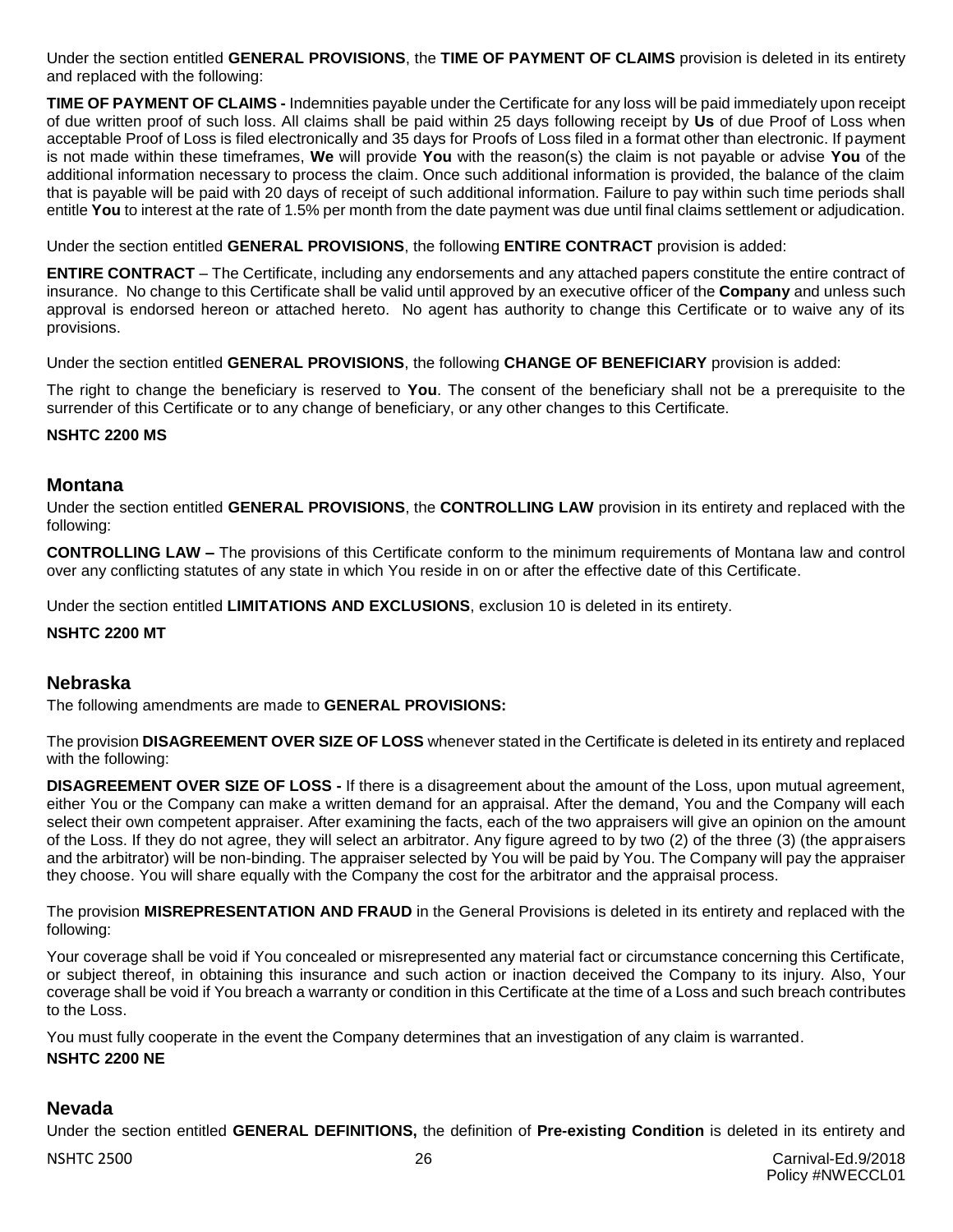replaced with the following:

**Pre-Existing Condition** means a condition, regardless of the cause of the condition, applicable to You, a Traveling Companion, a Family Member booked to travel with You, or Your and/or a Traveling Companion's Family Member for which medical advice, diagnosis, care or treatment was recommended or received during the 6 months immediately preceding the Effective Date of the new coverage. The term does not include genetic information in the absence of a diagnosis of the condition related to such information.

Under the section entitled **GENERAL PROVISIONS,** the **TIME OF PAYMENT OF CLAIMS** provision is deleted in its entirety and replaced with the following:

**TIME OF PAYMENT OF CLAIMS -** Benefits payable under this Certificate for any Loss other than Loss for which this Certificate provides any periodic payment will be paid immediately upon receipt of due written Proof of such Loss. Subject to due written Proof of Loss, all accrued indemnities for Loss for which this Certificate provides periodic payment will be paid monthly and any balance remaining unpaid upon the termination of liability, will be paid immediately upon receipt of due written proof.

All claims shall be paid within thirty (30) days following receipt by the Company of due Proof of Loss. Failure to pay within such period shall entitle the claimant to interest at the rate equal to the prime rate at the largest bank in Nevada, as ascertained by the Commissioner of Financial Institutions, on January 1 or July 1, as the case may be, immediately preceding the date of the transaction, plus 2 percent per annum from the thirtieth (30th) day after receipt of such Proof of Loss to the date of late payment, provided that interest amounting to less than one dollar need not be paid. You or Your assignee shall be notified by the Company or designated representative of any known failure to provide sufficient documentation for a due Proof of Loss within thirty (30) days after receipt of the claim. Any required interest payments shall be made within thirty (30) days after the payment.

Under the section entitled **LIMITATIONS AND EXCLUSIONS,** Exclusion 6 is deleted in its entirety.

#### **NSHTC 2200 NV**

# **North Carolina**

Page 1 of the Certificate is amended to include the following:

#### **This program contains a Pre-existing Conditions limitation. Please read the Definitions and Exclusions carefully.**

#### **EXCESS INSURANCE**

This Certificate is not intended to be issued where other medical insurance exists. If other medical insurance does exist at the time of the claim then the amounts of benefit payable by such other medical insurance will become the deductible amount of this Certificate if such benefits exceed the deductible amount shown in the Confirmation of Coverage.

Under the section entitled **GENERAL DEFINITIONS**, the definition of **Hospital** is revised by the addition of the following:

#### **Hospital also means:**

- 1. A place that is accredited as a **Hospital** by the Joint Commission on Accreditation of **Hospitals**, American Osteopathic Association, or the Joint Commission on Accreditation of Health Care Organizations (JCAHO).
- 2. A duly licensed State tax-supported institution, including those providing services for medical care of cerebral palsy, other orthopedic and crippling disabilities, mental and nervous diseases or disorders, mental retardation, alcoholism and drug or chemical dependency, and respiratory illness, on a basis no less favorable than the basis which would apply had the medical care been rendered in or by any other public or private institution or provider. The term "State tax-supported institutions" shall include community mental health centers and other health clinics which are certified as Medicaid providers.

Under the section entitled **GENERAL PROVISIONS**, the **EXCESS INSURANCE LIMITATION** is deleted in its entirety and replaced with the following:

**EXCESS INSURANCE LIMITATION -** The insurance provided by this Certificate shall be in excess of all other valid and collectible insurance or indemnity other than private passenger auto no-fault benefits or third-party liability insurance. If at the time of the occurrence of any Loss there is other valid and collectible insurance or indemnity in place, the Company shall be liable only for the excess of the amount of Loss, over the amount of such Other Insurance or indemnity, and applicable Deductible.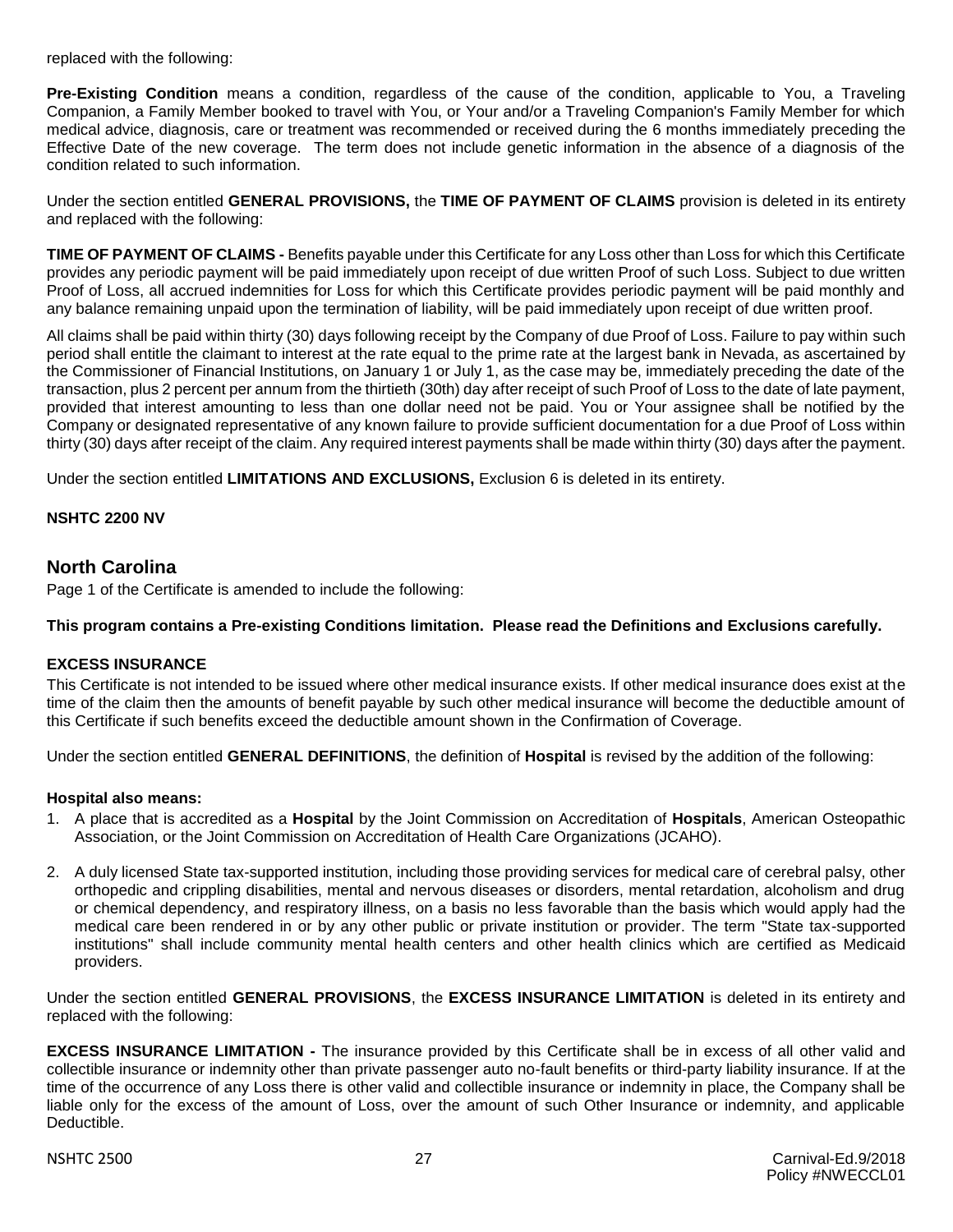Under the section entitled **GENERAL PROVISIONS**, the following apply to Accident Medical Expense and Sickness Medical Expense benefits.

The **LEGAL ACTIONS** provision is deleted in its entirety and replaced with the following:

**LEGAL ACTIONS –** No legal action for a claim can be brought against the Company until sixty (60) days after the Company receives Proof of Loss. No legal action for a claim can be brought against the Company more than three (3) years after the time required for giving Proof of Loss.

The **SUBROGATION** provision does not apply to the above mentioned benefits.

The **PROOF OF LOSS** provision is deleted in its entirety and replaced with the following:

**PROOF OF LOSS** - The claimant must send the Company, or its designated representative, Proof of Loss within one-hundred and eighty (180) days after a covered Loss occurs or as soon as reasonably possible. Failure to furnish such proof within the time required shall not invalidate nor reduce any claim if it was not reasonably possible to give proof within such time, provided such proof is furnished as soon as reasonably possible and in no event, except in the absence of legal capacity, later than one year from the time proof is otherwise required.

Under the section entitled **COORDINATION OF BENEFITS** the following changes apply:

Any reference to blanket insurance is deleted from the coordination of benefits provisions.

The **Right of Recovery** provision is deleted in its entirety.

#### **NSHTC 2200 NC**

# **North Dakota**

Under the section entitled **GENERAL PROVISIONS**, the **LEGAL ACTIONS** provision is deleted in its entirety and replaced with the following:

**LEGAL ACTIONS -** No legal action for a claim can be brought against the Company until sixty (60) days after the Company receives Proof of Loss. No legal action for a claim can be brought against the Company more than three (3) years after the time required for giving Proof of Loss.

Under the section entitled **GENERAL PROVISIONS**, the **DISAGREEMENT OVER SIZE OF LOSS** provision is deleted in its entirety and replaced with the following:

**DISAGREEMENT OVER SIZE OF LOSS -** If there is a disagreement about the amount of the Loss, upon mutual agreement, either You or the Company can make a written request for an appraisal. After the request, You and the Company will each select their own competent appraiser. After examining the facts, each of the two appraisers will give an opinion on the amount of the Loss. If they do not agree, they will select an arbitrator. Any figure agreed to by two (2) of the three (3) (the appraisers and the arbitrator) will be binding. Such appraisal will be mutually agreed upon by all parties. The appraiser selected by You will be paid by You. The Company will pay the appraiser they choose. You will share equally with the Company the cost for the arbitrator and the appraisal process.

#### **NSHTC 2200 ND**

# **Ohio**

The following **FRAUD STATEMENT** and **COORDINATION OF BENEFITS** notices are added:

#### **FRAUD STATEMENT**

Any person who knowingly and with intent to defraud any insurance company or other person files a statement of claim containing any materially false information or conceals for the purpose of misleading, information concerning any fact materiel thereto, commits a fraudulent insurance act which is a crime.

#### **COORDINATION OF BENEFITS**

NSHTC 2500 28 Carnival-Ed.9/2018 Policy #NWECCL01 If you or your family members are covered by more than one health care plan, you may not be able to collect benefits from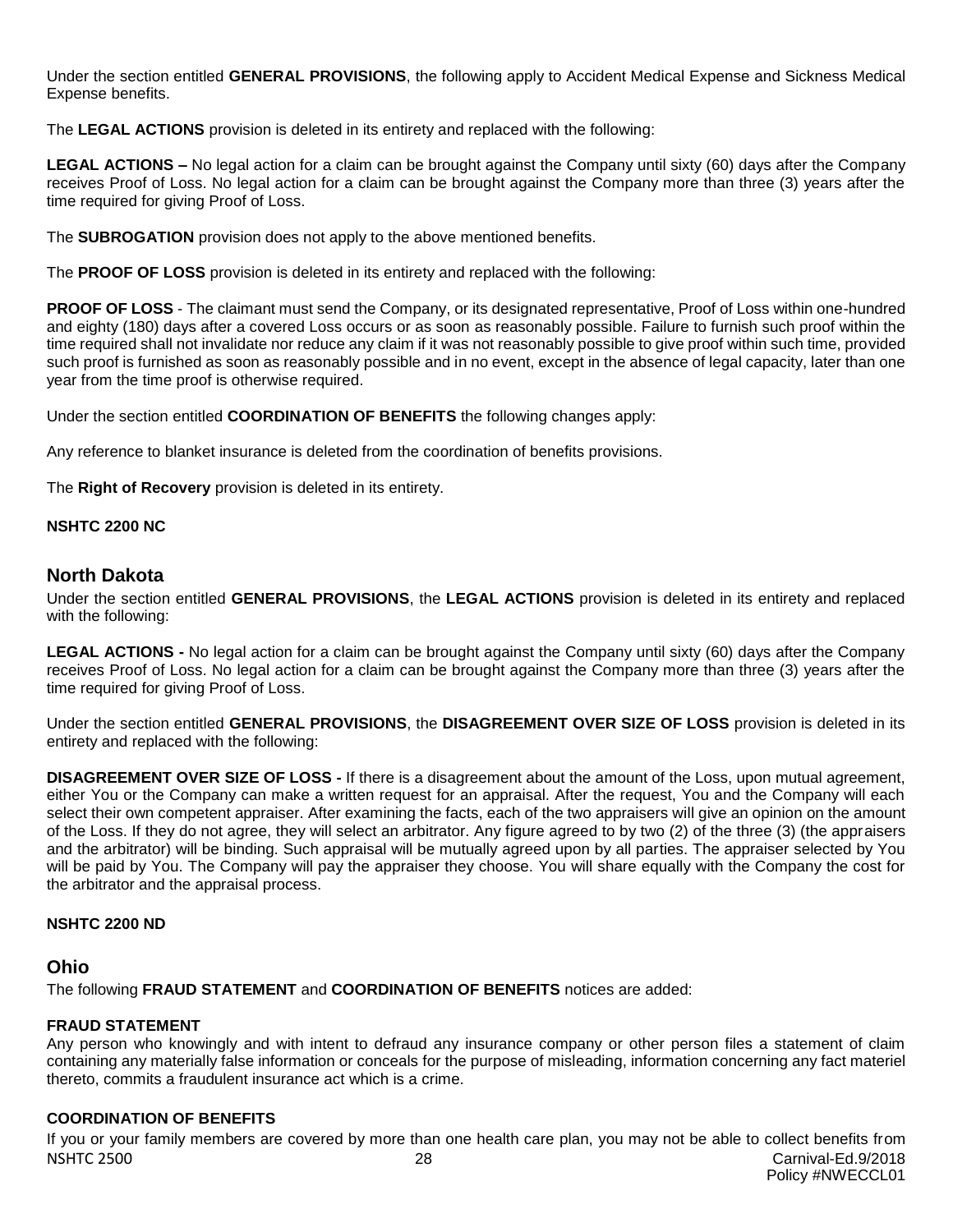both plans. Each plan may require you to follow its rules or use specific doctors and hospitals, and it may be impossible to comply with both plans at the same time. Read all of the rules very carefully, including the coordination of benefits section, and compare them with the rules of any other plan that covers you or your family.

Under the section entitled **GENERAL PROVISIONS**, the **LEGAL ACTIONS** provision is deleted in its entirety and replaced with the following:

**LEGAL ACTIONS -** No legal action for a claim can be brought against the Company until sixty (60) days after the Company receives proof of loss. No legal action for a claim can be brought against the Company more than three (s) years after the time required for giving proof of loss.

Under the section entitled **GENERAL PROVISIONS**, the **EXCESS INSURANCE LIMITATION** provision is deleted in its entirety. The reference to "Excess Insurance" on page 1 is deleted.

Under the section entitled **GENERAL PROVISIONS**, the **DISAGREEMENT OVER SIZE OF LOSS** provision is deleted in its entirety and replaced with the following:

**DISAGREEMENT OVER SIZE OF LOSS -** If there is a disagreement about the amount of the Loss, upon mutual agreement, either You or the Company can make a written request for an appraisal. After the request, You and the Company will each select their own competent appraiser. After examining the facts, each of the two appraisers will give an opinion on the amount of the Loss. If they do not agree, they will select an arbitrator. Any figure agreed to by two (2) of the three (3) (the appraisers and the arbitrator) will be non-binding. Such appraisal will be mutually agreed upon by all parties and any determination made is not binding on either party. The appraiser selected by You will be paid by You. The Company will pay the appraiser they choose. You will share equally with the Company the cost for the arbitrator and the appraisal process.

Under the section entitled **GENERAL PROVISIONS**, the following **COMPLAINT** provision is added:

If you have a complaint related to a claim, You should contact the Company. If you disagree with the company's decision, you have the right to file a complaint with the Ohio Department of Insurance, Consumer Services Division, 2100 Stella Court, Columbus, Ohio 43215-1067, (614)-644-2673, toll free in Ohio 1-800-686-1526.

In the section entitled **COORDINATION OF BENEFITS**, the following changes are made:

The definition of **Plan** is amended to read:

**Plan** means a form of coverage with which coordination is allowed. The following will be considered in applying this COB provision.

**Plan** includes group insurance and group subscriber contract, an uninsured arrangement of group or group-type coverage, group or group-type coverage through a health insuring corporation or other prepayment, group practice or individual practice plan, group-type contracts, the amount by which group-type hospital indemnity benefits exceed one hundred dollars per day, medical benefits coverage under a group or group-type automobile "no fault" and traditional "fault" type contract, and Medicare or other governmental benefits, Medicaid or other plan when, by law, its benefits are in excess of those of any private insurance plan or other non-governmental plan.

The term Plan shall not include an individual insurance contract, whether single or family coverage, an individual subscriber contract, whether single or family coverage, an individual contract with a health insuring corporation, whether single or family coverage, an individual contract under any other prepayment, group practice or individual practice plan, whether single or family coverage, group or group-type hospital indemnity benefits of one hundred dollars per day or less, a supplemental sickness and accident policy excluded from coordination of benefits because of the limited nature of the program pursuant to law, school accident-type coverage, a state plan under Medicaid, or other plan when, by law, its benefits are in excess of those of any private insurance plan or other non-governmental plan.

The definition of **Allowable Expense** is amended to read:

**Allowable Expense** is the necessary, reasonable, and customary item of expense for health care; when the item of expense is covered at least in part under any of the Plans involved.

The difference between the cost of a private hospital room and a semi-private hospital room is not considered an Allowable Expense under the above definition unless the patient's stay in a private hospital room is medically necessary in terms of generally accepted medical practice.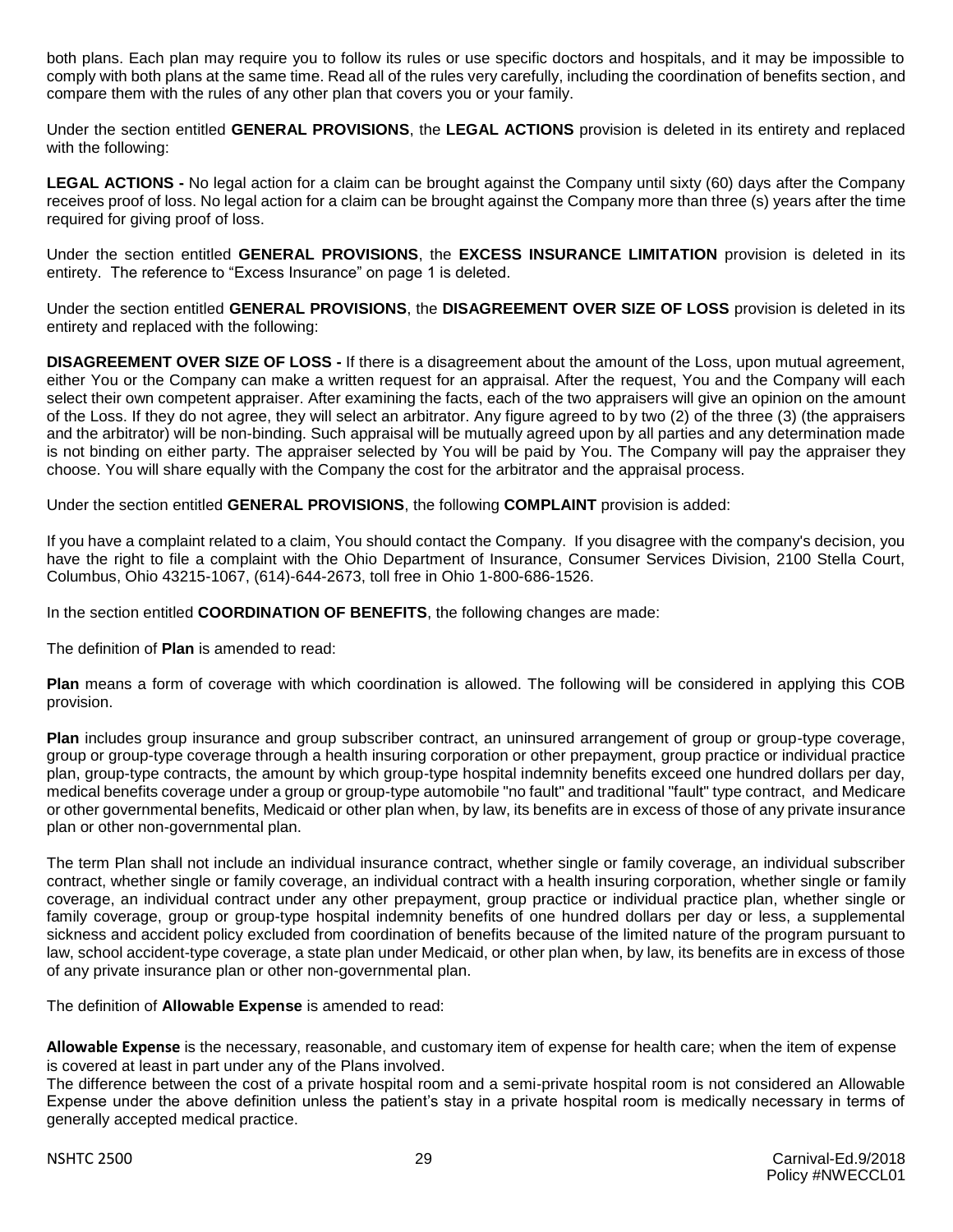When a Plan provides benefits in the form of services, the reasonable cash value of each service will be considered both an Allowable Expense and a benefit paid.

When plans have differing Allowable Expenses, the larger Allowable Expense shall be used for purposes of coordination. When benefits paid by a Primary Plan are less than the Allowable Expenses, the Secondary Plan shall pay or provide its benefits toward any remaining balance otherwise payable by You. A Secondary Plan will not be required to make a payment of an amount that exceed the amount it would have paid if it were the Primary Plan, but in no event, when combined with the amount paid by the primary plan, shall payments by the Secondary Plan exceed 100% of the larger of the expenses allowable under the provisions of the applicable policies.

Under the section entitled "Rules", items (c) and (d) are added:

(c) Children (Parents Divorced or Separated). If the court decree makes one parent responsible for health care expenses, that parent's plan is primary. If the court decree gives joint custody and does not mention health care, we follow the birthday rule. (d) Children and the Birthday Rule. When your children's health care expenses are involved, we follow the "birthday rule." The plan of the parent with the first birthday in a calendar year is always primary for the children.

The following COORDINATION OF DISPUTES provision is added:

COORDINATION OF DISPUTES: If you believe that we have not paid a claim properly, you should first attempt to resolve the problem by contacting us. (For health maintenance organizations, reference Certificate's description of appeal procedures). If you are still not satisfied, you may call the Ohio Department of Insurance for instructions on filing a consumer complaint. Call (614) 644-2673 or 1-800-686-1526.

#### **NSHTC 2200 OH**

# **Rhode Island**

The following definition of Domestic Partner replaces the existing definition of Domestic Partner:

**Domestic Partner:** An individual in an exclusive, intimate and committed relationship with You. This relationship is certified by affidavit that it meets the following qualifications:

- 1. You and Your Domestic Partner are at least 18 years of age and are mentally competent to contract;
- 2. You and Your Domestic Partner are not married to anyone else or related by blood;
- 3. You and Your Domestic Partner reside together and have resided together for at least one year prior to the date of the certified affidavit;
- 4. You and Your Domestic Partner are financially interdependent as evidenced by two of the following:
	- a. A domestic partnership agreement or relationship contract;
	- b. A joint mortgage or joint ownership of a primary residence;
	- c. Two of the following:
		- i. A joint ownership of a motor vehicle;
		- ii. A joint checking account;
		- iii. A joint lease; and/or
	- d. One person has been designated as a beneficiary for the other person's will, retirement contract or life insurance.

Definitions, provisions and terms denoting a familial or spousal relationship in this Policy and/or Certificate, are amended, wherever appearing, to include a Domestic Partner.

#### **GGEN RI M22 DOM 0817**

# **South Carolina**

Under the section entitled **General Definitions**, the definition of Pre-Existing Condition is deleted in its entirety and replaced with the following:

**Pre-Existing Condition** means any injury, sickness or condition of You, Your Traveling Companion, Your Family Member booked to travel with You, or Your and/or a Traveling Companion's Family Member for which within the sixty (60) day period prior to the effective date under the Certificate such person received medical advice or treatment or medical advice or treatment was recommended. This definition does not apply to a condition that is treated or controlled solely through the taking of prescription drugs or medicine and remains treated or controlled without any adjustment or change in the required prescription throughout the sixty (60) day period before the Effective Date.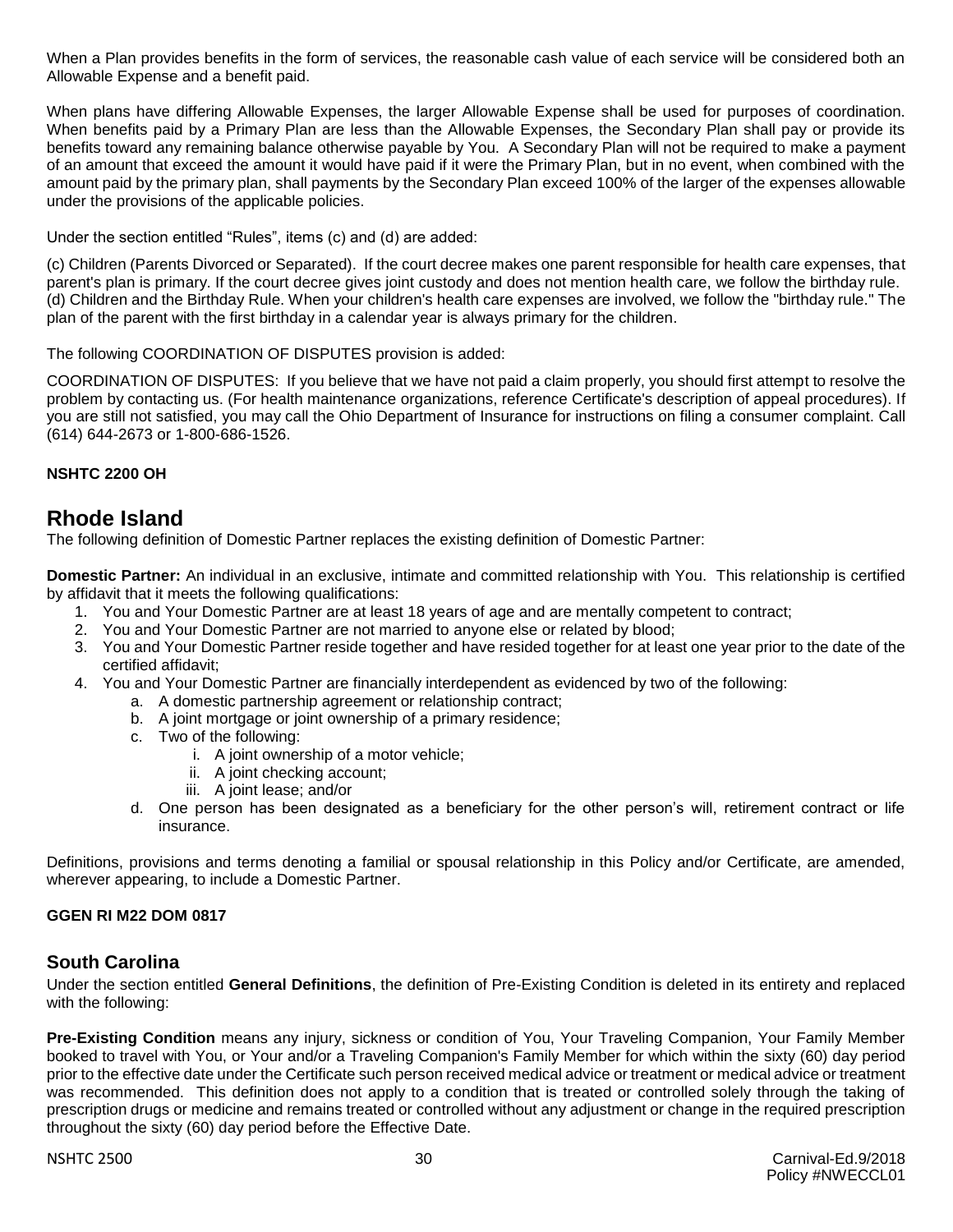Under the section entitled **GENERAL PROVISIONS**, the **LEGAL ACTIONS** provision is deleted in its entirety and replaced with the following:

**LEGAL ACTIONS -** No legal action for a claim can be brought against the Company until sixty (60) days after the Company receives Proof of Loss. No legal action for a claim can be brought against the Company more than six (6) years after the time required for giving Proof of Loss.

Under the section entitled **GENERAL PROVISIONS**, the **EXCESS INSURANCE LIMITATION** provision is deleted in its entirety. The reference to "Excess Insurance" on page 1 is deleted.

Under the section entitled **GENERAL PROVISIONS**, the **PHYSICAL EXAMINATION AND AUTOPSY** provision is deleted in its entirety and replaced with the following:

**PHYSICAL EXAMINATION AND AUTOPSY -** The Company, or its designated representative, at its own expense, have the right to have You examined as often as reasonable necessary while a claim is pending. The Company, or its designated representative, also has the right to have an autopsy made unless prohibited by law. The autopsy will be performed in South Carolina.

# **NSHTC 2200 SC**

# **Utah**

Under the section entitled **GENERAL PROVISIONS**, the **PROOF OF LOSS** provision is deleted in its entirety and replaced with the following:

**PROOF OF LOSS** - You must furnish the Company, or its designated representative, with Proof of Loss. This must be a detailed sworn statement. It must be filed with the Company, or its designated representative, within ninety (90) days from the date of Loss. Failure to comply with these conditions shall not invalidate any claims under this Certificate if You can show it was not reasonably possible to file Proof of Loss within ninety (90) days.

#### **NSHTC 2200 UT**

# **Vermont**

The following is added to the Certificate:

#### **THIS TRAVEL PROGRAM IS A LIMITED BENEFIT PROGRAM. PLEASE READ YOUR CERTIFICATE CAREFULLY.**

Under the section entitled **GENERAL PROVISIONS**, the **MISREPRESENTATION AND FRAUD** provision is deleted in its entirety and replaced with the following:

**MISREPRESENTATION AND FRAUD –** Your coverage shall be void if, before a Loss, You concealed or misrepresented any material fact or circumstance concerning this Certificate or the subject thereof, or Your interest therein, or if You commit fraud or false swearing in connection with any of the foregoing.

Your coverage shall be cancelled and any claims denied if, after a Loss, You concealed or misrepresented any material fact or circumstance concerning this Certificate or the subject thereof, or Your interest therein, or if You commit fraud or false swearing in connection with any of the foregoing.

You must fully cooperate in the event the Company determines that an investigation of any claim is warranted.

Under the section entitled **GENERAL PROVISIONS**, the **DISAGREEMENT OVER SIZE OF LOSS** provision is deleted in its entirety and replaced with the following:

**DISAGREEMENT OVER SIZE OF LOSS -** If there is a disagreement about the amount of the Loss, upon mutual agreement, either You or the Company can make a written request for an appraisal. After the request, You and the Company will each select their own competent appraiser. After examining the facts, each of the two appraisers will give an opinion on the amount of the Loss. If they do not agree, they will select an arbitrator. Any figure agreed to by two (2) of the three (3) (the appraisers and the arbitrator) will be binding. Such appraisal will be mutually agreed upon by all parties. The appraiser selected by You will be paid by You. The Company will pay the appraiser they choose. You will share equally with the Company the cost for the arbitrator and the appraisal process.

Under the section entitled **GENERAL PROVISIONS**, the following is added to the **PAYMENT OF CLAIMS** provision: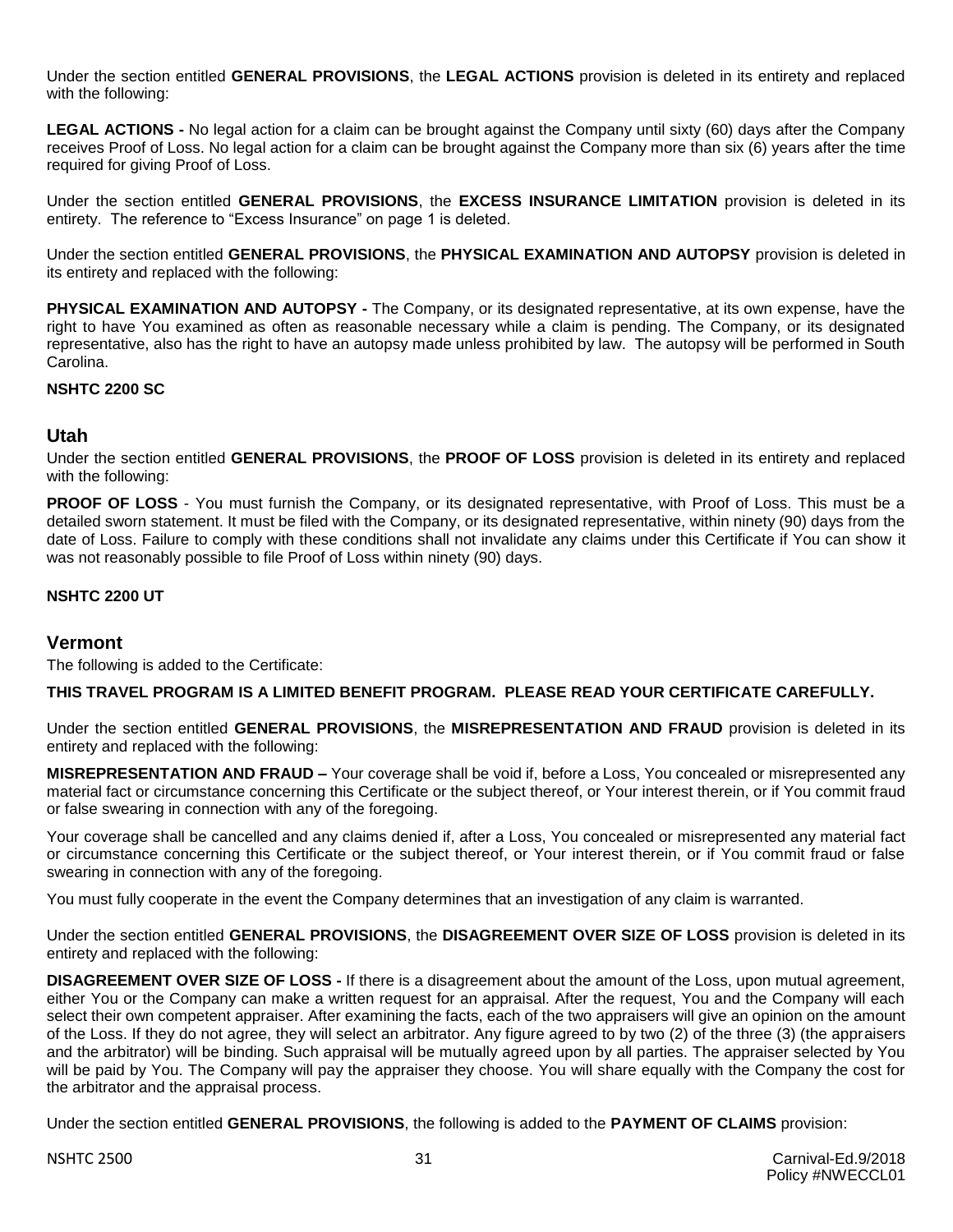After claim settlement has been agreed upon by You and the Company, the Company will mail payment in the agreed amount to You and/or the Loss payee within ten (10) working days. Failure to pay within such period shall entitle You to interest at the rate of nine percent (9%) per annum at the expiration of each four (4) weeks during the continuance of the period for which the Company is liable, provided that interest amounting to less than one dollar need not be paid. Any balance remaining unpaid upon the termination of liability will be paid immediately upon receipt of due written proof.

#### Under the section entitled **GENERAL PROVISIONS**, the following **CIVIL UNIONS** provision is added:

**CIVIL UNIONS** - This Certificate provides benefits for parties to a civil union. Vermont law requires that insurance policies offered to married persons and their families be made available to parties to a civil union and their families. In order to receive benefits in accordance with this Certificate, the civil union must be established in the state of Vermont according to Vermont law. It is understood that Certificate definitions and provisions designating:

- an Insured
- named Insured
- who is Insured
- who is a named Insured
- covered person(s)
- You and/or Your
- spouse
- Family Member

and any other Certificate definitions and provisions designating an Insured under this Certificate, are amended, wherever appearing, where terms denoting a marital relationship or family relationship arising out of a marriage are used, to indicate parties to a civil union and their families under Vermont law.

# **NSHTC 2200 VT**

# **West Virginia**

Under the section entitled **GENERAL PROVISIONS**, the **DISAGREEMENT OVER SIZE OF LOSS** provision is deleted in its entirety and replaced with the following:

**DISAGREEMENT OVER SIZE OF LOSS -** If there is a disagreement about the amount of the Loss, upon mutual agreement, either You or the Company can make a written request for an appraisal. You and the Company will each select its own competent appraiser. After examining the facts, each of the two appraisers will give an opinion on the amount of the Loss. If they do not agree, they will select an arbitrator. Any figure agreed to by two (2) of the three (3) (the appraisers and the arbitrator) will establish the amount of the claim. Such appraisal will be voluntary and will be by mutual consent by all parties. The appraiser selected by You is paid by You. The Company will pay the appraiser they choose. You will share equally with the Company the cost for the arbitrator and the appraisal process.

#### **NSHTC 2200 WV**

#### **Wisconsin**

Under the section entitled **GENERAL PROVISIONS**, the **LEGAL ACTIONS** provision is deleted in its entirety and replaced with the following:

**LEGAL ACTIONS -** No legal action for a claim can be brought against the Company until sixty (60) days after the Company receives Proof of Loss. No legal action for a claim can be brought against the Company more than three (3) years after the time required for giving Proof of Loss.

Under the section entitled **GENERAL PROVISIONS**, the **SUBROGATION** provision is deleted in its entirety and replaced with the following:

**SUBROGATION -** To the extent the Company pays for a Loss suffered by You, the Company will take over the rights and remedies You had relating to the Loss. This is known as subrogation. You must help the Company to preserve its rights against those responsible for the Loss. This may involve signing any papers and taking any other steps the Company may reasonably require. If the Company takes over Your rights, You must sign an appropriate subrogation form supplied by the Company. The Company's ability to recover is limited to the amount remaining after You have been made whole.

Under the section entitled **GENERAL PROVISIONS**, both of the **PROOF OF LOSS** provisions are deleted in their entirety and replaced with the following: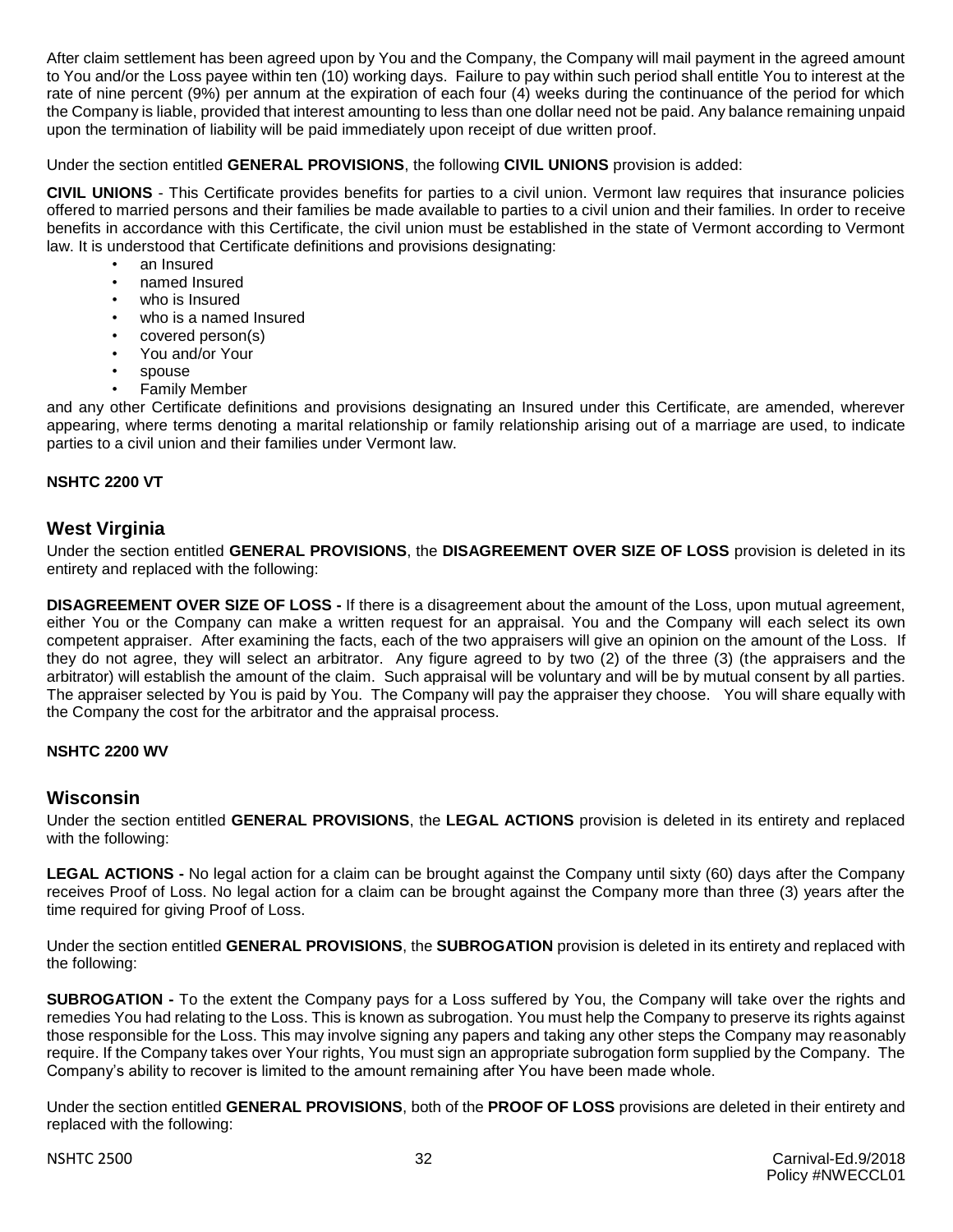**PROOF OF LOSS** – Your or Your representative must send the Company, or its designated representative, Proof of Loss within ninety (90) days after a covered Loss occurs or as soon as reasonably possible. This must be a detailed sworn statement. Failure to furnish such proof within the time required shall not invalidate nor reduce any claim if it was not reasonably possible to give proof within such time, provided such proof is furnished as soon as reasonably possible and in no event, except in the absence of legal capacity, later than one year from the time proof is otherwise required. Failure to comply with these conditions shall invalidate any claims under this Certificate.

Under the section entitled **GENERAL PROVISIONS**, the **DISAGREEMENT OVER SIZE OF LOSS** provision is deleted in its entirety.

#### **KEEP THIS NOTICE WITH YOUR INSURANCE PAPERS:**

**PROBLEMS WITH YOUR INSURANCE?** — If you are having problems with your insurance company or agent, do not hesitate to contact the insurance company or agent to resolve your problem.

**Nationwide Mutual Insurance Company One Nationwide Plaza Columbus, OH 43215 1-877-669-6877**

You can also contact the **OFFICE OF THE COMMISSIONER OF INSURANCE**, a state agency which enforces Wisconsin's insurance laws, and file a complaint. You can file a complaint electronically with the **OFFICE OF THE COMMISSIONER OF INSURANCE** at its website at *http://oci.wi.gov/*, or by contacting:

Office of the Commissioner of Insurance Complaints Department P.O. Box 7873 Madison, WI 53707-7873 1-800-236-8517 608-266-0103.

#### **NSHTC 2200 WI**

#### **Wyoming**

Under the section entitled **GENERAL PROVISIONS**, the **LEGAL ACTIONS** provision is deleted in its entirety and replaced with the following:

**LEGAL ACTIONS -** No legal action for a claim can be brought against the Company until sixty (60) days after the Company receives Proof of Loss. No legal action for a claim can be brought against the Company more than four (4) years after the time required for giving Proof of Loss.

#### **NSHTC 2200 WY**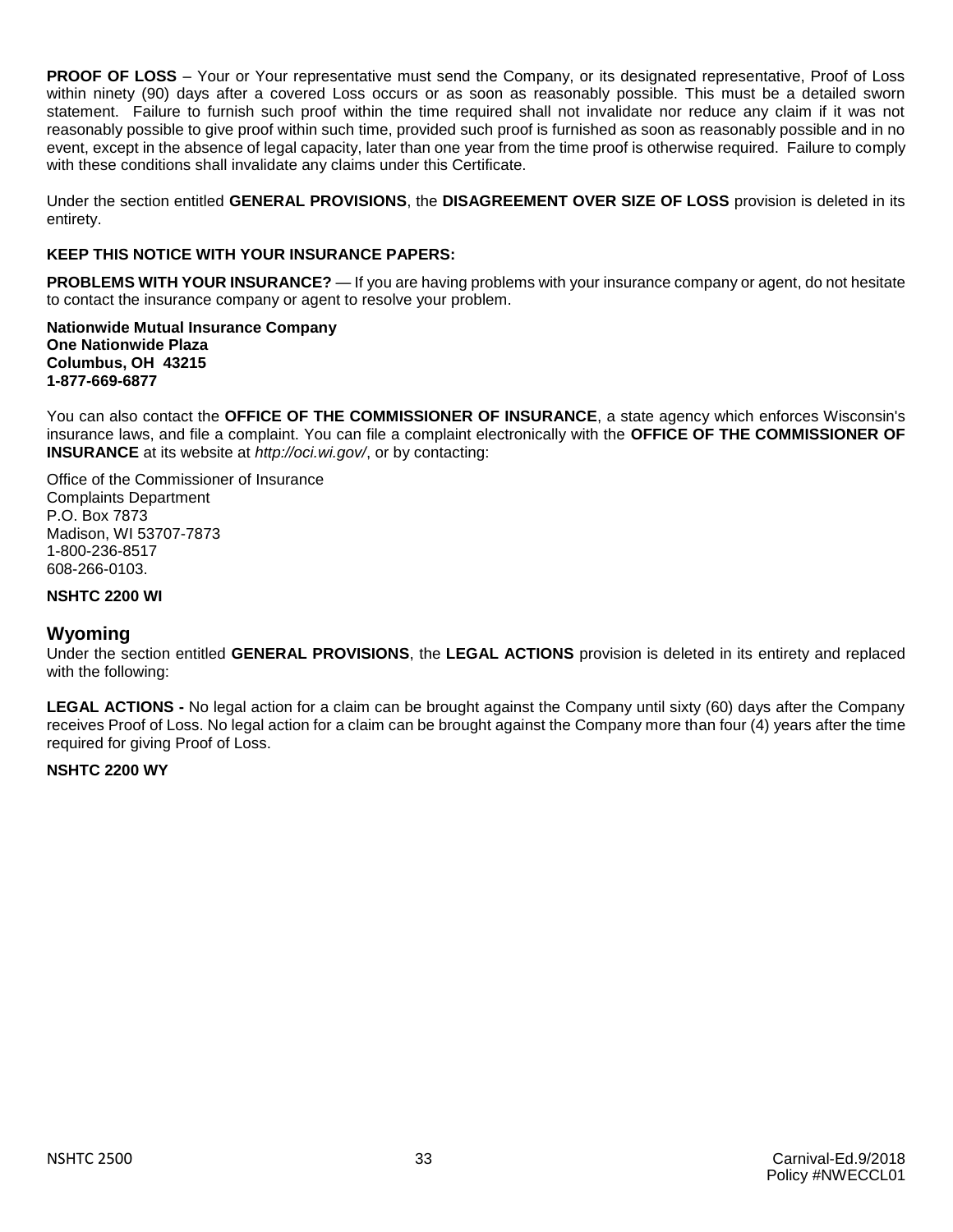# **CLAIMS PROCEDURE**

- 1. **EMERGENCIES ARISING DURING YOUR COVERED TRIP:** Please contact On Call International (refer to Worldwide Emergency Assistance Services section).
- 2. **TRIP CANCELLATIONS:** Contact Carnival Cruise Line and Aon Affinity IMMEDIATELY to notify them of your cancellation and to avoid any non-covered expenses due to late reporting. Aon Affinity will then forward the appropriate claim form which must be completed by You and THE ATTENDING PHYSICIAN, if applicable.
- 3. **ALL OTHER CLAIMS:** Report your claim as soon as possible to Aon Affinity. Provide the policy number, Your travel dates, and details describing the nature of Your loss. Upon receipt of this information, Aon Affinity will promptly forward You the appropriate claim form to complete.

#### **Online: [www.aontravelclaim.com](http://www.aontravelclaim.com/)**

Phone: 1-(800) 331-2796 or 1-(516) 342-7262

Mail: Aon Affinity Travel Practice 900 Stewart Avenue Garden City, NY 11530-9998

This program was designed and administered by Aon Affinity. Aon Affinity is the brand name for the brokerage and program administration operations of Affinity Insurance Services, Inc. (TX 13695); (AR 100106022); in CA & MN, AIS Affinity Insurance Agency, Inc. (CA 0795465); in OK, AIS Affinity Insurance Services, Inc.; in CA, Aon Affinity Insurance Services, Inc. (CA 0G94493), Aon Direct Insurance Administrators and Berkely Insurance Agency and in NY, AIS Affinity Insurance Agency. Affinity Insurance Services is acting as a Managing General Agent as that term is defined in section 626.015(14) of the Florida Insurance Code. As an MGA we are acting on behalf of our carrier partner

**Important:** In order to facilitate prompt claims settlement upon your return, be sure to obtain as applicable: detailed medical statements from Physicians in attendance where the Accident or Sickness occurred; receipts for medical services and supplies; receipts from the Hospital; police reports or claims reports from the parties responsible (e.g. airline, cruise line, hotel, etc.) for any loss, theft, damage or delay. In the event of a baggage claim, receipts for any lost or damaged items will be required. In the event of a Baggage Delay or Trip Delay claim, receipts for any additional covered expenses will be required, as well as verification of the delay. You must receive initial treatment within ninety (90) days of the Accident, which caused the Injury, or the onset of the Sickness.

This plan provides insurance coverage that applies only during the covered trip. You may have coverage from other sources that provides you with similar benefits but may be subject to different restrictions depending upon your other coverages. You may wish to compare the terms of this policy with your existing life, health, home and automobile policies. If you have any questions about your current coverage, call your insurer, insurance agent or broker. The purchase of this plan is not required in order to purchase any other travel product or service offered to you by your travel retailers. Unless individually licensed as an insurance agent, your travel agent is not qualified or authorized to answer your technical questions about the benefits, exclusions or conditions of this plan or to evaluate the adequacy of any existing insurance coverage you may have. Questions should be directed to the plan administrator at the toll-free number provided.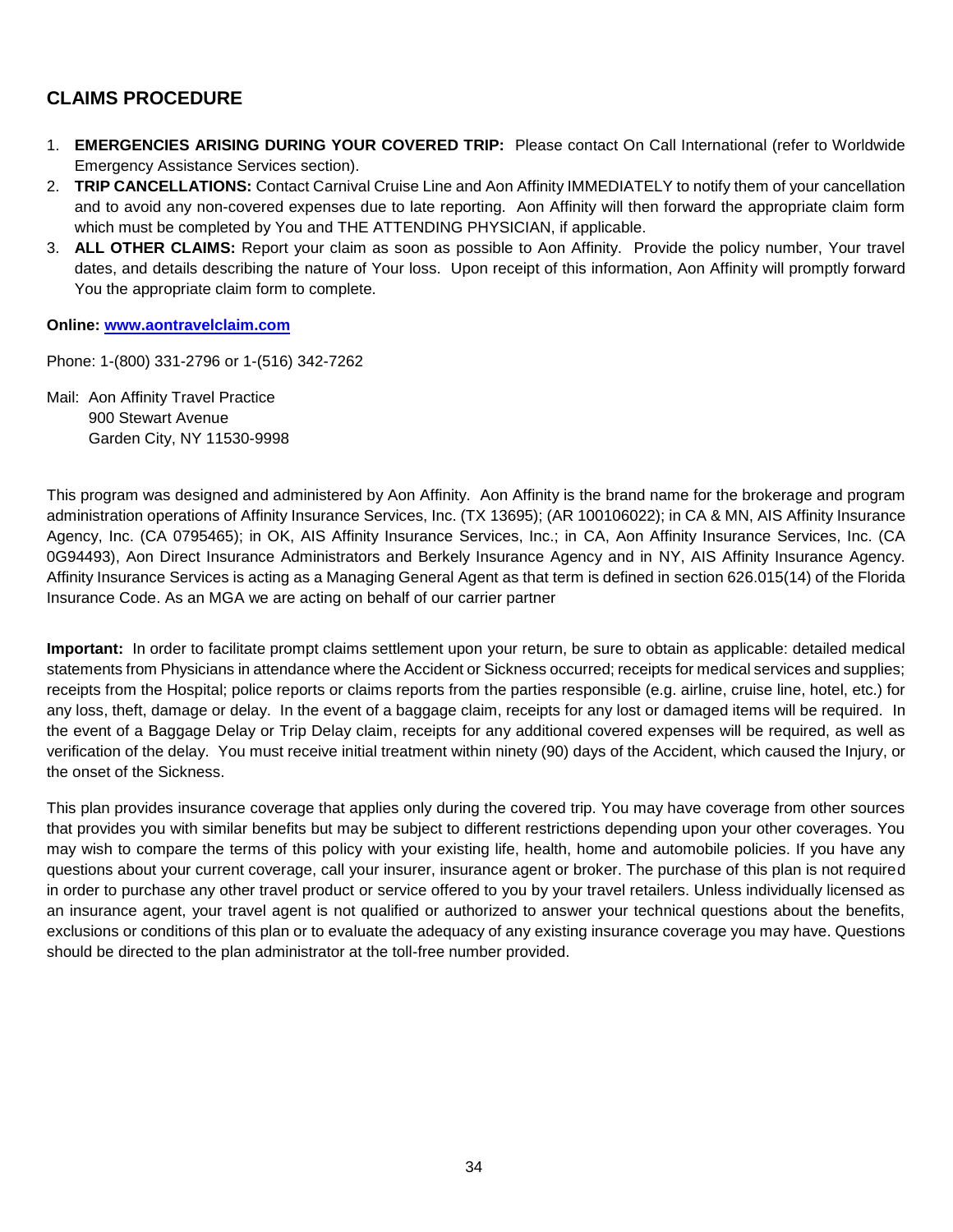

| <b>FACTS</b> | WHAT DOES NATIONWIDE DO WITH YOUR PERSONAL INFORMATION?                                                                                                                                                                                                                                                                                                 |
|--------------|---------------------------------------------------------------------------------------------------------------------------------------------------------------------------------------------------------------------------------------------------------------------------------------------------------------------------------------------------------|
| Why?         | Financial companies choose how they share your personal information. Federal and state<br>laws give consumers the right to limit some but not all sharing. Federal and state laws<br>also require us to tell you how we collect, share, and protect your personal information.<br>Please read this notice carefully to understand what we do.           |
| What?        | The types of personal information we collect and share depend on the product or service<br>you have with us. This information can include:<br>Social Security number, government issued identification, and contact<br>information<br>Medical information and policy information<br>Credit history, employment information, and insurance claim history |
| How?         | All financial companies need to share customers' personal information to run their<br>everyday business. In the section below, we list the reasons financial companies can<br>share their customers' personal information; the reasons Nationwide chooses to share;<br>and whether you can limit this sharing.                                          |

| Reasons we can share your personal information                                                        | Does Nationwide share?   Can you limit this | sharing?   |
|-------------------------------------------------------------------------------------------------------|---------------------------------------------|------------|
| For our everyday business purposes-such as to<br>process your transactions, maintain your account(s), | Yes                                         | No.        |
| respond to court orders and legal investigations, or report to                                        |                                             |            |
| For our marketing purposes- to offer our products and                                                 | Yes                                         | No.        |
| services to you                                                                                       |                                             |            |
| For joint marketing with other financial companies                                                    | <b>Yes</b>                                  | No.        |
| For our affiliates' everyday business purposes-information                                            | Yes                                         | No.        |
| about your transactions and experiences                                                               |                                             |            |
| For our affiliates' everyday business purposes-information                                            | Yes                                         | Yes        |
| about your creditworthiness                                                                           |                                             |            |
| For our affiliates to market to you                                                                   | Yes                                         | <b>Yes</b> |
| For nonaffiliates to market to you                                                                    | Yes                                         | Yes        |

| To limit our<br><b>sharing</b> | Call us toll free at 1-866-280-1809 and our menu will prompt you through your choices.<br>If you have previously opted out, your preference remains on file and you do not need<br>to opt out again.<br>Please have your account or policy number handy when you call.<br>Please note: If you are a new customer, we can begin sharing your information 30 days<br>from the date we sent this notice. When you are no longer our customer, we continue to<br>share your information as described in this notice. However, you can contact us at any time<br>to limit our sharing. |
|--------------------------------|-----------------------------------------------------------------------------------------------------------------------------------------------------------------------------------------------------------------------------------------------------------------------------------------------------------------------------------------------------------------------------------------------------------------------------------------------------------------------------------------------------------------------------------------------------------------------------------|
| l Questions?                   | 1-800-331-2796                                                                                                                                                                                                                                                                                                                                                                                                                                                                                                                                                                    |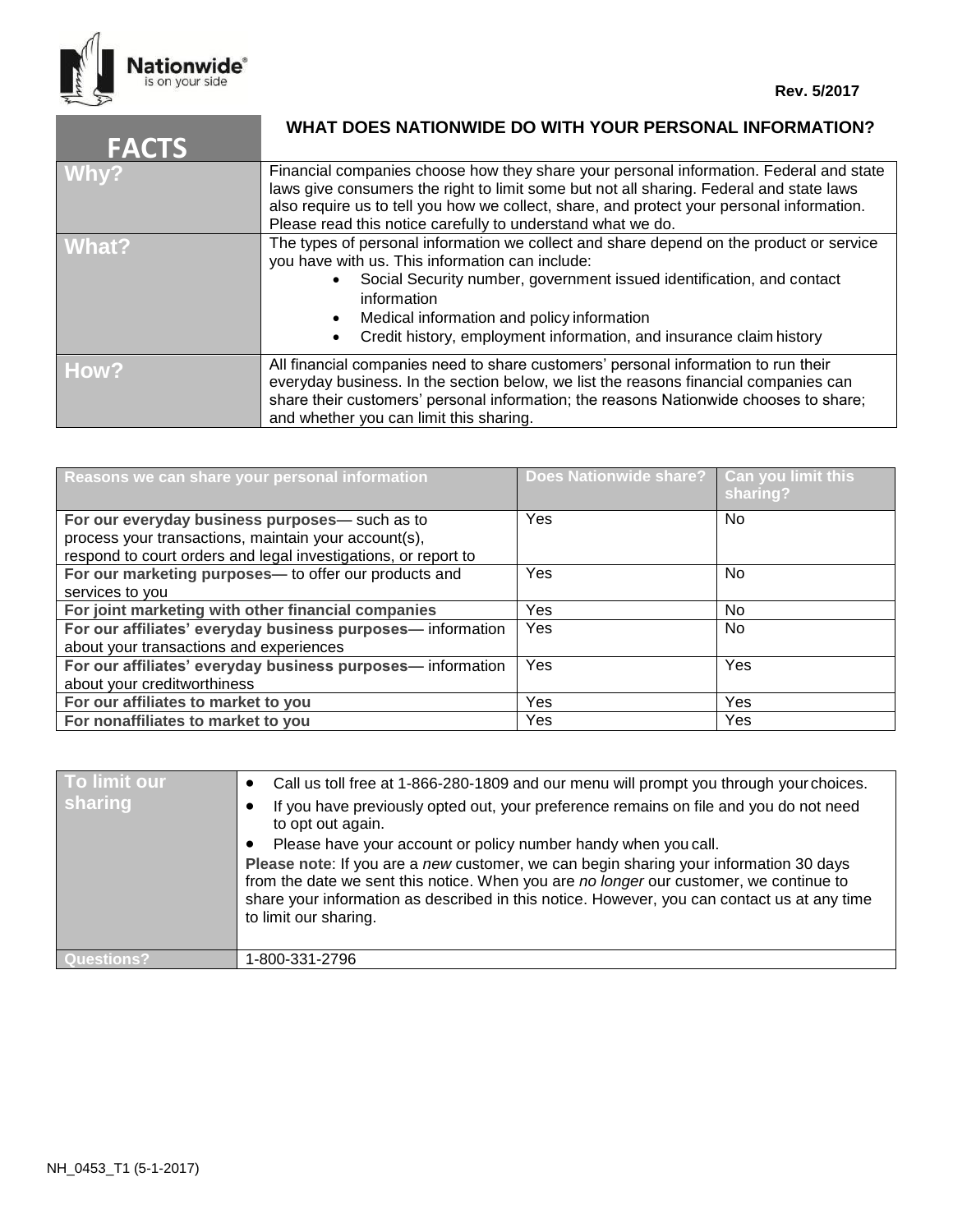| Who we are                                              |                                                                                                                                                                                                                                                                                                                                 |  |  |  |
|---------------------------------------------------------|---------------------------------------------------------------------------------------------------------------------------------------------------------------------------------------------------------------------------------------------------------------------------------------------------------------------------------|--|--|--|
| Who is providing this notice?                           | Nationwide Mutual Insurance Company and Nationwide Mutual Fire<br>Insurance Company ("Nationwide").                                                                                                                                                                                                                             |  |  |  |
| What we do                                              |                                                                                                                                                                                                                                                                                                                                 |  |  |  |
| How does Nationwide protect my<br>personal information? | To protect your personal information from unauthorized access and use,<br>we use security measures that comply with federal and state laws. These<br>measures include computer safeguards and secured files and buildings.<br>We limit access to your information to those who need it to do their job.                         |  |  |  |
| How does Nationwide collect my                          | We collect your personal information, for example, when you:                                                                                                                                                                                                                                                                    |  |  |  |
| personal information?                                   | Apply for insurance or give us your contact information<br>$\bullet$                                                                                                                                                                                                                                                            |  |  |  |
|                                                         | Make a payment or file a claim<br>$\bullet$                                                                                                                                                                                                                                                                                     |  |  |  |
|                                                         | Conduct business with us<br>We also collect your personal information from others, such as credit<br>bureaus, affiliates, or other companies.                                                                                                                                                                                   |  |  |  |
| Why can't I limit all sharing?                          | Federal and state laws give you the right to limit only:                                                                                                                                                                                                                                                                        |  |  |  |
|                                                         | Sharing for affiliates' everyday business purposes-information about<br>$\bullet$<br>your creditworthiness;                                                                                                                                                                                                                     |  |  |  |
|                                                         | Affiliates from using your information to market to you; and<br>$\bullet$                                                                                                                                                                                                                                                       |  |  |  |
|                                                         | Sharing for nonaffiliates to market to you.<br>$\bullet$                                                                                                                                                                                                                                                                        |  |  |  |
|                                                         | State laws and individual companies may give you additional rights to<br>limit sharing. See below for more information.                                                                                                                                                                                                         |  |  |  |
| What happens when I limit sharing                       | Your choices will apply to everyone on your account.                                                                                                                                                                                                                                                                            |  |  |  |
| for an account I hold jointly with                      |                                                                                                                                                                                                                                                                                                                                 |  |  |  |
| someone else?                                           |                                                                                                                                                                                                                                                                                                                                 |  |  |  |
| <b>Definitions</b>                                      |                                                                                                                                                                                                                                                                                                                                 |  |  |  |
| <b>Affiliates</b>                                       | Companies related by common ownership or control. They can be financial<br>and nonfinancial companies. These companies include Nationwide Life<br>Insurance Company, National Casualty, Nationwide Bank, and Nationwide<br>Property and Casualty Insurance Company. Visit nationwide.com for a list<br>of affiliated companies. |  |  |  |
| <b>Nonaffiliates</b>                                    | Companies not related by common ownership or control. They can be<br>financial and nonfinancial companies.                                                                                                                                                                                                                      |  |  |  |
| Joint marketing                                         | A formal agreement between nonaffiliated financial companies that<br>together market financial products or services to you.                                                                                                                                                                                                     |  |  |  |

#### **Other important information**

**California Residents:** We currently do not share information we collect about you with affiliated or nonaffiliated companies for their marketing purposes. Therefore, you do not need to opt out.

**Nevada Residents**: You may request to be placed on our internal Do Not Call list. Send an email with your phone number to [privacy@nationwide.com.](mailto:privacy@nationwide.com) You may request a copy of our telemarketing practices. For more on this Nevada law, contact Bureau of Consumer Protection, Office of the Nevada Attorney General, 555 E. Washington St., Suite 3900, Las Vegas, NV 89101; Phone number: 1-702-486-3132; email: [BCPINFO@ag.state.nv.us.](mailto:BCPINFO@ag.state.nv.us)

**For Vermont Customers**: We will not disclose information about your creditworthiness to our affiliates and will not disclose your personal information, financial information, credit report, or health information to nonaffiliated third parties to market to you, other than as permitted by Vermont law, unless you authorize us to make those disclosures.

**AZ, CA, CT, GA, IL, ME, MA, MT, NV, NJ, NM, NC, ND, OH, OR, and VA Residents**: The Term "Information" means information we collect during an insurance transaction. We will not use your medical information for marketing purposes without your consent. We may share your Information with others, including insurance regulatory authorities, law enforcement, consumer reporting agencies, and insurance-support organizations without your prior authorization as permitted or required by law. Information obtained from a report prepared by an insurance-support organization may be retained by that insurance-support organization and disclosed to others.

**Accessing your information:** You can ask us for a copy of your personal information. Please send your request to the address below and have your signature notarized. This is for your protection so we may prove your identity. Please include your name, address, and policy number. You can change your personal information at Nationwide.com. We can't change information that other companies, like credit agencies, provide to us. You'll need to ask them to change it.

**Aon Affinity** Attn: Privacy Officer 900 Stewart Avenue Garden City, NY 11530-99989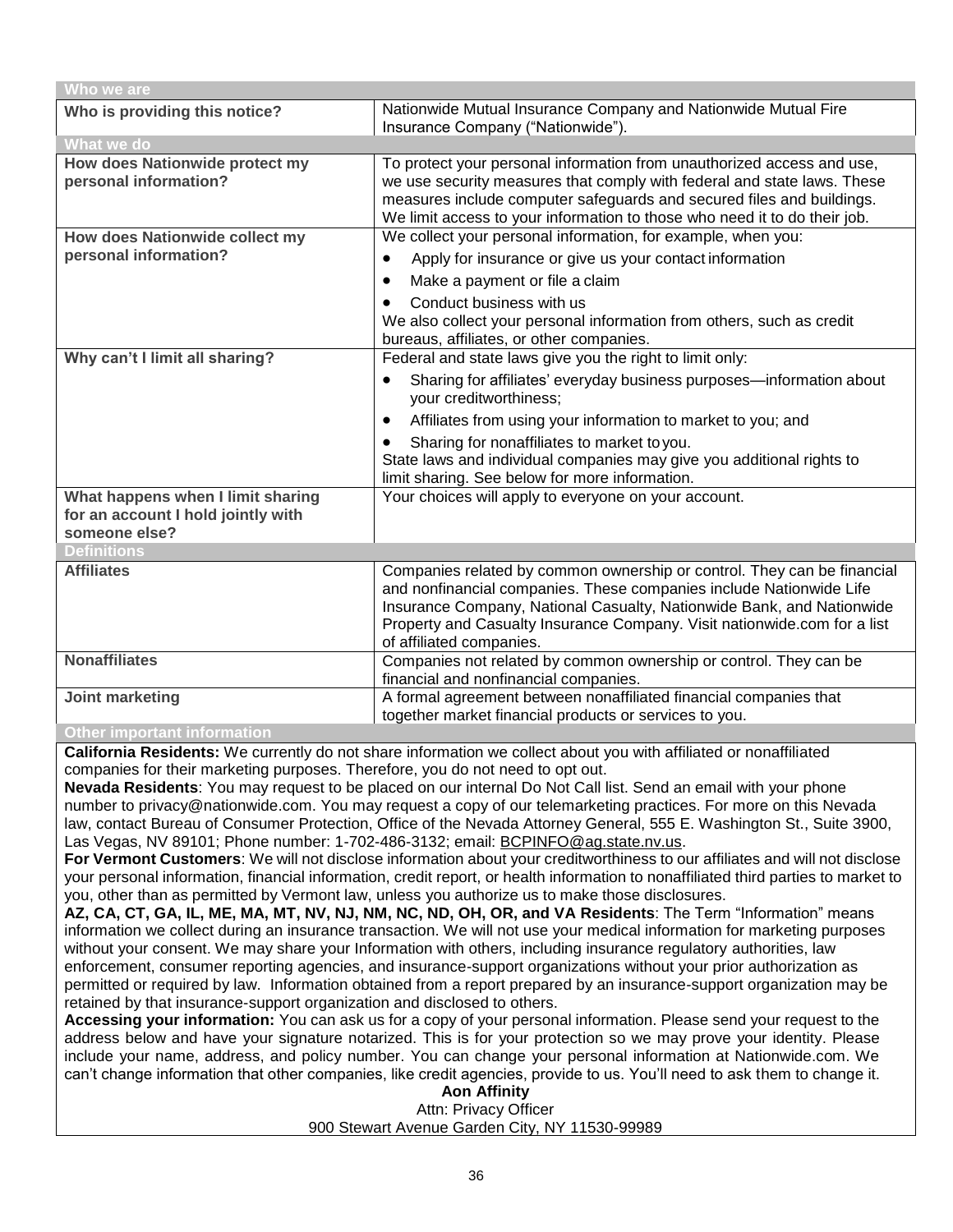

### **NATIONWIDE® HIPAA NOTICE OF PRIVACY PRACTICES**

#### **THIS NOTICE DESCRIBES HOW MEDICAL INFORMATION ABOUT YOU MAY BE USED AND DISCLOSED AND HOW YOU CAN GET ACCESS TO THIS INFORMATION. PLEASE REVIEW IT CAREFULLY.**

This Notice of Privacy Practices (the "Notice") applies to Nationwide<sup>1</sup> and describes the legal obligations of Nationwide, and your legal rights regarding your protected health information held by Nationwide under the Health Insurance Portability and Accountability Act of 1996 ("HIPAA"). Among other things, this Notice describes how your Protected Health Information ("PHI" as that term is defined below) may be used or disclosed to carry out treatment, payment, or healthcare operations, or for any other purposes that are permitted or required by law.

Nationwide is required by HIPAA and certain state laws to maintain the privacy of your PHI and to provide you with notice of our legal duties and privacy practices with respect to your PHI. We are required to abide by the terms of this Notice so long as it remains in effect. Nationwide reserves the right to change the terms of this Notice and to make the new Notice effective for all PHI maintained by us, as allowed or required by law. If we make any material change to this Notice, we will provide you with a copy of the revised Notice by mail to your last-known address on file.

**Protected Health Information** (**PHI)** includes individually identifiable health information that is created or received by Nationwide and that relates to: (1) your past, present, or future physical or mental health or condition, (2) the provision of health care to you, or (3) the past, present, or future payment for the provision of health care to you. PHI includes information of persons living or deceased.

#### **USES AND DISCLOSURES OF YOUR PROTECTED HEALTH INFORMATION**

**Your Authorization.** Certain uses and disclosures of PHI require your authorization. For example, most uses and disclosures of PHI for marketing purposes and disclosures that constitute a sale of PHI require a written authorization. Except as outlined below, we will not use or disclose your PHI without your written authorization. If you have given us an authorization, you may revoke it in writing at any time, unless we have already acted on the authorization. Once we receive your written revocation, it will only be effective for future uses and disclosures.

**Disclosures for Treatment, Payment or Health Care Operations.** We may use or disclose your PHI as permitted by law for your treatment, payment, or health care operations. For instance, for your treatment, a doctor or health facility involved in your care may request information we hold in order to make decisions about your care. For payment, we may disclose your PHI to our pharmacy benefit manager for administration of your prescription drug benefit. For health care operations, we may use and disclose your PHI for our health care operations, which include responding to customer inquiries regarding benefits and claims.

**Family and Friends Involved In Your Care.** With your approval, we may from time to time disclose your PHI to designated family, friends, and others who are involved in your care or in payment for your care in order to facilitate that person's involvement in caring for you or paying for your care. If you are unavailable, incapacitated, or facing an emergency medical situation and we determine that a limited disclosure may be in your best interest, we may share limited PHI with such individuals without your approval.

**Business Associates.** Certain aspects and components of our services are performed through contracts with outside persons or organizations. At times, it may be necessary for us to provide your PHI to one or more of these outside persons or organizations. For example, we may disclose your PHI to a business associate to administer claims or to provide support services. In all cases, we require these business associates by contract to appropriately safeguard the privacy of your information.

**Other Health-Related Products or Services.** We may, from time to time, use your PHI to determine whether you might be interested in or benefit from treatment alternatives or other health-related programs, products, or services which may be available to you as a member of the health plan. For example, we may use your PHI to identify whether you have a particular illness, and advise you that a disease management program to help you manage your illness better is available to you. We will not use your information to communicate with you about products or services which are not health-related without your written permission.

 $\overline{a}$ <sup>1</sup> Nationwide Life Insurance Company**®**, National Casualty Company and the area within Nationwide Mutual Insurance Company**®** that performs healthcare functions.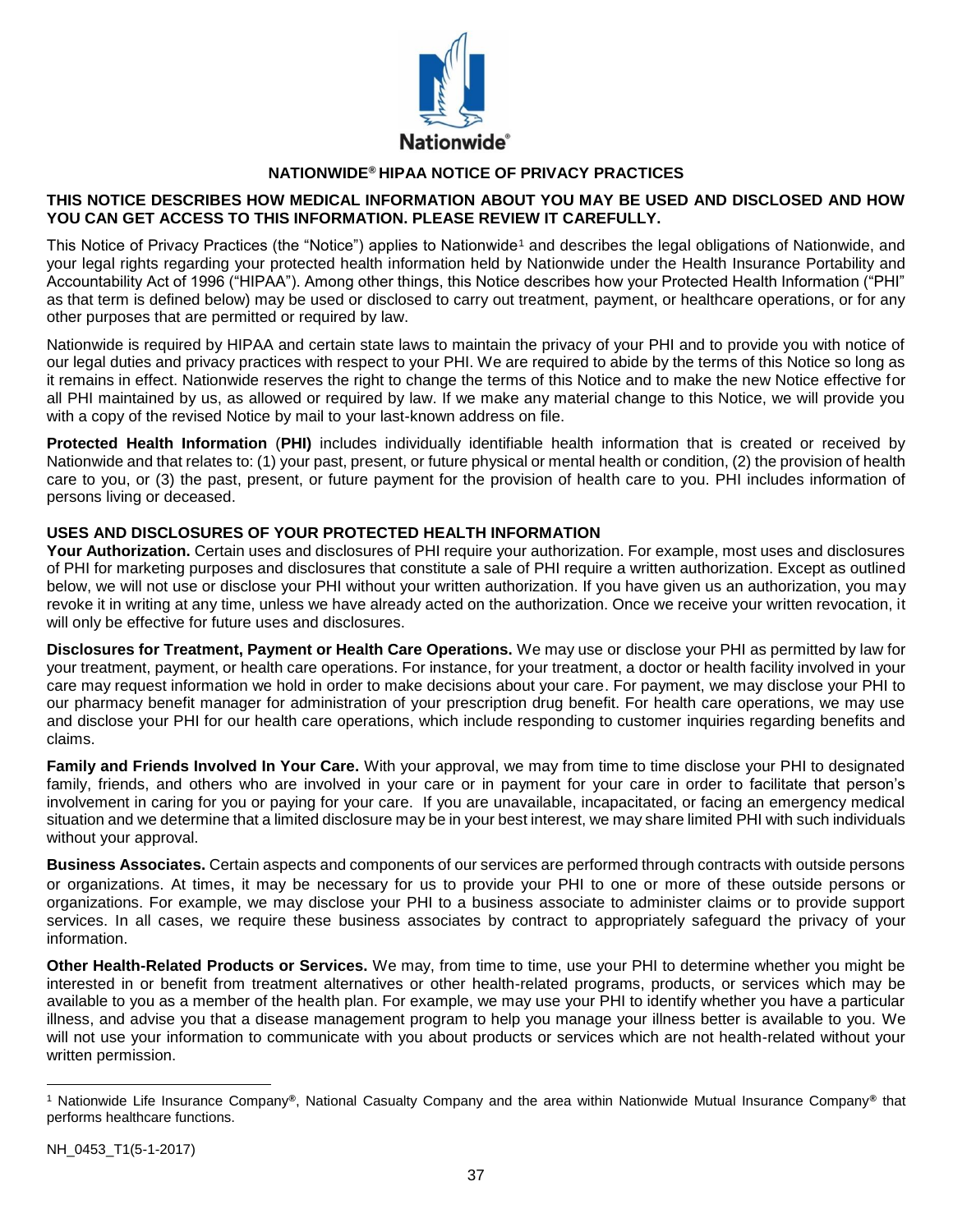**Plan Administration.** We may release your PHI to your plan sponsor for administrative purposes, provided we have received certification that the information will be maintained in a confidential manner and not used in any other manner not permitted by law.

**Other Uses and Disclosures**. We are permitted or required by law to make certain other uses and disclosures of your PHI without your authorization. We may release your PHI for any purpose required by law. This may include releasing your PHI to law enforcement agencies; public health agencies; government oversight agencies; workers compensation; for government audits, investigations, or civil or criminal proceedings; for approved research programs; when ordered by a court or administrative agency; to the armed forces if you are a member of the military; and other similar disclosures we are required by law to make.

#### **OTHER PRIVACY LAWS AND REGULATIONS**

Certain other state and federal privacy laws and regulations may further restrict access to and uses and disclosures of your personal health information or provide you with additional rights to manage such information. If you have questions regarding these rights, please send a written request to your designated contact as explained in the "Contact Information" section, below.

#### **RIGHTS THAT YOU HAVE**

**Access to Your PHI**. You have the right to copy and/or inspect much of the PHI that we retain on your behalf. All requests for access must be made in writing and signed by you or your personal representative. We may charge you a fee if you request a copy of the information. The amount of the fee will be indicated on the request form. A request form can be obtained by writing your designated contact at the address provided in the "Contact Information" section.

**Amendments to Your PHI.** You have the right to request that the PHI that we maintain about you be amended or corrected. We are not obligated to make all requested amendments but will give each request careful consideration. If the information is incorrect or incomplete and we decide to make an amendment or correction, we may also notify others who work with us and have copies of the uncorrected record if we believe that such notification is necessary. A request form can be obtained by writing to your designated contact at the address provided in the "Contact Information" section.

**Accounting for Disclosures of Your PHI.** You have the right to receive an accounting of certain disclosures made by us of your PHI. Requests must be made in writing and signed by you or your personal representative. A request form can be obtained by writing your designated contact at the address provided in the "Contact Information" section.

**Restrictions on Use and Disclosure of Your PHI.** You have the right to request restrictions on some of our uses and disclosures of your PHI. We will consider, but are not required to agree to, your restriction request. A request form can be obtained by writing your designated contact at the address provided in the "Contact Information" section.

**Request for Confidential Communications.** You have the right to request and we will accommodate reasonable requests by you to receive communications regarding your PHI information from us by alternative means or at alternative locations. A request form can be obtained by writing your designated contact at the address provided in the "Contact Information" section.

**Right to be Notified of a Breach.** You have the right to be notified in the event we discover a breach of your unsecured PHI.

**Right to a Paper Copy of This Notice.** You have the right to a paper copy of this notice, even if you have requested such copy by e-mail or other electronic means.

**Complaints.** If you believe your privacy rights have been violated, you can file a written complaint with your designated contact as explained in the "Contact Information" section, below. You may also file a complaint with the Secretary of the U.S. Department of Health and Human Services, Office of Civil Rights, in writing within 180 days of a violation of your rights. There will be no retaliation for filing a complaint.

#### **CONTACT INFORMATION**

If you have any questions about this Notice, need copies of any forms or require further assistance with any of the rights explained above, contact us by calling 1-800-331-2796, or mail your request to:

> Aon Affinity Attn: Privacy Officer 900 Stewart Avenue Garden City, NY 11530-9998

#### **EFFECTIVE DATE**

This Notice is effective 7/5/17

Nationwide, the Nationwide framework, and On Your Side are federally registered service marks of Nationwide Mutual Insurance Company.

NH-0524-T-07052017